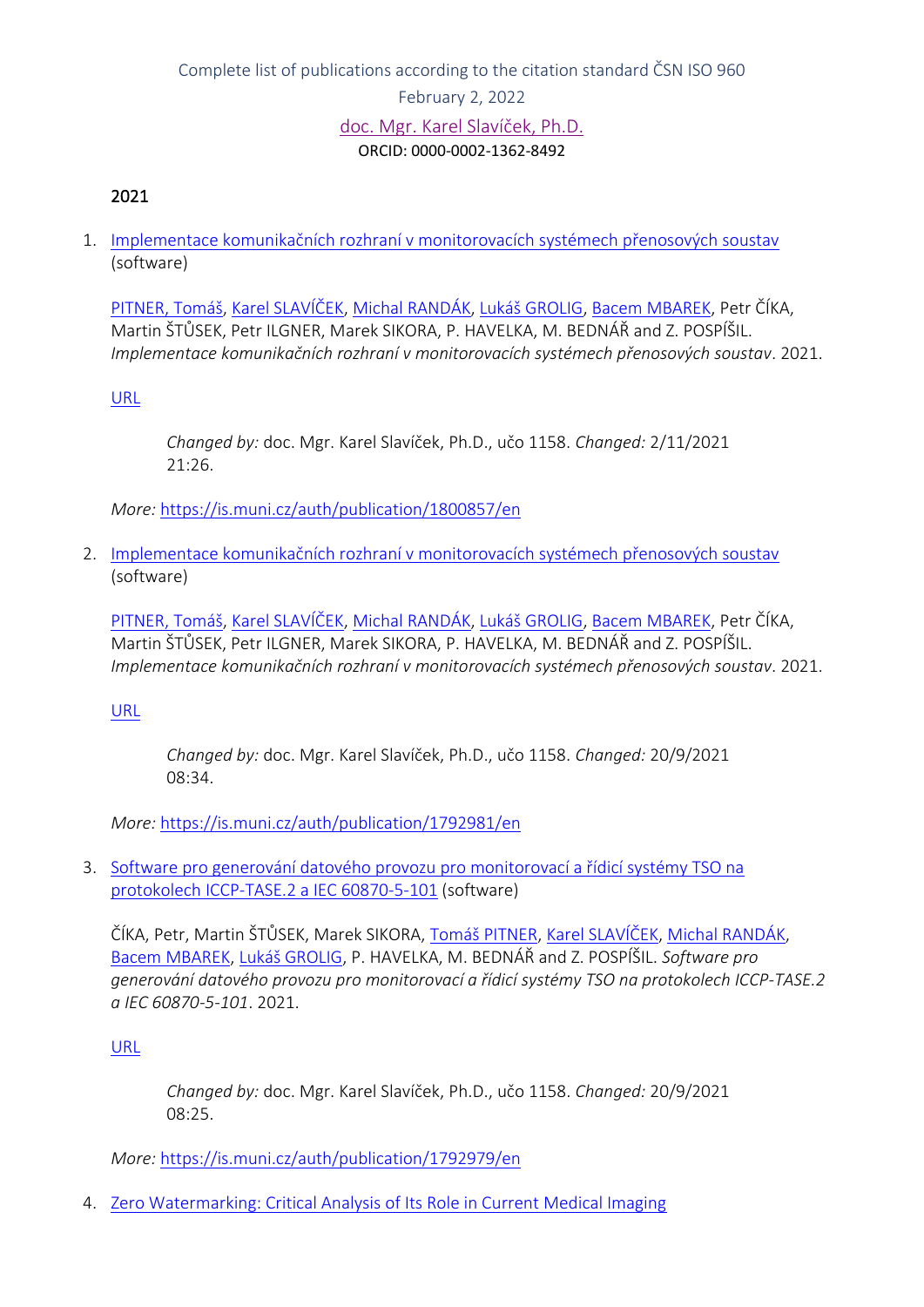[ROČEK, Aleš](https://is.muni.cz/auth/person/205054?lang=en), [Michal JAVORNÍK](https://is.muni.cz/auth/person/1111?lang=en), [Karel SLAVÍČEK](https://is.muni.cz/auth/person/1158?lang=en) and [Otto DOSTÁL](https://is.muni.cz/auth/person/2535?lang=en). Zero Watermarking: Critical Analysis of Its Role in Current Medical Imaging. *Journal of Digital Imaging*. 2021, vol. 34, No 1, p. 204-211. ISSN 0897-1889. doi:10.1007/s10278-020-00396-0.

# [URL](https://link.springer.com/article/10.1007/s10278-020-00396-0)

*Name (in English):* Zero Watermarking: Critical Analysis of Its Role in Current Medical Imaging *RIV: Article in a journal. English. Switzerland. Roček, Aleš (203 Czech Republic, guarantor, belonging to the institution) -- Javorník, Michal (203 Czech Republic, belonging to the institution) -- Slavíček, Karel (203 Czech Republic, belonging to the institution) -- Dostál, Otto (203 Czech Republic, belonging to the institution) Keywords in English: Watermarking;DICOM;Medical imaging;Security;Integrity;Copyright International impact: yes Reviewed: yes Changed by:* Ing. Aleš Roček, Ph.D., učo 205054. *Changed:* 17/2/2021 13:30.

*More:* [https://is.muni.cz/auth/publication/1734016/en](https://is.muni.cz/auth/publication/1734016/en/Zero-Watermarking-Critical-Analysis-of-Its-Role-in-Current-Medical-Imaging/Rocek-Javornik-Slavicek-Dostal?lang=en)

# 2020

5. [Birefringence influence on polarization changes and frequency on optical fiber](https://is.muni.cz/auth/publication/1792983/en?lang=en)

KYSELÁK, Martin, Jan MASCHKE, Marco PANASCI, [Karel SLAVÍČEK](https://is.muni.cz/auth/person/1158?lang=en), [Otto DOSTÁL](https://is.muni.cz/auth/person/2535?lang=en), David GRENAR, Milan ČUČKA and Miloslav FILKA. *Birefringence influence on polarization changes and frequency on optical fiber*. SPIE, 2020. p. 1-13. ISBN 978-1-5106-3889-1. doi:10.1117/12.2573696.

*Keywords in English: Optic fiber, PANDA fiber, Stokes parameters, spectrum analyzer, polarimeter, frequency, polarization, the sensor of temperature, birefringence Changed by:* doc. Mgr. Karel Slavíček, Ph.D., učo 1158. *Changed:* 20/9/2021 08:50.

*More:* [https://is.muni.cz/auth/publication/1792983/en](https://is.muni.cz/auth/publication/1792983/en/Birefringence-influence-on-polarization-changes-and-frequency-on-optical-fiber/Kyselak-Maschke-Panasci-Slavicek?lang=en)

6. [Frequency Changes Due to Birefringence in the Optical Polarization Maintaining Fibre Sensor](https://is.muni.cz/auth/publication/1808577/en?lang=en)

KYSELÁK, Martin, Čestmír VLČEK, Jiří VÁVRA, [Karel SLAVÍČEK](https://is.muni.cz/auth/person/1158?lang=en) and David GRENAR. *Frequency Changes Due to Birefringence in the Optical Polarization Maintaining Fibre Sensor*. Hyatt Regency Vancouver, Vancouver, Brit: OSA, 2020. p. 1-6. ISBN 978-1-943580-78-1.

*The [paper describer some scientific experiments made with polarization maintaining Fibre used](https://www.osa.org/en-us/meetings/osa_meetings/optical_sensors_and_sensing_congress/)  [as a sensor element. The objective was to found some dependencies of birefringence in](https://www.osa.org/en-us/meetings/osa_meetings/optical_sensors_and_sensing_congress/)  [polarization-maintaining optical Fibre on optical signal frequency changes](https://www.osa.org/en-us/meetings/osa_meetings/optical_sensors_and_sensing_congress/)*

*Keywords in English: Optic fiber, PANDA fiber, Stokes parameters, spectrum analyzer, polarimeter, frequency, polarization, the sensor of temperature, birefringence Type of proceedings: post-proceedings*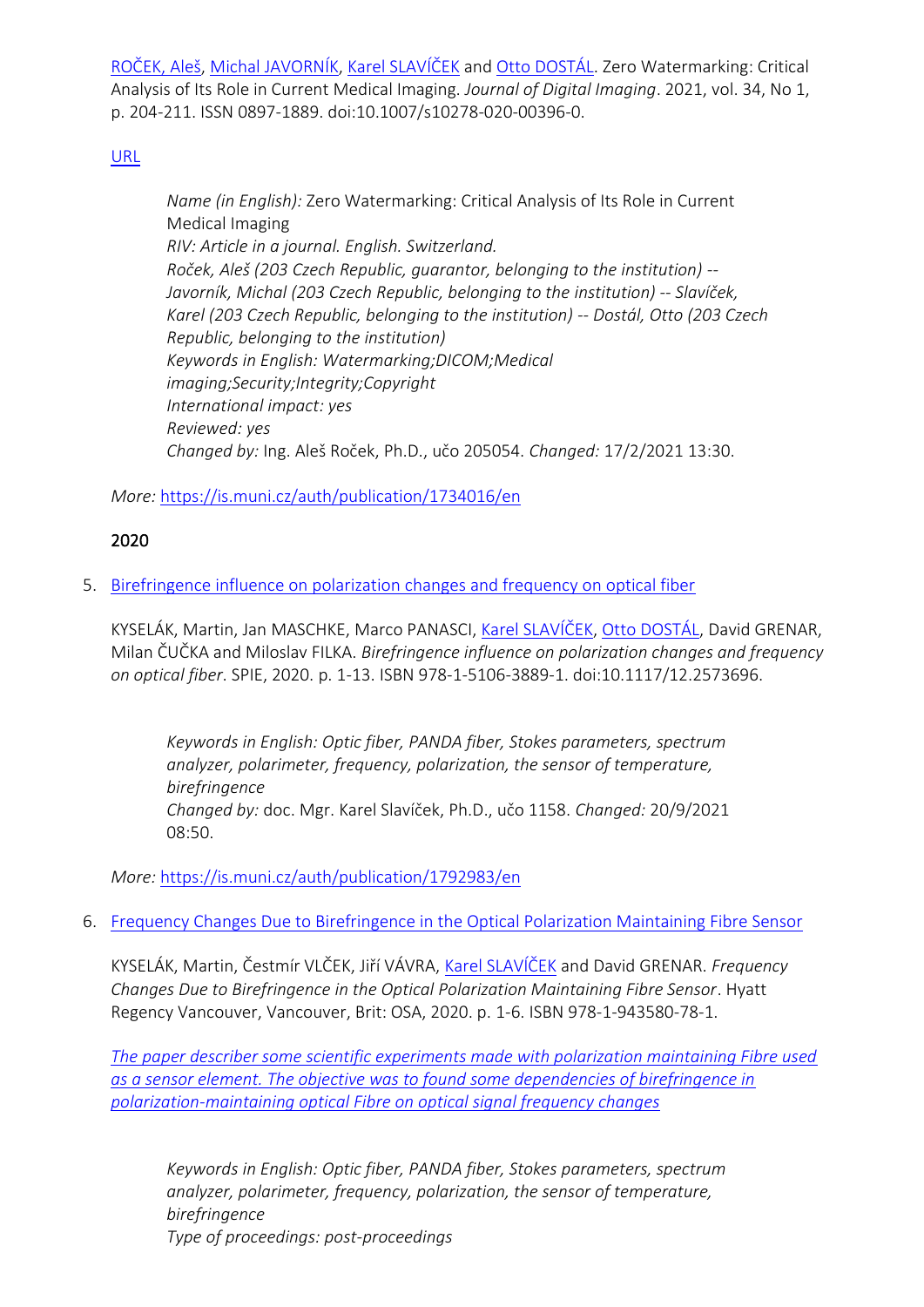*Changed by:* doc. Mgr. Karel Slavíček, Ph.D., učo 1158. *Changed:* 10/12/2021 01:20.

*More:* [https://is.muni.cz/auth/publication/1808577/en](https://is.muni.cz/auth/publication/1808577/en/Frequency-Changes-Due-to-Birefringence-in-the-Optical-Polarization-Maintaining-Fibre-Sensor/Kyselak-Vlcek-Vavra-Slavicek?lang=en)

# 7. [KYPO4INDUSTRY: A Testbed for Teaching Cybersecurity of Industrial Control Systems](https://is.muni.cz/auth/publication/1567484/en?lang=en)

[ČELEDA, Pavel](https://is.muni.cz/auth/person/206086?lang=en), [Jan VYKOPAL,](https://is.muni.cz/auth/person/98724?lang=en) [Valdemar ŠVÁBENSKÝ](https://is.muni.cz/auth/person/395868?lang=en) and [Karel SLAVÍČEK](https://is.muni.cz/auth/person/1158?lang=en). KYPO4INDUSTRY: A Testbed for Teaching Cybersecurity of Industrial Control Systems. In *Proceedings of the 51st ACM Technical Symposium on Computer Science Education (SIGCSE '20)*. New York, NY, USA: ACM, 2020. p. 1026-1032. ISBN 978-1-4503-6793-6. doi:10.1145/3328778.3366908.

*[Preprint on ArXiv.org](https://arxiv.org/abs/2004.11575) [Published version in the conference proceedings](https://dl.acm.org/doi/10.1145/3328778.3366908)*

*RIV/00216224:14610/20:00115109 Proceedings paper. English. United States of America. Čeleda, Pavel (203 Czech Republic, guarantor, belonging to the institution) -- Vykopal, Jan (203 Czech Republic, belonging to the institution) -- Švábenský,* 

*Valdemar (703 Slovakia, belonging to the institution) -- Slavíček, Karel (203 Czech Republic, belonging to the institution) Keywords in English: training facility; modular testbed; cyber-physical systems; industrial control systems; ICS; SCADA; cybersecurity education; syllabus Type of proceedings: post-proceedings International impact: yes Reviewed: yes Changed by:* Mgr. Alena Mokrá, učo 362754. *Changed:* 26/4/2021 16:32.

*More:* [https://is.muni.cz/auth/publication/1567484/en](https://is.muni.cz/auth/publication/1567484/en/KYPO4INDUSTRY-A-Testbed-for-Teaching-Cybersecurity-of-Industrial-Control-Systems/Celeda-Vykopal-Svabensky-Slavicek?lang=en)

# 2019

8. Defensive [perimeter detection by polarization change of the fibre optic signal. In SPIE Remote](https://is.muni.cz/auth/publication/1637217/en?lang=en)  [Sensing Technologies and Applications in Urban Environments](https://is.muni.cz/auth/publication/1637217/en?lang=en)

KYSELÁK, Martin, Miloslav FILKA, DAvid GRENAR, Kar[el SLAVÍČEK,](https://is.muni.cz/auth/person/1158?lang=en) Čestmír VLČEK, Milan ČUČKA and Jiří VÁVRA. Defensive perimeter detection by polarization change of the fibre optic signal. In SPIE Remote Sensing Technologies and Applications in Urban Environments. In *SPIE Remote Sensing Technologies and Applications in Urban Environments IV. 2019*. Strasbourg: SPIE, 2019. p. 1-6. ISBN 978-1-5106-3017-8. doi:10.1117/12.2532529.

# [URL](https://www.spiedigitallibrary.org/conference-proceedings-of-spie/11157/2532529/Defensive-perimeter-detection-by-polarization-change-of-the-fibre-optic/10.1117/12.2532529.short)

*RIV/00216224:14610/19:00113884 Proceedings paper. English. Kyselák, Martin (203 Czech Republic, guarantor) -- Filka, Miloslav (203 Czech Republic) -- Grenar, DAvid (203 Czech Republic) -- Slavíček, Karel (203 Czech Republic, belonging to the institution) -- Vlček, Čestmír (203 Czech Republic) -- Čučka, Milan (203 Czech Republic) -- Vávra, Jiří (203 Czech Republic) Keywords in English: Fiber sensor; polarization maintaining fiber; optical fiber; birefringence; temperature field disturbance; approximation equations; approximation parameters. International impact: yes Reviewed: yes Changed by:* doc. Mgr. Karel Slavíček, Ph.D., učo 1158. *Changed:* 8/5/2020 11:45.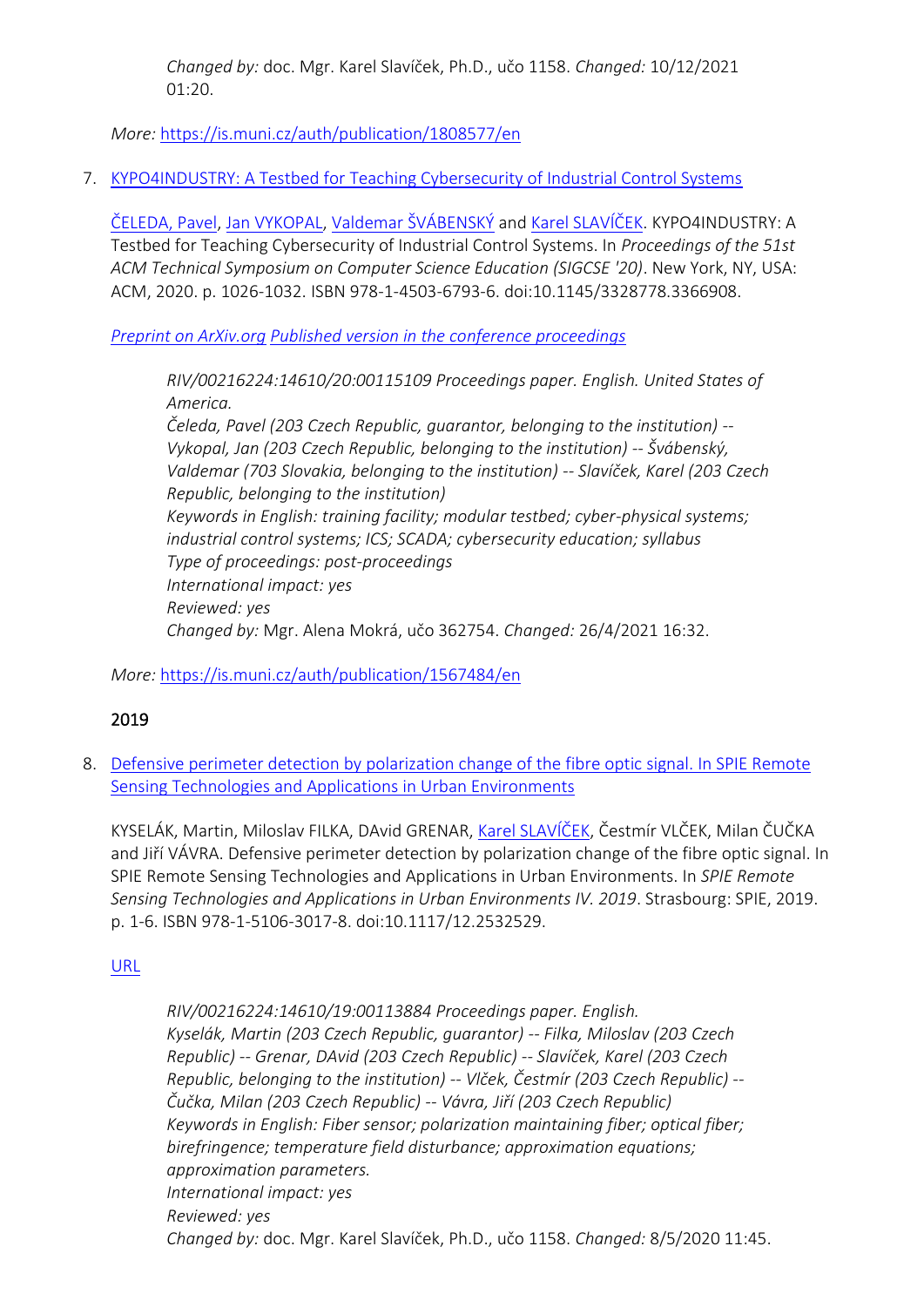*More:* [https://is.muni.cz/auth/publication/1637217/en](https://is.muni.cz/auth/publication/1637217/en/Defensive-perimeter-detection-by-polarization-change-of-the-fibre-optic-signal-In-SPIE-Remote-Sensing-Technologies-and-Applications-in-Urban-Environments/Kyselak-Filka-Grenar-Slavicek?lang=en)

9. [Ensuring security of a telemedicine project in compliance with GDPR](https://is.muni.cz/auth/publication/1613776/en?lang=en)

[SLAVÍČEK, Karel](https://is.muni.cz/auth/person/1158?lang=en) and [Otto DOSTÁL](https://is.muni.cz/auth/person/45081?lang=en). *Ensuring security of a telemedicine project in compliance with GDPR*. 2019.

*International impact: yes Reviewed: yes Changed by:* JUDr. Otto Dostál, Ph.D., učo 45081. *Changed:* 29/1/2020 13:42.

*More:* [https://is.muni.cz/auth/publication/1613776/en](https://is.muni.cz/auth/publication/1613776/en/Ensuring-security-of-a-telemedicine-project-in-compliance-with-GDPR/Slavicek-Dostal-Lieskovan-Hajny?lang=en)

# 10. [MeDiMed](https://is.muni.cz/auth/publication/1653199/en?lang=en)

[DOSTÁL, Otto](https://is.muni.cz/auth/person/2535?lang=en), [Karel SLAVÍČEK](https://is.muni.cz/auth/person/1158?lang=en) and [Otto DOSTÁL](https://is.muni.cz/auth/person/45081?lang=en). MeDiMed. *Elektrorevue*. International Society for Science and Engineering o.s., 2019, vol. 21, No 4, p. 114-119. ISSN 1213-1539.

# [URL](http://elektrorevue.cz/cz/clanky/komunikacni-technologie/0/medimed-1/)

*Name in Czech:* MeDiMed *Name (in English):* MeDiMed *RIV/00216224:14610/19:00113870 Article in a journal. Czech. Czech Republic. Dostál, Otto (203 Czech Republic, belonging to the institution) -- Slavíček, Karel (203 Czech Republic, guarantor, belonging to the institution) -- Dostál, Otto (203 Czech Republic) Keywords in English: PACS; DICOM; medical picture data Reviewed: yes Changed by:* doc. Mgr. Karel Slavíček, Ph.D., učo 1158. *Changed:* 8/5/2020 12:03.

*More:* [https://is.muni.cz/auth/publication/1653199/en](https://is.muni.cz/auth/publication/1653199/en/MeDiMed/Dostal-Slavicek-Dostal?lang=en)

11. Měřící modul pro testování závislosti [spektrální citlivosti fotodetektoru na prostředí](https://is.muni.cz/auth/publication/1637256/en?lang=en)  [\(Measurement module for testing of dependency of photodetector spectral sensitivity on](https://is.muni.cz/auth/publication/1637256/en?lang=en)  [environment\)](https://is.muni.cz/auth/publication/1637256/en?lang=en)

HORA, Tomáš, Pavel PIPERIS and [Karel SLAVÍČEK](https://is.muni.cz/auth/person/1158?lang=en). *Měřící modul pro testování závislosti spektrální citlivosti fotodetektoru na prostředí (Measurement module for testing of dependency of photodetector spectral sensitivity on environment)*. 2019.

*Name (in English):* Measurement module for testing of dependency of photodetector spectral sensitivity on environment *RIV/00216224:14610/19:00108427 Research and development projects. Czech. Czech Republic. Hora, Tomáš (203 Czech Republic) -- Piperis, Pavel (203 Czech Republic, guarantor) -- Slavíček, Karel (203 Czech Republic, belonging to the institution) Keywords in English: Spectral sensitivity; environment dependent Changed by:* doc. Mgr. Karel Slavíček, Ph.D., učo 1158. *Changed:* 22/4/2020 08:49.

*More:* [https://is.muni.cz/auth/publication/1637256/en](https://is.muni.cz/auth/publication/1637256/en/Merici-modul-pro-testovani-zavislosti-spektralni-citlivosti-fotodetektoru-na-prostredi/Hora-Piperis-Slavicek?lang=en)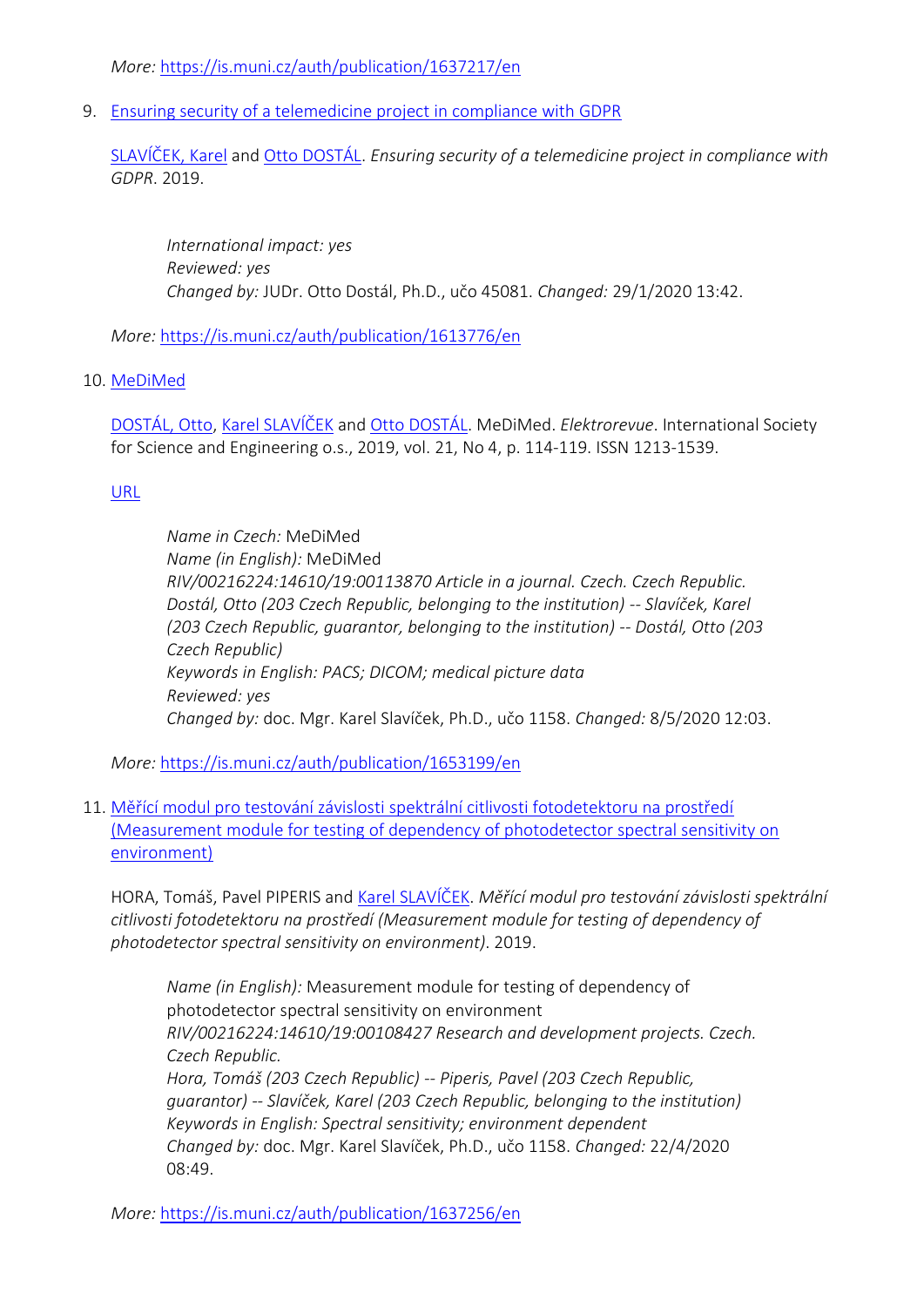12. [Modul pro měření závislosti optickcýh vlastností infračervené diody na prostředí \(Measurement](https://is.muni.cz/auth/publication/1637276/en?lang=en)  [module for testing of dependency of infrared diode transmission specta on environment\)](https://is.muni.cz/auth/publication/1637276/en?lang=en)

HORA, Tomáš, Pavel PIPERIS and [Karel SLAVÍČEK](https://is.muni.cz/auth/person/1158?lang=en). *Modul pro měření závislosti optickcýh vlastností infračervené diody na prostředí (Measurement module for testing of dependency of infrared diode transmission specta on environment)*. 2019.

*Name (in English):* Measurement module for testing of dependency of infrared diode transmission specta on environment *RIV/00216224:14610/19:00108428 Research and development projects. Czech. Czech Republic. Hora, Tomáš (203 Czech Republic, guarantor) -- Piperis, Pavel (203 Czech Republic) -- Slavíček, Karel (203 Czech Republic, belonging to the institution) Keywords in English: Spectral sensitivity; environment dependency Changed by:* doc. Mgr. Karel Slavíček, Ph.D., učo 1158. *Changed:* 22/4/2020 08:48.

*More:* [https://is.muni.cz/auth/publication/1637276/en](https://is.muni.cz/auth/publication/1637276/en/Modul-pro-mereni-zavislosti-optickcyh-vlastnosti-infracervene-diody-na-prostredi/Hora-Piperis-Slavicek?lang=en)

# 13. [Sensor system for measuring temperature changes using alternative detection of polarization](https://is.muni.cz/auth/publication/1637236/en?lang=en)  [changes](https://is.muni.cz/auth/publication/1637236/en?lang=en)

GRENAR, David, Martin KYSELÁK and [Karel SLAVÍČEK](https://is.muni.cz/auth/person/1158?lang=en). Sensor system for measuring temperature changes using alternative detection of polarization changes. In *SPIE Future Sensing Technologies*. Tokyo: SPIE, 2019. p. 1-3. ISBN 978-1-5106-3111-3. doi:10.1117/12.2547319.

# [URL](https://www.spiedigitallibrary.org/conference-proceedings-of-spie/11197/111971A/Sensor-system-for-measuring-temperature-changes-using-alternative-detection-of/10.1117/12.2547319.full?SSO=1)

*RIV/00216224:14610/19:00114803 Proceedings paper. English. Grenar, David (203 Czech Republic) -- Kyselák, Martin (203 Czech Republic, guarantor) -- Slavíček, Karel (203 Czech Republic, belonging to the institution) Keywords in English: Sensor; Optics; polarization; detection; Optical fibers International impact: yes Reviewed: yes Changed by:* Mgr. Alena Mokrá, učo 362754. *Changed:* 12/5/2020 15:39.

*More:* [https://is.muni.cz/auth/publication/1637236/en](https://is.muni.cz/auth/publication/1637236/en/Sensor-system-for-measuring-temperature-changes-using-alternative-detection-of-polarization-changes/Grenar-Kyselak-Slavicek?lang=en)

# 2018

# 14. [Kamerový modul nositelný na osobě \(Wearable camera module\)](https://is.muni.cz/auth/publication/1504836/en?lang=en)

[SLAVÍČEK, Karel](https://is.muni.cz/auth/person/1158?lang=en). *Kamerový modul nositelný na osobě (Wearable camera module)*. 2018.

*Name (in English):* Wearable camera module *RIV/00216224:14610/18:00106563 Outcomes put into operation (prototype, working sample). Czech. Czech Republic. Slavíček, Karel (203 Czech Republic, guarantor, belonging to the institution) Keywords in English: camera module; PAL/NTSC; DVP Changed by:* doc. Mgr. Karel Slavíček, Ph.D., učo 1158. *Changed:* 15/4/2019 21:42.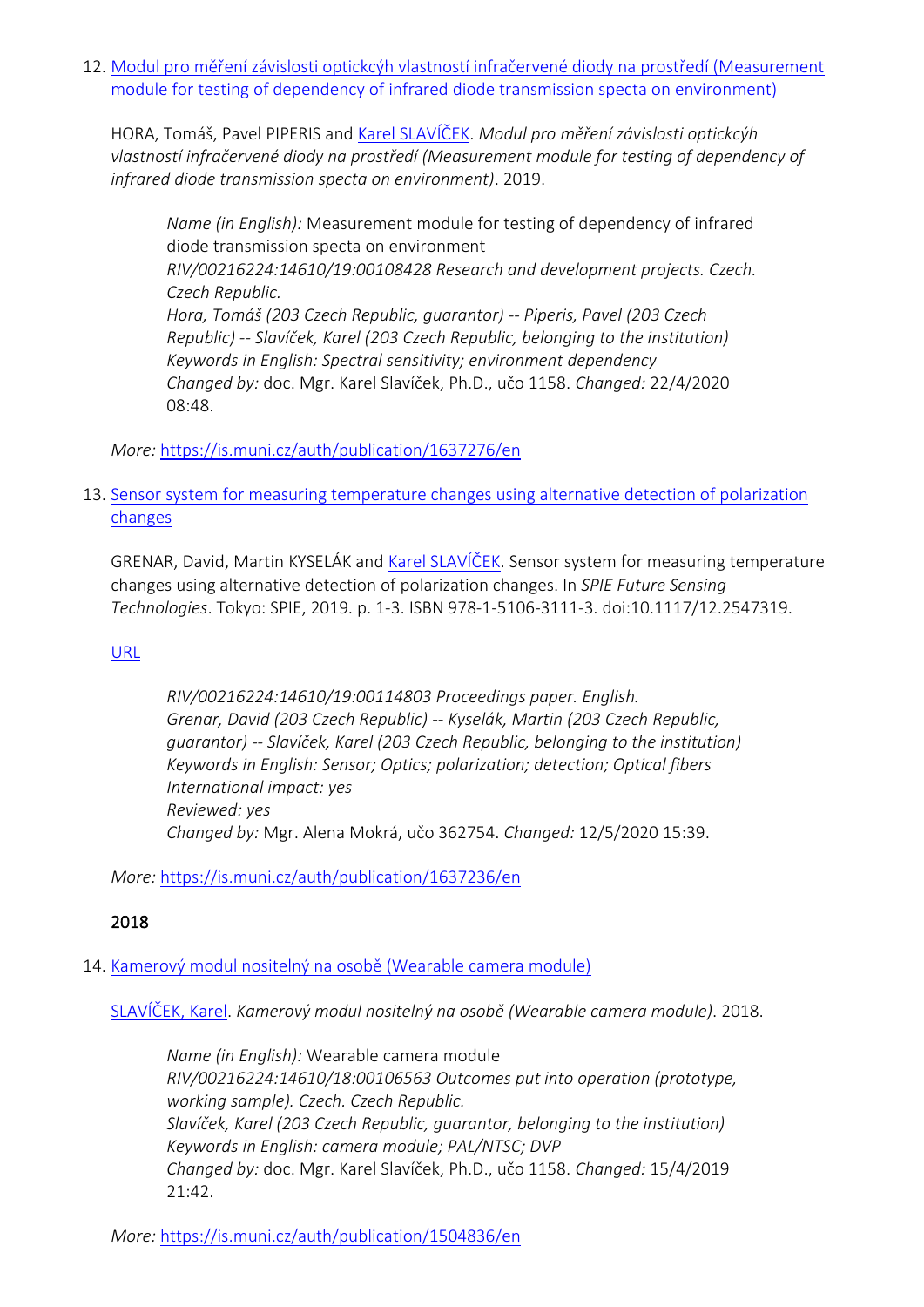# 2017

15. [Dohledový systém satelitní MESH sítě \(Management system for satellite MESH network\)](https://is.muni.cz/auth/publication/1410424/en?lang=en) (software)

SÝKORA, Martin, [Karel SLAVÍČEK](https://is.muni.cz/auth/person/1158?lang=en) and Štěpán GRABOVSKÝ. *Dohledový systém satelitní MESH sítě (Management system for satellite MESH network)*. 2017.

[URL](http://www.svsys.cz/nase-reseni/vyvoj-software-na-zakazku/ridici-a-dohledovy-system-satelitni-mesh-site/)

*Name (in English):* Management system for satellite MESH network *RIV/00216224:14610/17:00100277 Software. Czech. Czech Republic. Sýkora, Martin (203 Czech Republic, guarantor) -- Slavíček, Karel (203 Czech Republic, belonging to the institution) -- Grabovský, Štěpán (203 Czech Republic) Keywords in English: satellite MESH network; management system Changed by:* Mgr. Alena Mokrá, učo 362754. *Changed:* 17/8/2018 09:22.

*More:* [https://is.muni.cz/auth/publication/1410424/en](https://is.muni.cz/auth/publication/1410424/en/Dohledovy-system-satelitni-MESH-site/Sykora-Slavicek-Grabovsky?lang=en)

# 16. [MESH satelitní terminál \(MESH](https://is.muni.cz/auth/publication/1410417/en?lang=en) satellite terminal)

SÝKORA, Martin, [Karel SLAVÍČEK](https://is.muni.cz/auth/person/1158?lang=en) and Štěpán GRABOVSKÝ. *MESH satelitní terminál (MESH satellite terminal)*. 2017.

# [URL](http://www.svsys.cz/nase-reseni/vyvoj-software-na-zakazku/ridici-a-dohledovy-system-satelitni-mesh-site/)

*Name (in English):* MESH satellite terminal *RIV/00216224:14610/17:00100275 Outcomes put into operation (prototype, working sample). Czech. Czech Republic. Sýkora, Martin (203 Czech Republic, guarantor) -- Slavíček, Karel (203 Czech Republic, belonging to the institution) -- Grabovský, Štěpán (203 Czech Republic) Keywords in English: satellite terminal; MESH topology Changed by:* Mgr. Alena Mokrá, učo 362754. *Changed:* 17/8/2018 09:21.

*More:* [https://is.muni.cz/auth/publication/1410417/en](https://is.muni.cz/auth/publication/1410417/en/MESH-satelitni-terminal/Sykora-Slavicek-Grabovsky?lang=en)

# 17. [Reversible Watermarking in Medical Imaging with Zero Distortion in ROI](https://is.muni.cz/auth/publication/1399291/en?lang=en)

[ROČEK, Aleš](https://is.muni.cz/auth/person/205054?lang=en), [Michal JAVORNÍK](https://is.muni.cz/auth/person/1111?lang=en), [Karel SLAVÍČEK](https://is.muni.cz/auth/person/1158?lang=en) and [Otto DOSTÁL](https://is.muni.cz/auth/person/2535?lang=en). Reversible Watermarking in Medical Imaging with Zero Distortion in ROI. In *Proceedings of 24th IEEE International Conference on Electronics, Circuits and Systems (ICECS 2017)*. New York: IEEE, 2017. p. 356-359. ISBN 978-1-5386-1911-7. doi:10.1109/ICECS.2017.8292071.

# [URL](https://ieeexplore.ieee.org/document/8292071/)

*Name (in English):* Reversible Watermarking in Medical Imaging with Zero Distortion in ROI *RIV/00216224:14610/17:00098811 Proceedings paper. Informatics. English. United States of America. Roček, Aleš (203 Czech Republic, guarantor, belonging to the institution) -- Javorník, Michal (203 Czech Republic, belonging to the institution) -- Slavíček, Karel (203 Czech Republic, belonging to the institution) -- Dostál, Otto (203 Czech Republic, belonging to the institution)*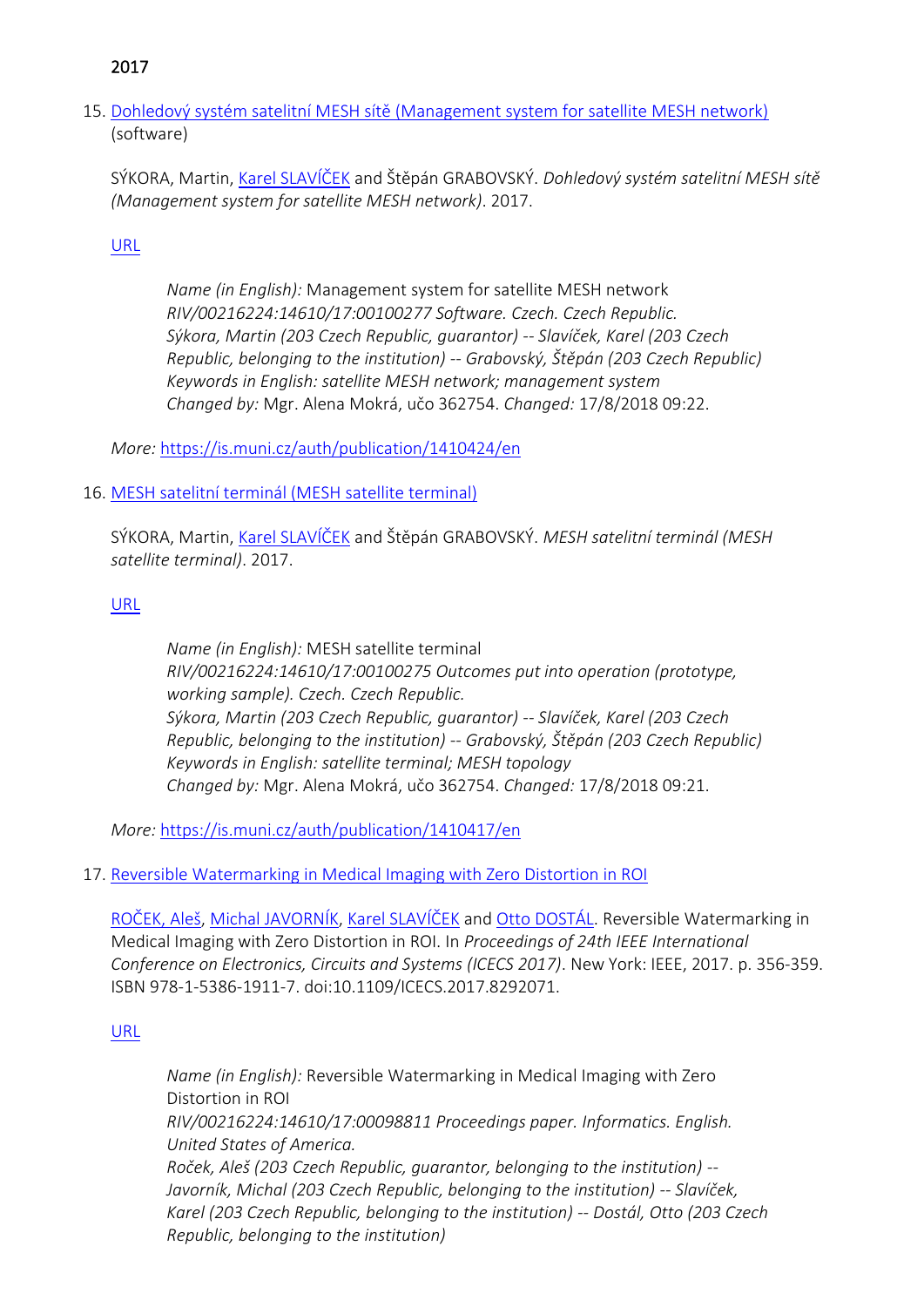*Keywords in English: Watermarking; DICOM; medical images; security; Reversible; Zero; ROI International impact: yes Reviewed: yes Changed by:* Mgr. Alena Mokrá, učo 362754. *Changed:* 15/4/2019 15:16.

*More:* [https://is.muni.cz/auth/publication/1399291/en](https://is.muni.cz/auth/publication/1399291/en/Reversible-Watermarking-in-Medical-Imaging-with-Zero-Distortion-in-ROI/Rocek-Javornik-Slavicek-Dostal?lang=en)

# 2016

18. [A new approach to fully-reversible watermarking in medical imaging with breakthrough visibility](https://is.muni.cz/auth/publication/1347523/en?lang=en)  [parameters](https://is.muni.cz/auth/publication/1347523/en?lang=en)

[ROČEK, Aleš](https://is.muni.cz/auth/person/205054?lang=en), [Karel SLAVÍČEK](https://is.muni.cz/auth/person/1158?lang=en), [Otto DOSTÁL](https://is.muni.cz/auth/person/2535?lang=en) and [Michal JAVORNÍK](https://is.muni.cz/auth/person/1111?lang=en). A new approach to fullyreversible watermarking in medical imaging with breakthrough visibility parameters. *Biomedical Signal Processing and Control*. Elsevier, 2016, vol. 29, No 7, p. 44-52. ISSN 1746-8094. doi:10.1016/j.bspc.2016.05.005.

# [URL](https://doi.org/10.1016/j.bspc.2016.05.005)

*RIV/00216224:14610/16:00090160 Article in a journal. Informatics. English. Netherlands. Roček, Aleš (203 Czech Republic, guarantor) -- Slavíček, Karel (203 Czech Republic, belonging to the institution) -- Dostál, Otto (203 Czech Republic, belonging to the institution) -- Javorník, Michal (203 Czech Republic, belonging to the institution) Keywords in English: Communication; DICOM; Medical images; Security; Watermarking; Visual cryptography; RONI International impact: yes Reviewed: yes Changed by:* Mgr. Alena Mokrá, učo 362754. *Changed:* 28/4/2020 15:52.

*More:* [https://is.muni.cz/auth/publication/1347523/en](https://is.muni.cz/auth/publication/1347523/en/A-new-approach-to-fully-reversible-watermarking-in-medical-imaging-with-breakthrough-visibility-parameters/Rocek-Slavicek-Dostal-Javornik?lang=en)

19. [Jednotka pro vyhodnocování optického inklinometru \(Fiber optic inclinomete](https://is.muni.cz/auth/publication/1375020/en?lang=en)r interrogation [unit\)](https://is.muni.cz/auth/publication/1375020/en?lang=en)

HELÁN, Radek, František URBAN and [Karel SLAVÍČEK](https://is.muni.cz/auth/person/1158?lang=en). *Jednotka pro vyhodnocování optického inklinometru (Fiber optic inclinometer interrogation unit)*. 2016.

*Name in Czech:* Jednotka pro vyhodnocování optického inklinometru *Name (in English):* Fiber optic inclinometer interrogation unit *RIV/00216224:14610/16:00093840 Outcomes put into operation (prototype, working sample). Electronics and optoelectronics. Czech. Czech Republic. obsah podléhá obchodnímu tajemství.*

*Helán, Radek (203 Czech Republic, guarantor) -- Urban, František (203 Czech Republic) -- Slavíček, Karel (203 Czech Republic, belonging to the institution) Keywords in English: FBG interrogation; Bragg grating; Optical sensing Changed by:* Mgr. Marta Novotná Buršíková, učo 15689. *Changed:* 13/4/2017 13:47.

*More:* [https://is.muni.cz/auth/publication/1375020/en](https://is.muni.cz/auth/publication/1375020/en/Jednotka-pro-vyhodnocovani-optickeho-inklinometru/Helan-Urban-Slavicek?lang=en)

20. [Prototyp virtualizovatelné řídící platformy \(Virtualization capable control platform\)](https://is.muni.cz/auth/publication/1375198/en?lang=en)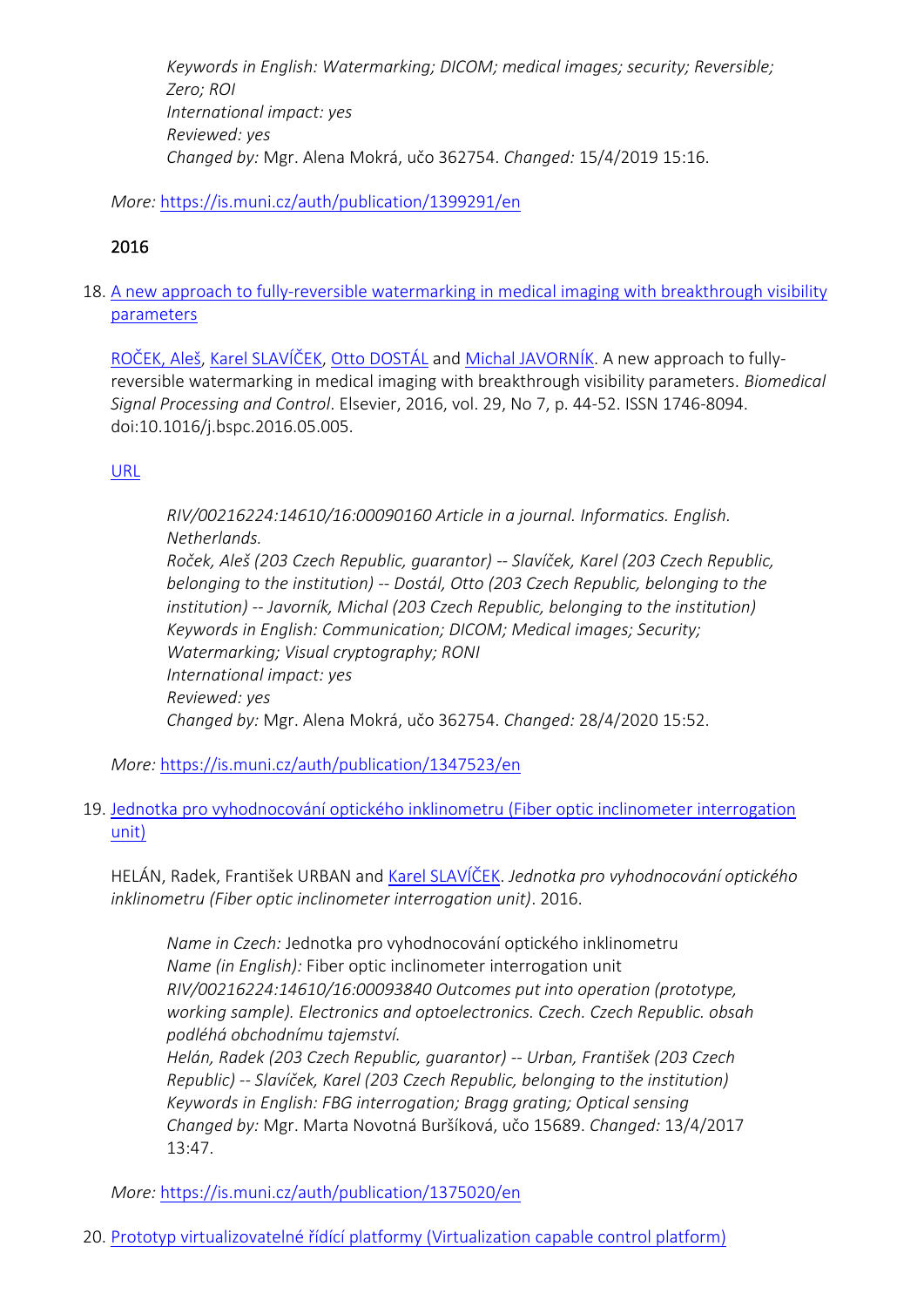KAČINETZ, Alan and [Karel SLAVÍČEK](https://is.muni.cz/auth/person/1158?lang=en). *Prototyp virtualizovatelné řídící platformy (Virtualization capable control platform)*. 2016.

*Name (in English):* Virtualization capable control platform *RIV/00216224:14610/16:00093875 Outcomes put into operation (prototype, working sample). Electronics and optoelectronics. Czech. Czech Republic. obsah podléhá obchodnímu tajemství. Kačinetz, Alan (203 Czech Republic, guarantor) -- Slavíček, Karel (203 Czech Republic, belonging to the institution) Keywords in English: office automation; virtualization; PLC Changed by:* doc. Mgr. Karel Slavíček, Ph.D., učo 1158. *Changed:* 4/4/2017 13:45.

*More:* [https://is.muni.cz/auth/publication/1375198/en](https://is.muni.cz/auth/publication/1375198/en/Prototyp-virtualizovatelne-ridici-platformy/Kacinetz-Slavicek?lang=en)

21. [RONI Size and another Attributes of Representative Sample of Medical Images in Common](https://is.muni.cz/auth/publication/1340916/en?lang=en)  [Hospital Operation, Related to Securing by Watermarking Methods](https://is.muni.cz/auth/publication/1340916/en?lang=en)

[ROČEK, Aleš](https://is.muni.cz/auth/person/205054?lang=en), [Karel SLAVÍČEK](https://is.muni.cz/auth/person/1158?lang=en) and [Michal JAVORNÍK](https://is.muni.cz/auth/person/1111?lang=en). RONI Size and another Attributes of Representative Sample of Medical Images in Common Hospital Operation, Related to Securing by Watermarking Methods. In Prof. Osama Mohamed Mohamed Ahamed. *International Conference on Image Processing, Production and Computer Science (ICIPCS'16)*. London: URENG, 2016. p. 44-51. ISBN 978-93-84422-62-2.

*Name (in English):* RONI Size and another Attributes of Representative Sample of Medical Images in Common Hospital Operation, Related to Securing by Watermarking Methods *RIV/00216224:14610/16:00087606 Proceedings paper. Informatics. English. Roček, Aleš (203 Czech Republic, guarantor, belonging to the institution) -- Slavíček, Karel (203 Czech Republic, belonging to the institution) -- Javorník, Michal (203 Czech Republic, belonging to the institution) Keywords in English: Communication; database; DICOM; education; medical images; ROI; RON; security; watermarking International impact: yes Reviewed: yes Changed by:* Ing. Aleš Roček, Ph.D., učo 205054. *Changed:* 24/3/2017 09:50.

*More:* [https://is.muni.cz/auth/publication/1340916/en](https://is.muni.cz/auth/publication/1340916/en/RONI-Size-and-another-Attributes-of-Representative-Sample-of-Medical-Images-in-Common-Hospital-Operation-Related-to-Securing-by-Watermarking-Methods/Rocek-Slavicek-Javornik?lang=en)

# 22. [Systém detekce polohy \(Posilitioning system\)](https://is.muni.cz/auth/publication/1375037/en?lang=en)

SÝKORA, Martin and [Karel SLAVÍČEK](https://is.muni.cz/auth/person/1158?lang=en). *Systém detekce polohy (Posilitioning system)*. 2016.

*Name in Czech:* Systém detekce polohy *Name (in English):* Posilitioning system *RIV/00216224:14610/16:00093846 Outcomes put into operation (prototype, working sample). Electronics and optoelectronics. Czech. Czech Republic. obsah podléhá obchodnímu tajemství. Sýkora, Martin (203 Czech Republic, guarantor) -- Slavíček, Karel (203 Czech Republic, belonging to the institution) Keywords in English: positioning; inertial measurement Changed by:* Mgr. Marta Novotná Buršíková, učo 15689. *Changed:* 13/4/2017 13:49.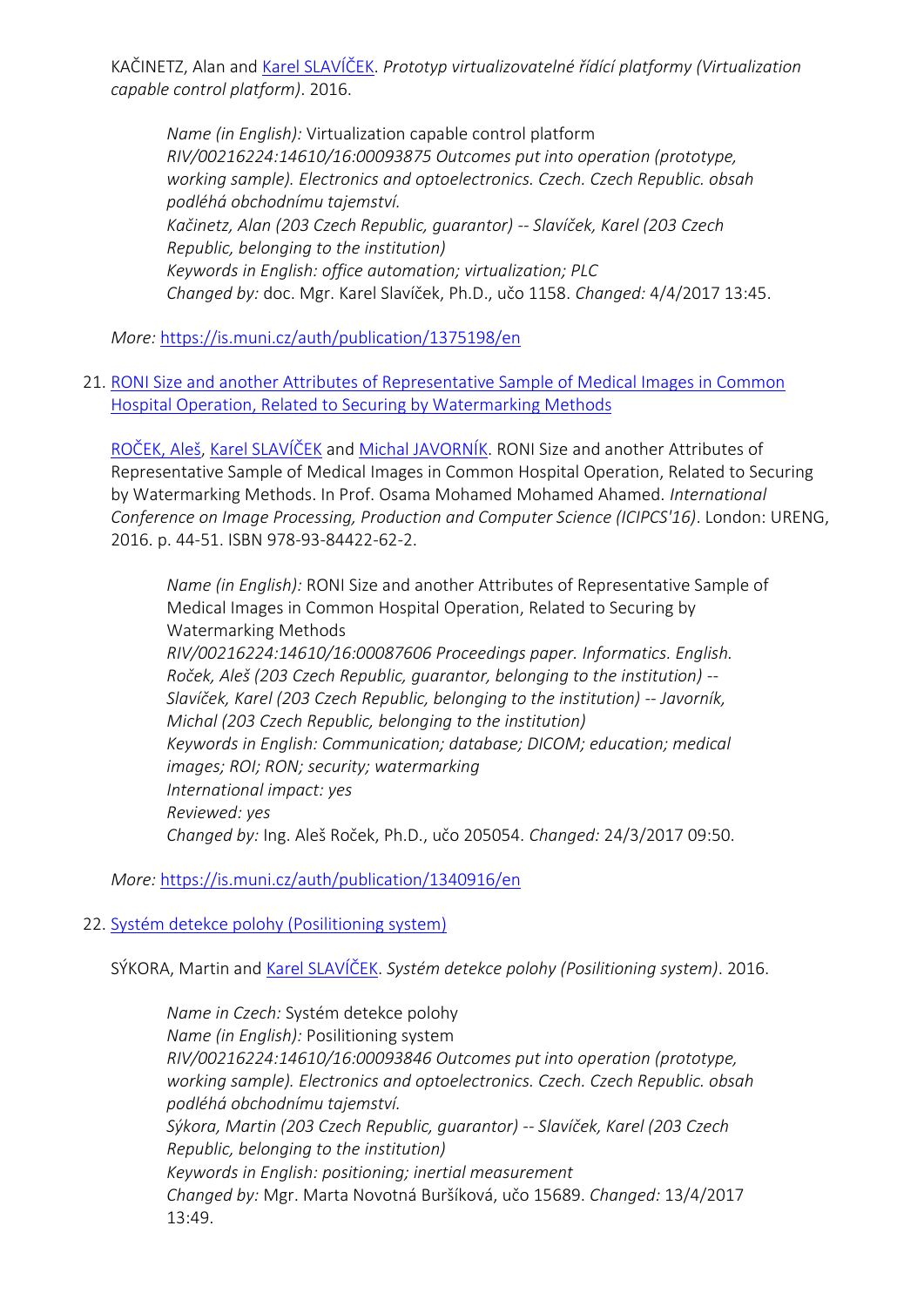*More:* [https://is.muni.cz/auth/publication/1375037/en](https://is.muni.cz/auth/publication/1375037/en/System-detekce-polohy/Sykora-Slavicek?lang=en)

23. [Systém orientace antény satelitního terminálu \(Satellite terminal antenna orientation system\)](https://is.muni.cz/auth/publication/1375026/en?lang=en)

SÝKORA, Martin and [Karel SLAVÍČEK](https://is.muni.cz/auth/person/1158?lang=en). *Systém orientace antény satelitního terminálu (Satellite terminal antenna orientation system)*. 2016.

*Name (in English):* Satellite terminal antenna orientation system *RIV/00216224:14610/16:00093842 Outcomes put into operation (prototype, working sample). Electronics and optoelectronics. Czech. Czech Republic. obsah podléhá obchodnímu tajemství. Sýkora, Martin (203 Czech Republic, guarantor) -- Slavíček, Karel (203 Czech Republic, belonging to the institution) Keywords in English: satellite terminal; Inertial measurement Changed by:* Mgr. Marta Novotná Buršíková, učo 15689. *Changed:* 13/4/2017 13:50.

*More:* [https://is.muni.cz/auth/publication/1375026/en](https://is.muni.cz/auth/publication/1375026/en/System-orientace-anteny-satelitniho-terminalu/Sykora-Slavicek?lang=en)

# 2015

24. [Optický vláknový inklinometr s Braggovými mřížkami \(Fiber optic inclinometer with fiber Bragg](https://is.muni.cz/auth/publication/1340362/en?lang=en)  [gratings\)](https://is.muni.cz/auth/publication/1340362/en?lang=en)

HELÁN, Radek, František URBAN and [Karel SLAVÍČEK](https://is.muni.cz/auth/person/1158?lang=en). *Optický vláknový inklinometr s Braggovými mřížkami (Fiber optic inclinometer with fiber Bragg gratings)*. 2015.

# [URL](https://www.proficomms.cz/)

*Name (in English):* Fiber optic inclinometer with fiber Bragg gratings *RIV/00216224:14610/15:00087112 Outcomes put into operation (prototype, working sample). Electronics and optoelectronics. Czech. Czech Republic. obsah podléhá obchodnímu tajemství. Helán, Radek (203 Czech Republic, guarantor) -- Urban, František (203 Czech Republic) -- Slavíček, Karel (203 Czech Republic, belonging to the institution) Keywords in English: optical sensor; Bragg grating; inclinometer Changed by:* doc. Mgr. Karel Slavíček, Ph.D., učo 1158. *Changed:* 11/4/2016 08:54.

*More:* [https://is.muni.cz/auth/publication/1340362/en](https://is.muni.cz/auth/publication/1340362/en/Opticky-vlaknovy-inklinometr-s-Braggovymi-mrizkami/Helan-Urban-Slavicek?lang=en)

# 2014

# 25. [DWY Time Series Decomposition Model](https://is.muni.cz/auth/publication/1217033/en?lang=en)

[SLAVÍČEK, Karel](https://is.muni.cz/auth/person/1158?lang=en), [Otto DOSTÁL](https://is.muni.cz/auth/person/2535?lang=en) and [Vladimír SCHINDLER](https://is.muni.cz/auth/person/160298?lang=en). DWY Time Series Decomposition Model. In *International Conference on Software, Electronics & Industrial Engineering*. Pattaya, Thailand: Planetary Scientific Research Centre, 2014. p. 27-30. ISBN 978-93-84468-10-1.

*RIV/00216224:14610/14:00073307 Proceedings paper. Informatics. English. Thailand. Slavíček, Karel (203 Czech Republic, belonging to the institution) -- Dostál, Otto (203 Czech Republic, belonging to the institution) -- Schindler, Vladimír (203*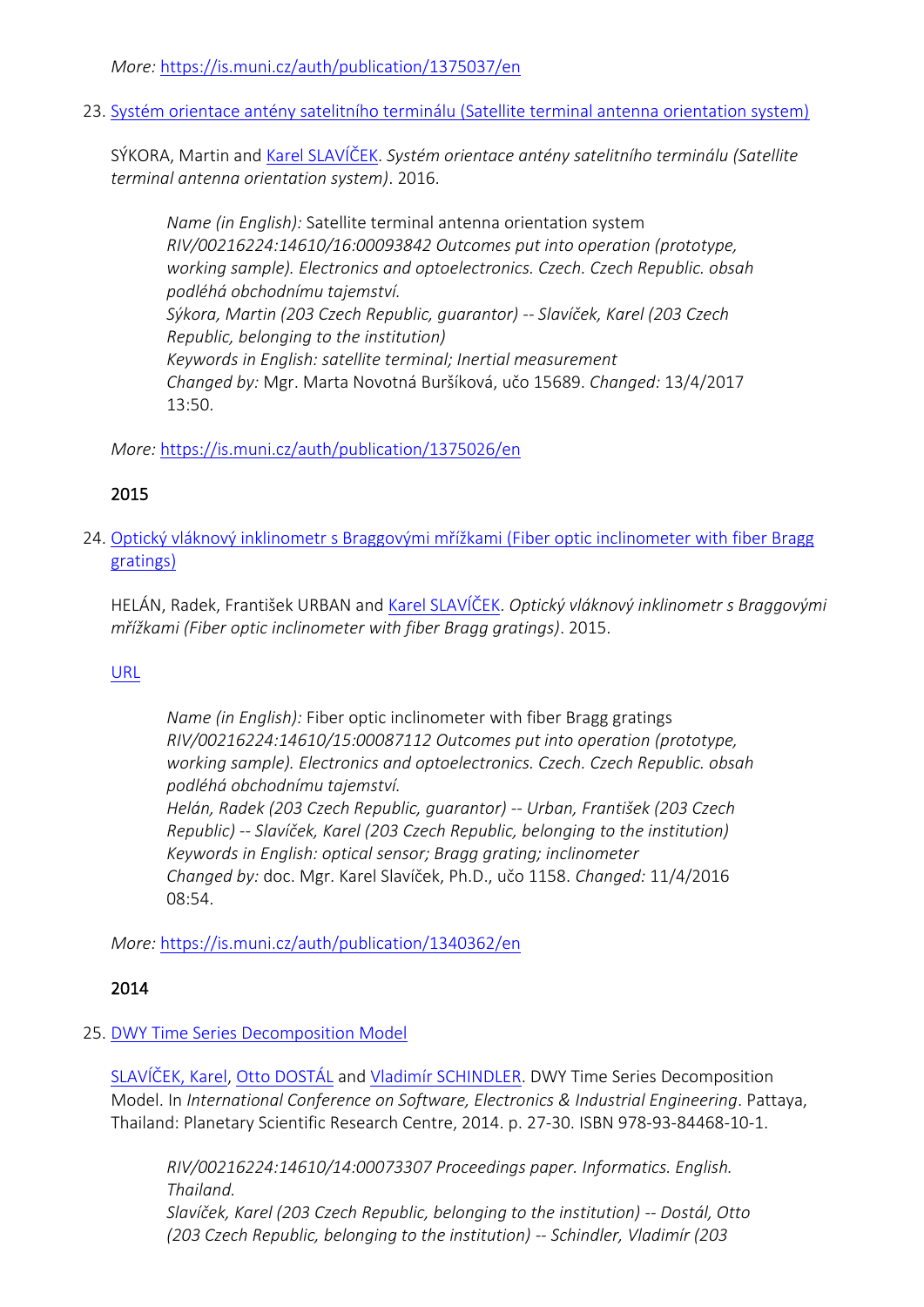*Czech Republic, guarantor, belonging to the institution) Keywords in English: time series; weekly cyccle; calendar dependency Type of proceedings: post-proceedings International impact: yes Reviewed: yes Changed by:* doc. Mgr. Karel Slavíček, Ph.D., učo 1158. *Changed:* 7/4/2015 09:34.

*More:* [https://is.muni.cz/auth/publication/1217033/en](https://is.muni.cz/auth/publication/1217033/en/DWY-Time-Series-Decomposition-Model/Slavicek-Dostal-Schindler?lang=en)

# 26. [InstantPACS](https://is.muni.cz/auth/publication/1217042/en?lang=en)

SEDLÁK, Petr and [Karel SLAVÍČEK](https://is.muni.cz/auth/person/1158?lang=en). *InstantPACS*. 2014.

[URL](http://www.rsc.cz/)

*Name (in English):* InstantPACS *RIV/00216224:14610/14:00073308 Outcomes put into operation (prototype, working sample). Computer hardware and software. Czech. Czech Republic. obsah podléhá obchodnímu tajemství. Sedlák, Petr (203 Czech Republic, guarantor) -- Slavíček, Karel (203 Czech Republic, belonging to the institution) Keywords in English: PACS server; maintenance-free Changed by:* doc. Mgr. Karel Slavíček, Ph.D., učo 1158. *Changed:* 11/4/2016 08:54.

*More:* [https://is.muni.cz/auth/publication/1217042/en](https://is.muni.cz/auth/publication/1217042/en/InstantPACS/Sedlak-Slavicek?lang=en)

27. [Zálohovací a dohledový systém pro InstantPACS \(Backup and monitoring system for](https://is.muni.cz/auth/publication/1217373/en?lang=en)  [InstantPACS\)](https://is.muni.cz/auth/publication/1217373/en?lang=en)

[SLAVÍČEK, Karel](https://is.muni.cz/auth/person/1158?lang=en), [Otto DOSTÁL](https://is.muni.cz/auth/person/2535?lang=en), [Michal JAVORNÍK](https://is.muni.cz/auth/person/1111?lang=en), [Aleš ROČEK](https://is.muni.cz/auth/person/205054?lang=en), [Vladimír ZATLOUKAL](https://is.muni.cz/auth/person/1113?lang=en) and Petr SEDLÁK. *Zálohovací a dohledový systém pro InstantPACS (Backup and monitoring system for InstantPACS)*. 2014.

*Name (in English):* Backup and monitoring system for InstantPACS *RIV/00216224:14610/14:00073309 Pilot plant, certified technology, variety, breed. Informatics. Czech. Czech Republic. obsah podléhá obchodnímu tajemství. Slavíček, Karel (203 Czech Republic, guarantor, belonging to the institution) -- Dostál, Otto (203 Czech Republic, belonging to the institution) -- Javorník, Michal (203 Czech Republic, belonging to the institution) -- Roček, Aleš (203 Czech Republic, belonging to the institution) -- Zatloukal, Vladimír (203 Czech Republic, belonging to the institution) -- Sedlák, Petr (203 Czech Republic) Keywords in English: InstantPACS; backup; monitoring International impact: yes Reviewed: yes Changed by:* doc. Mgr. Karel Slavíček, Ph.D., učo 1158. *Changed:* 20/4/2018 11:08.

*More:* [https://is.muni.cz/auth/publication/1217373/en](https://is.muni.cz/auth/publication/1217373/en/Zalohovaci-a-dohledovy-system-pro-InstantPACS/Slavicek-Dostal-Javornik-Rocek?lang=en)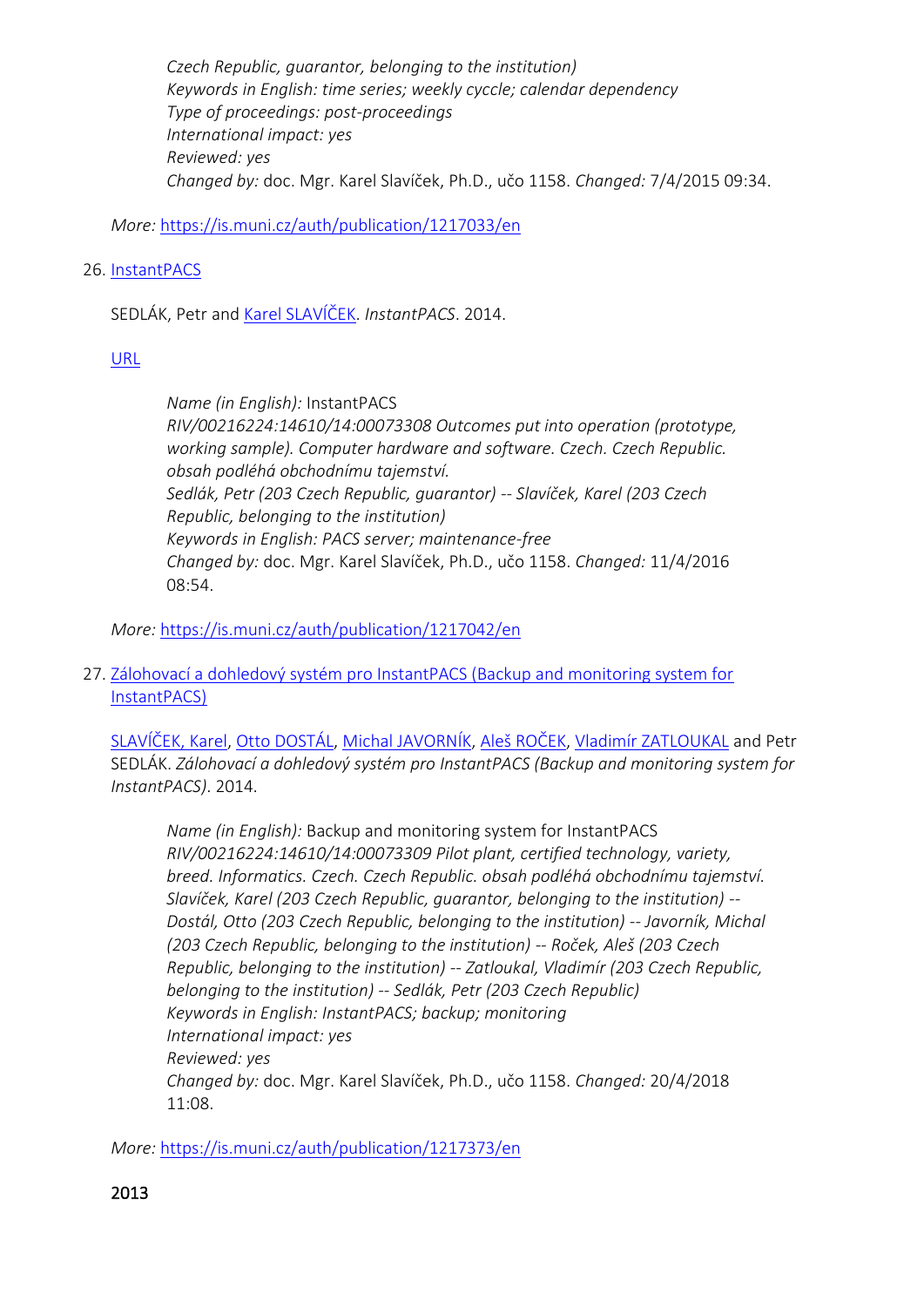28. [Analýza vývoje telekomunikací pro ČEZ Distribuční služby, s.r.o. \(Analysis of the development of](https://is.muni.cz/auth/publication/1169438/en?lang=en)  [telecommunications for CEZ Distribution Services Ltd.\)](https://is.muni.cz/auth/publication/1169438/en?lang=en)

[DOSTÁL, Otto](https://is.muni.cz/auth/person/2535?lang=en), [Karel SLAVÍČEK](https://is.muni.cz/auth/person/1158?lang=en), [Vladimír SCHINDLER](https://is.muni.cz/auth/person/160298?lang=en), [Daniel TOVARŇÁK,](https://is.muni.cz/auth/person/172673?lang=en) Filip PROCHÁZKA and Miroslav GURIČAN. *Analýza vývoje telekomunikací pro ČEZ Distribuční služby, s.r.o. (Analysis of the development of telecommunications for CEZ Distribution Services Ltd.)*. Brno: ČEZ Distribuční služby, s.r.o., 2013. 55 pp. Výzkumná zpráva 112013.

*Name (in English):* Analysis of the development of telecommunications for CEZ Distribution Services Ltd. *RIV/00216224:14610/13:00072640 Research report. Computer hardware and software. Czech. Czech Republic. obsah podléhá obchodnímu tajemství. Dostál, Otto (203 Czech Republic, guarantor, belonging to the institution) -- Slavíček, Karel (203 Czech Republic, belonging to the institution) -- Schindler, Vladimír (203 Czech Republic, belonging to the institution) -- Tovarňák, Daniel (203 Czech Republic) -- Procházka, Filip (203 Czech Republic) -- Guričan, Miroslav (703 Slovakia) Keywords in English: GPRS;EDGE;CDMA;UMTS;LTE;IP;Erlang/OTP; Changed by:* Ing. Vladimír Schindler, Ph.D., učo 160298. *Changed:* 28/5/2014 16:11.

*More:* [https://is.muni.cz/auth/publication/1169438/en](https://is.muni.cz/auth/publication/1169438/en/Analyza-vyvoje-telekomunikaci-pro-CEZ-Distribucni-sluzby-sro/Dostal-Slavicek-Schindler-Tovarnak?lang=en)

29. Aplikace pr[o mobilní telefon pro ovládání externích videokonferenčních zařízení \(Smartphone](https://is.muni.cz/auth/publication/1180285/en?lang=en)  [application for external videoconference equipment control\)](https://is.muni.cz/auth/publication/1180285/en?lang=en)

SÝKORA, Martin, Filip BURŠÍK, Martin HENEŠ, Tomáš MENCLÍK and [Karel SLAVÍČEK](https://is.muni.cz/auth/person/1158?lang=en). *Aplikace pro mobilní telefon pro ovládání externích videokonferenčních zařízení (Smartphone application for external videoconference equipment control)*. 2013.

[URL](http://www.gity.cz/)

*Name (in English):* Smartphone application for external videoconference equipment control *RIV/00216224:14610/13:00073058 Outcomes put into operation (prototype,* 

*working sample). Informatics. Czech. Czech Republic. obsah podléhá obchodnímu tajemství.*

*Sýkora, Martin (203 Czech Republic, guarantor) -- Buršík, Filip (203 Czech Republic) -- Heneš, Martin (203 Czech Republic) -- Menclík, Tomáš (203 Czech Republic) -- Slavíček, Karel (203 Czech Republic, belonging to the institution) Keywords in English: videoconference; inertial sensors; evaluation of gestures; mobile application*

*Changed by:* doc. Mgr. Karel Slavíček, Ph.D., učo 1158. *Changed:* 7/4/2016 09:45.

*More:* [https://is.muni.cz/auth/publication/1180285/en](https://is.muni.cz/auth/publication/1180285/en/Aplikace-pro-mobilni-telefon-pro-ovladani-externich-videokonferencnich-zarizeni/Sykora-Bursik-Henes-Menclik?lang=en)

# 30. [Integration Concept in Regional Medical Imaging](https://is.muni.cz/auth/publication/1169955/en?lang=en)

[JAVORNÍK, Michal](https://is.muni.cz/auth/person/1111?lang=en), [Karel SLAVÍČEK](https://is.muni.cz/auth/person/1158?lang=en) and [Otto DOSTÁL](https://is.muni.cz/auth/person/2535?lang=en). Integration Concept in Regional Medical Imaging. In Joyce deng. *Koncept integrace regionálního zpracování medicínských obrazových informací*. Singapore: IACSIT Press, 2013. p. 26-31. ISBN 978-981-07-8391-4.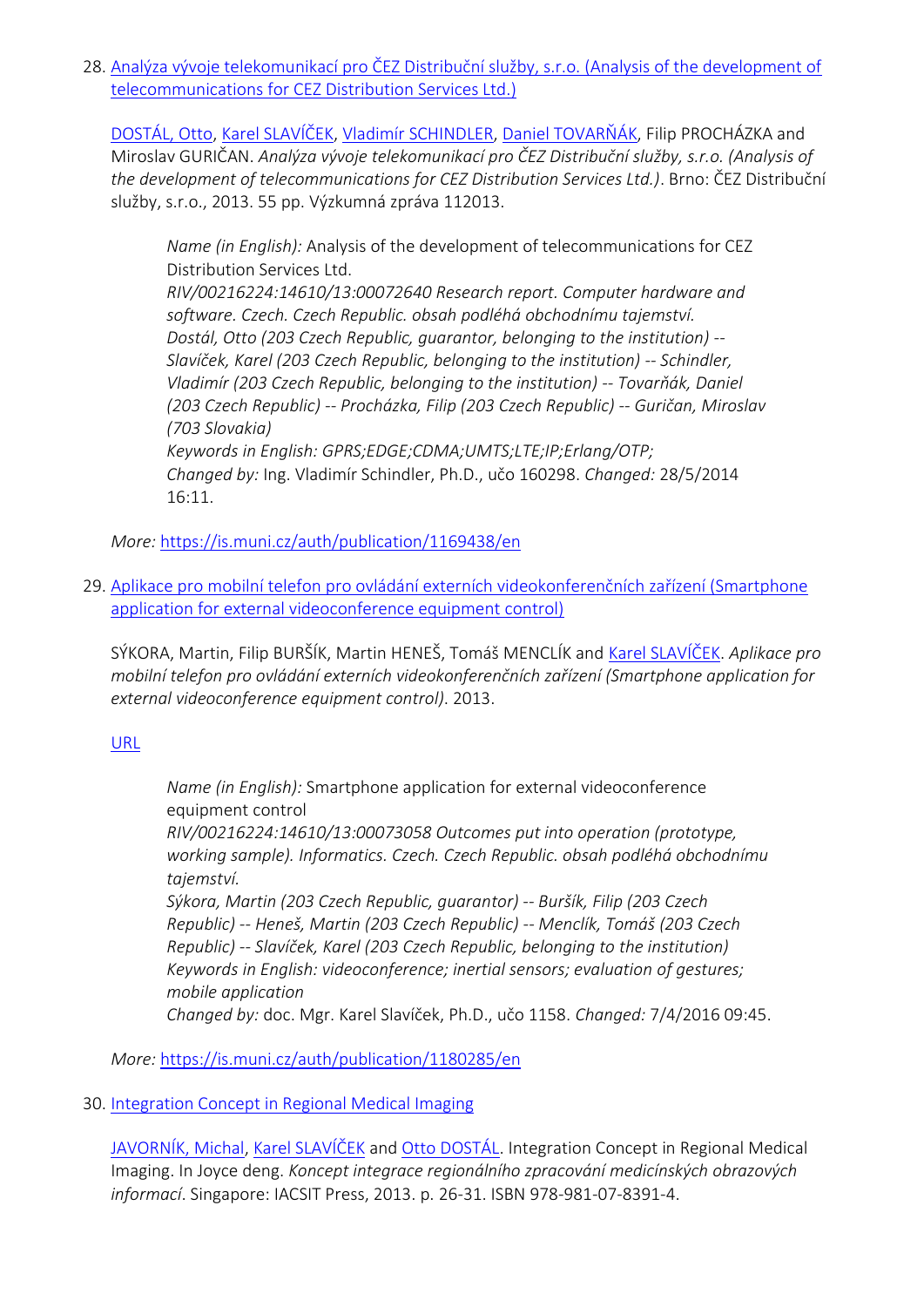*RIV/00216224:14610/13:00065547 Proceedings paper. Computer hardware and software. English. Czech Republic. Javorník, Michal (203 Czech Republic, guarantor, belonging to the institution) -- Slavíček, Karel (203 Czech Republic, belonging to the institution) -- Dostál, Otto (203 Czech Republic, belonging to the institution) Keywords in English: Medical Imaging;DICOM;Integration; International impact: yes Changed by:* Mgr. Marta Novotná Buršíková, učo 15689. *Changed:* 7/4/2014 09:45.

*More:* [https://is.muni.cz/auth/publication/1169955/en](https://is.muni.cz/auth/publication/1169955/en/Integration-Concept-in-Regional-Medical-Imaging/Javornik-Slavicek-Dostal?lang=en)

31. [Jednotka pro vyhodnocování optického spektra \(Optical spectrum evaluation module\)](https://is.muni.cz/auth/publication/1180315/en?lang=en)

URBAN, František, Milan HOLÍK, Petr NESVADBA and [Karel SLAVÍČEK](https://is.muni.cz/auth/person/1158?lang=en). *Jednotka pro vyhodnocování optického spektra (Optical spectrum evaluation module)*. 2013.

# [URL](http://www.proficomms.cz/)

*Name (in English):* Optical spectrum evaluation module *RIV/00216224:14610/13:00073060 Outcomes put into operation (prototype, working sample). Electronics and optoelectronics. Czech. Czech Republic. obsah podléhá obchodnímu tajemství. Urban, František (203 Czech Republic, guarantor) -- Holík, Milan (203 Czech Republic) -- Nesvadba, Petr (203 Czech Republic) -- Slavíček, Karel (203 Czech Republic, belonging to the institution) Keywords in English: optical sensors; Bragg gratings; tensile load sensor; pressure sensor; bending sensor; spectral scanning International impact: yes Changed by:* Mgr. Marta Novotná Buršíková, učo 15689. *Changed:* 7/4/2016 12:38.

*More:* [https://is.muni.cz/auth/publication/1180315/en](https://is.muni.cz/auth/publication/1180315/en/Jednotka-pro-vyhodnocovani-optickeho-spektra/Urban-Holik-Nesvadba-Slavicek?lang=en)

# 32. [Kalman filter improvement for gyroscopic mouse movement smoothing](https://is.muni.cz/auth/publication/1162058/en?lang=en)

[SLAVÍČEK, Karel](https://is.muni.cz/auth/person/1158?lang=en), [Vladimír SCHINDLER](https://is.muni.cz/auth/person/160298?lang=en), [Otto DOSTÁL](https://is.muni.cz/auth/person/2535?lang=en) and Martin SÝKORA. Kalman filter improvement for gyroscopic mouse movement smoothing. In Z. Thaweesak, P.S. Sandhu. *IIE Int'l Proceedings of International Conference on Research in Science, Engineering and Technology*. Kuala Lumpur: International Institute of Engineers, 2013. p. 43-48. ISBN 978-93-82242-47-5.

*Name (in English):* Kalman filter improvement for gyroscopic mouse movement smoothing *RIV/00216224:14610/13:00071655 Proceedings paper. Electronics and optoelectronics. English. Malaysia. Slavíček, Karel (203 Czech Republic, guarantor, belonging to the institution) -- Schindler, Vladimír (203 Czech Republic) -- Dostál, Otto (203 Czech Republic, belonging to the institution) -- Sýkora, Martin (203 Czech Republic) Keywords in English: gyroscope; accelerometer; Kalman filter Changed by:* doc. Mgr. Karel Slavíček, Ph.D., učo 1158. *Changed:* 1/4/2014 09:55.

*More:* [https://is.muni.cz/auth/publication/1162058/en](https://is.muni.cz/auth/publication/1162058/en/Kalman-filter-improvement-for-gyroscopic-mouse-movement-smoothing/Slavicek-Schindler-Dostal-Sykora?lang=en)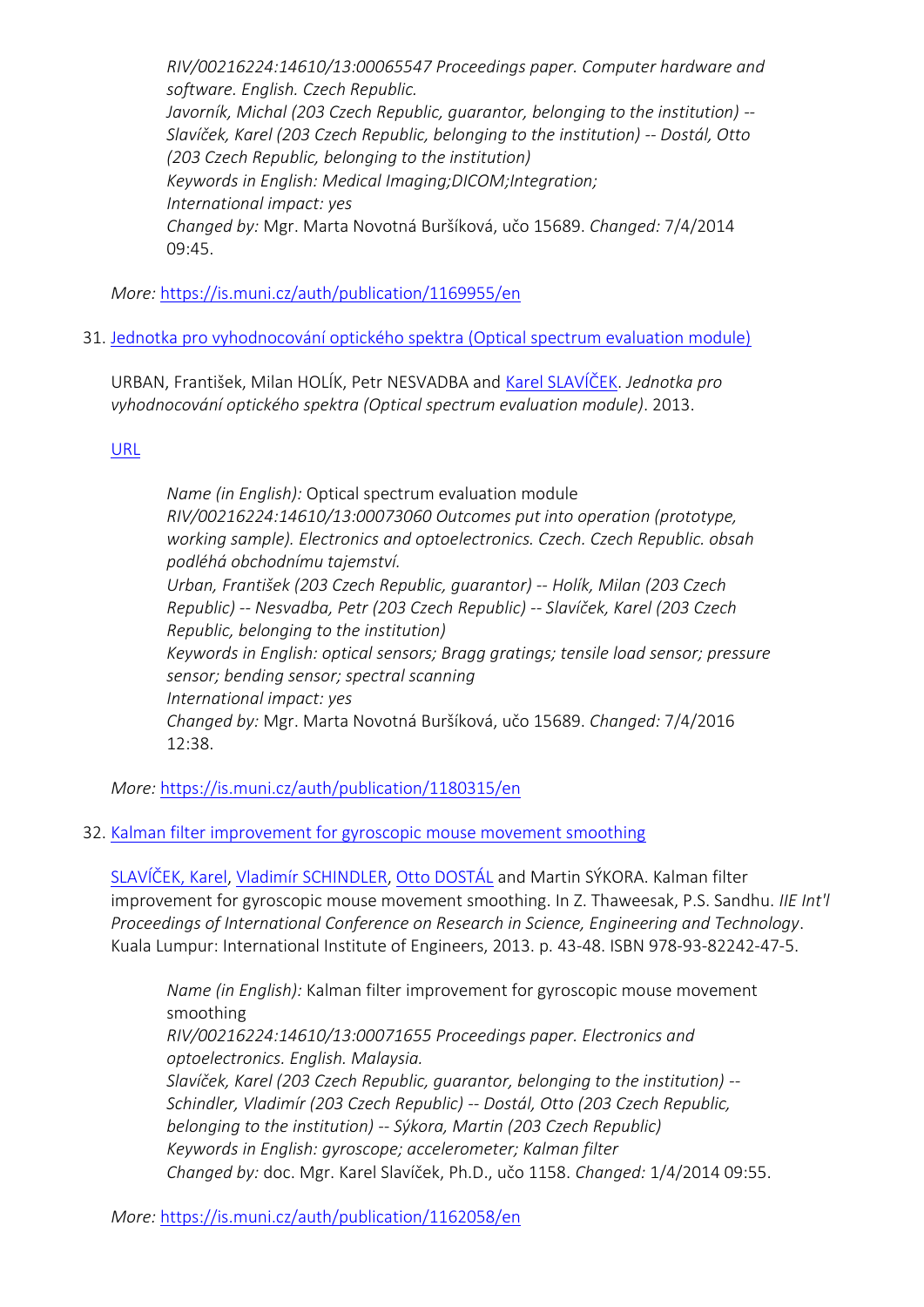### 33. [MEDIMED Shared Regional PACS Center](https://is.muni.cz/auth/publication/1163709/en?lang=en)

[SLAVÍČEK, Karel](https://is.muni.cz/auth/person/1158?lang=en), [Michal JAVORNÍK](https://is.muni.cz/auth/person/1111?lang=en) and [Otto DOSTÁL](https://is.muni.cz/auth/person/2535?lang=en). MEDIMED Shared Regional PACS Center. In Dongqing Wang. *COMPUTED TOMOGRAPHY*. 1st ed. Croatia: InTech, 2013. p. 43-62. ISBN 978- 953-51-1102-3.

### [URL](http://dx.doi.org/10.5772/55904)

*Name in Czech:* MEDIMED Sdílené regionální PACS centrum *RIV/00216224:14610/13:00065542 Chapter(s) of a specialized book. Computer hardware and software. English. Czech Republic. Slavíček, Karel (203 Czech Republic, belonging to the institution) -- Javorník, Michal (203 Czech Republic, belonging to the institution) -- Dostál, Otto (203 Czech Republic, guarantor, belonging to the institution) Keywords in English: PACS;DICOM;DWDM International impact: yes Reviewed: yes Changed by:* Mgr. Marta Novotná Buršíková, učo 15689. *Changed:* 31/3/2014 09:33.

*More:* [https://is.muni.cz/auth/publication/1163709/en](https://is.muni.cz/auth/publication/1163709/en/MEDIMED-Shared-Regional-PACS-Center/Slavicek-Javornik-Dostal?lang=en)

34. [Systém pro ovládání videokonferenčních zařízení \(Videoconferencing control system\)](https://is.muni.cz/auth/publication/1180280/en?lang=en)

SÝKORA, Martin, Filip BURŠÍK, Martin HENEŠ, Tomáš MENCLÍK and [Karel SLAVÍČEK](https://is.muni.cz/auth/person/1158?lang=en). *Systém pro ovládání videokonferenčních zařízení (Videoconferencing control system)*. 2013.

# [URL](http://www.gity.cz/)

*Name (in English):* Videoconferencing control system *RIV/00216224:14610/13:00073057 Outcomes put into operation (prototype, working sample). Informatics. Czech. Czech Republic. obsah podléhá obchodnímu tajemství. Sýkora, Martin (203 Czech Republic, guarantor) -- Buršík, Filip (203 Czech Republic) -- Heneš, Martin (203 Czech Republic) -- Menclík, Tomáš (203 Czech Republic) -- Slavíček, Karel (203 Czech Republic, belonging to the institution) Keywords in English: videoconference; inertial sensors; evaluation of gestures*

*Changed by:* doc. Mgr. Karel Slavíček, Ph.D., učo 1158. *Changed:* 7/4/2016 09:46.

*More:* [https://is.muni.cz/auth/publication/1180280/en](https://is.muni.cz/auth/publication/1180280/en/System-pro-ovladani-videokonferencnich-zarizeni/Sykora-Bursik-Henes-Menclik?lang=en)

# 2012

# 35. [Extension of the Shared Regional PACS CenterMeDiMed to Smaller Healthcare Institutions](https://is.muni.cz/auth/publication/979279/en?lang=en)

[SLAVÍČEK, Karel](https://is.muni.cz/auth/person/1158?lang=en), [Michal JAVORNÍK](https://is.muni.cz/auth/person/1111?lang=en) and [Otto DOSTÁL](https://is.muni.cz/auth/person/2535?lang=en). Extension of the Shared Regional PACS CenterMeDiMed to Smaller Healthcare Institutions. In Pascal Lorenz; Tibor Gyires; Iwona Pozniak-Koszalka. *The Eleventh International Conference on Networks*. Saint Gilles, Reunion Island: IARIA, 2012. p. 83-87. ISBN 978-1-61208-183-0.

*Name (in English):* Extension of the Shared Regional PACS CenterMeDiMed to Smaller Healthcare Institutions *RIV/00216224:14610/12:00057047 Proceedings paper. Use of computers,*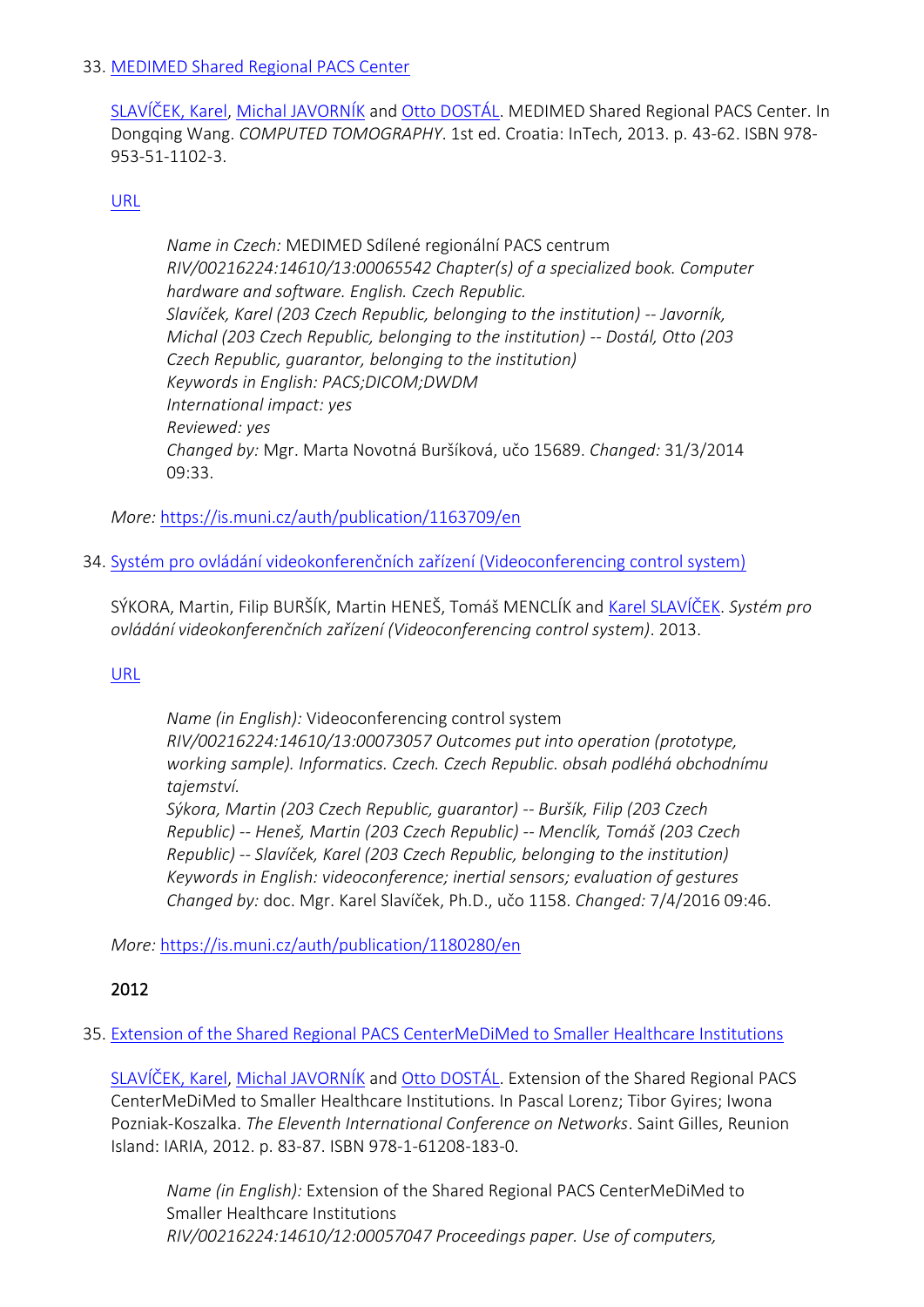*robotics and its application. English. Czech Republic. Slavíček, Karel (203 Czech Republic, belonging to the institution) -- Javorník, Michal (203 Czech Republic, belonging to the institution) -- Dostál, Otto (203 Czech Republic, guarantor, belonging to the institution) Keywords in English: PACS; DICOM; shared solution Changed by:* Mgr. Marta Novotná Buršíková, učo 15689. *Changed:* 7/3/2013 13:35.

*More:* [https://is.muni.cz/auth/publication/979279/en](https://is.muni.cz/auth/publication/979279/en/Extension-of-the-Shared-Regional-PACS-CenterMeDiMed-to-Smaller-Healthcare-Institutions/Slavicek-Javornik-Dostal?lang=en)

### 36. [ICT Systems Monitoring](https://is.muni.cz/auth/publication/1082769/en?lang=en)

[DOSTÁL, Otto](https://is.muni.cz/auth/person/2535?lang=en), [Karel SLAVÍČEK](https://is.muni.cz/auth/person/1158?lang=en), [Michal JAVORNÍK](https://is.muni.cz/auth/person/1111?lang=en) and Pavel BUDIŠ. *ICT Systems Monitoring*. Saarbrucken: LAMBERT Academic Publishing, 2012. 167 pp. ISBN 978-3-8473-7231-8.

*Name in Czech:* Monitorování ICT systémů *Name (in English):* ICT Systems Monitoring *RIV/00216224:14610/12:00057058 Book on a specialized topic. Informatics. English. Germany. Dostál, Otto (203 Czech Republic, belonging to the institution) -- Slavíček, Karel (203 Czech Republic, guarantor, belonging to the institution) -- Javorník, Michal (203 Czech Republic, belonging to the institution) -- Budiš, Pavel (203 Czech Republic) Keywords in English: ICT; monitoring; availability Reviewed: yes Changed by:* doc. Mgr. Karel Slavíček, Ph.D., učo 1158. *Changed:* 2/4/2013 13:50.

*More:* [https://is.muni.cz/auth/publication/1082769/en](https://is.muni.cz/auth/publication/1082769/en/ICT-Systems-Monitoring/Dostal-Slavicek-Javornik-Budis?lang=en)

# 37. [Modelling of part medium access methods in the HomePlug](https://is.muni.cz/auth/publication/977174/en?lang=en)

KOUTNÝ, Martin, Jiří MIŠUREC, Petr MLÝNEK and [Karel SLAVÍČEK](https://is.muni.cz/auth/person/1158?lang=en). Modelling of part medium access methods in the HomePlug. *Przeglad Elektrotechniczny*. Polsko, 2012, vol. 88, No 1, p. 225-229. ISSN 0033-2097.

*Name in Czech:* Modelování části přístupové metody technologie HomePlug *RIV/00216224:14610/12:00059572 Article in a journal. Informatics. English. Poland. Koutný, Martin (203 Czech Republic, guarantor) -- Mišurec, Jiří (203 Czech Republic) -- Mlýnek, Petr (203 Czech Republic) -- Slavíček, Karel (203 Czech Republic, belonging to the institution) Keywords in English: HomePlug; TDMA; CSMA/CA; modeling of backoff function; Markovs proceses International impact: yes Changed by:* Mgr. Marta Novotná Buršíková, učo 15689. *Changed:* 7/4/2016 08:27.

*More:* [https://is.muni.cz/auth/publication/977174/en](https://is.muni.cz/auth/publication/977174/en/Modelling-of-part-medium-access-methods-in-the-HomePlug/Koutny-Misurec-Mlynek-Slavicek?lang=en)

38. [Sharing of knowledge and resources in regional medical imaging](https://is.muni.cz/auth/publication/1082275/en?lang=en)

[JAVORNÍK, Michal](https://is.muni.cz/auth/person/1111?lang=en), [Karel SLAVÍČEK](https://is.muni.cz/auth/person/1158?lang=en) and [Otto DOSTÁL](https://is.muni.cz/auth/person/2535?lang=en). Sharing of knowledge and resources in regional medical imaging. In *2nd International Conference on Biomedical Engineering & Assistive*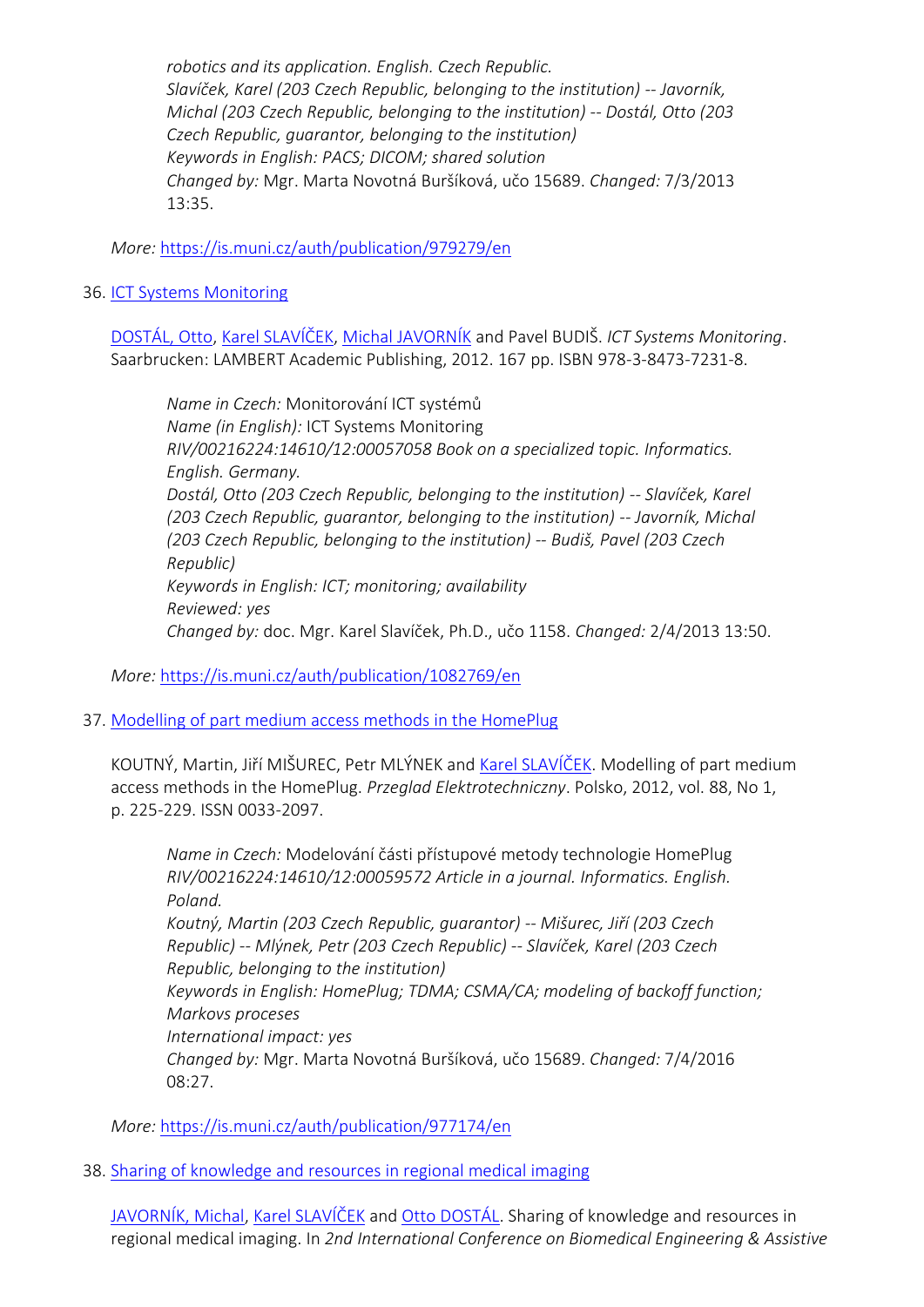*Technologies*. Jalandhar: Dr. B. R. AMBEDKAR NATIONAL INSTITUTE OF TECHNOLOGY JALANDHAR – 144 011, India, 2012. p. 304-308. ISBN 978-81-925454-1-7.

*Name (in English):* Sharing of knowledge and resources in regional medical imaging *RIV/00216224:14610/12:00057057 Proceedings paper. Informatics. English. India. Javorník, Michal (203 Czech Republic, quarantor, belonging to the institution)* --*Slavíček, Karel (203 Czech Republic, belonging to the institution) -- Dostál, Otto (203 Czech Republic) Keywords in English: DICOM; Knowledge Database; PACS; Regional Medical Imaging Reviewed: yes Changed by:* doc. Mgr. Karel Slavíček, Ph.D., učo 1158. *Changed:* 21/1/2013 17:32.

*More:* [https://is.muni.cz/auth/publication/1082275/en](https://is.muni.cz/auth/publication/1082275/en/Sharing-of-knowledge-and-resources-in-regional-medical-imaging/Javornik-Slavicek-Dostal?lang=en)

# 2011

39. [Regional Medical Imaging System](https://is.muni.cz/auth/publication/966722/en?lang=en)

[JAVORNÍK, Michal,](https://is.muni.cz/auth/person/1111?lang=en) Otto DOSTÁL and [Karel SLAVÍČEK](https://is.muni.cz/auth/person/1158?lang=en). Regional Medical Imaging System. *World Academy of Science, Engineering and Technology*. 2011, vol. 7, No 79, p. 389-393. ISSN 2010- 376X.

*RIV/00216224:14610/11:00057021 Article in a journal. Informatics. English. France. Javorník, Michal (203 Czech Republic, guarantor, belonging to the institution) -- Dostál, Otto (203 Czech Republic) -- Slavíček, Karel (203 Czech Republic, belonging to the institution) Keywords in English: DICOM; Integration; Medical Education; Medical Imaging International impact: yes Changed by:* doc. Mgr. Karel Slavíček, Ph.D., učo 1158. *Changed:* 11/4/2012 11:56.

*More:* [https://is.muni.cz/auth/publication/966722/en](https://is.muni.cz/auth/publication/966722/en/Regional-Medical-Imaging-System/Javornik-Dostal-Slavicek?lang=en)

# 40. [Service Availability Quantification in Datacommunication Networks](https://is.muni.cz/auth/publication/956951/en?lang=en)

[SLAVÍČEK, Karel](https://is.muni.cz/auth/person/1158?lang=en), [Otto DOSTÁL](https://is.muni.cz/auth/person/2535?lang=en) and [Michal JAVORNÍK](https://is.muni.cz/auth/person/1111?lang=en). Service Availability Quantification in Datacommunication Networks. In *34th International Conference on Telecommunication and Signal Processing*. Budapest: IEEE, 2011. p. 57-61. ISBN 978-1-4577-1411-5.

*RIV/00216224:14610/11:00057020 Proceedings paper. Informatics. English.* 

*Hungary. Slavíček, Karel (203 Czech Republic, guarantor, belonging to the institution) -- Dostál, Otto (203 Czech Republic, belonging to the institution) -- Javorník, Michal (203 Czech Republic, belonging to the institution) Keywords in English: Reliability; availability; t-norm International impact: yes Changed by:* doc. Mgr. Karel Slavíček, Ph.D., učo 1158. *Changed:* 7/3/2013 14:25.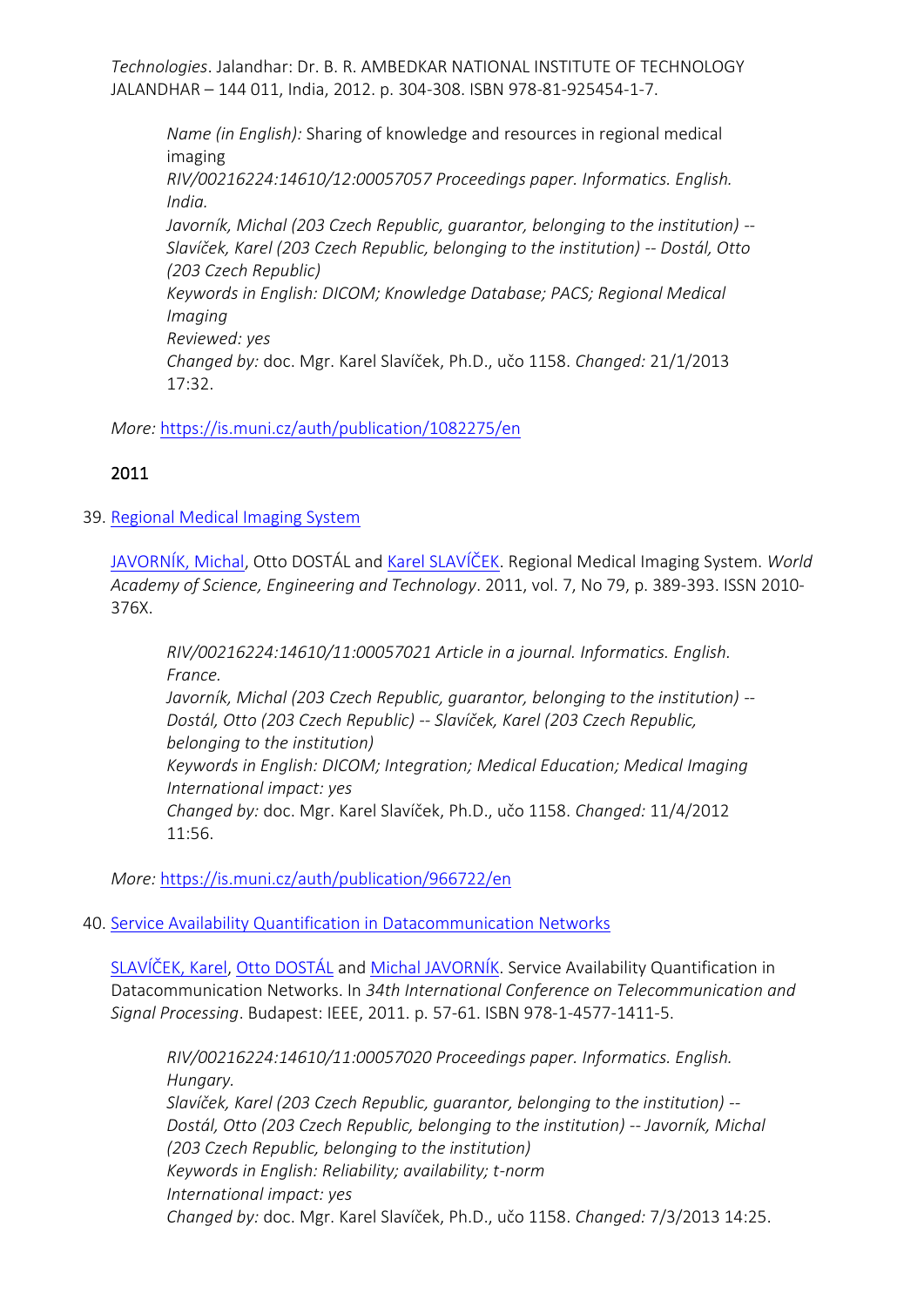*More:* [https://is.muni.cz/auth/publication/956951/en](https://is.muni.cz/auth/publication/956951/en/Service-Availability-Quantification-in-Datacommunication-Networks/Slavicek-Dostal-Javornik?lang=en)

41. [System Supporting Effectiveness in Medical Imaging](https://is.muni.cz/auth/publication/966817/en?lang=en)

[JAVORNÍK, Michal](https://is.muni.cz/auth/person/1111?lang=en), [Otto DOSTÁL](https://is.muni.cz/auth/person/2535?lang=en) and [Karel SLAVÍČEK](https://is.muni.cz/auth/person/1158?lang=en). System Supporting Effectiveness in Medical Imaging. In *The 7th International Conference on Information Technology and Application*. Sydney, Australia: 2011 ICITA, 2011. p. 162-166. ISBN 978-0-9803267-4-1.

*RIV/00216224:14610/11:00057022 Proceedings paper. Informatics. English. Australia. Javorník, Michal (203 Czech Republic, belonging to the institution) -- Dostál, Otto (203 Czech Republic, guarantor, belonging to the institution) -- Slavíček, Karel (203 Czech Republic, belonging to the institution) Keywords in English: DICOM; Integration; Medical Education; Medical Imaging Type of proceedings: post-proceedings International impact: yes Changed by:* doc. Mgr. Karel Slavíček, Ph.D., učo 1158. *Changed:* 7/4/2016 09:58.

*More:* [https://is.muni.cz/auth/publication/966817/en](https://is.muni.cz/auth/publication/966817/en/System-Supporting-Effectiveness-in-Medical-Imaging/Javornik-Dostal-Slavicek?lang=en)

# 2010

# 42. [CzechLight family of optical networking equipment](https://is.muni.cz/auth/publication/914658/en?lang=en)

[SLAVÍČEK, Karel](https://is.muni.cz/auth/person/1158?lang=en) and Josef VOJTĚCH. CzechLight family of optical networking equipment. In *Proceedings 10th International conference on Laser & Fiber-optical Networks Modeling*. Sevastopol: IEEE, 2010. p. 79-83. ISBN 978-1-4244-6995-6.

*Name in Czech:* Rodina optických síťových prvků CzechLight *RIV/00216224:14610/10:00051598 Proceedings paper. Electronics and optoelectronics. English. Ukraine. Slavíček, Karel (203 Czech Republic, guarantor, belonging to the institution) -- Vojtěch, Josef (203 Czech Republic) Keywords in English: fiber optics; CzechLight; singlefiber Changed by:* Mgr. Marta Novotná Buršíková, učo 15689. *Changed:* 27/3/2012 14:38.

*More:* [https://is.muni.cz/auth/publication/914658/en](https://is.muni.cz/auth/publication/914658/en/CzechLight-family-of-optical-networking-equipment/Slavicek-Vojtech?lang=en)

# 43. [Mathematical Processing of Event Logs](https://is.muni.cz/auth/publication/914660/en?lang=en)

[SLAVÍČEK, Karel](https://is.muni.cz/auth/person/1158?lang=en), [Otto DOSTÁL](https://is.muni.cz/auth/person/2535?lang=en) and [Michal JAVORNÍK](https://is.muni.cz/auth/person/1111?lang=en). Mathematical Processing of Event Logs. In *New Information and Multimedia Technologies NIMT - 2010*. Brno: VUT Brno, 2010. p. 58-61. ISBN 978-80-214-4126-2.

*Name in Czech:* Matematicke zpracovani logu udalosti *RIV/00216224:14610/10:00051599 Proceedings paper. Computer hardware and software. English. Czech Republic. Slavíček, Karel (203 Czech Republic, guarantor, belonging to the institution) -- Dostál, Otto (203 Czech Republic, belonging to the institution) -- Javorník, Michal (203 Czech Republic, belonging to the institution) Keywords in English: syslog; mathematical processing Type of proceedings: post-proceedings*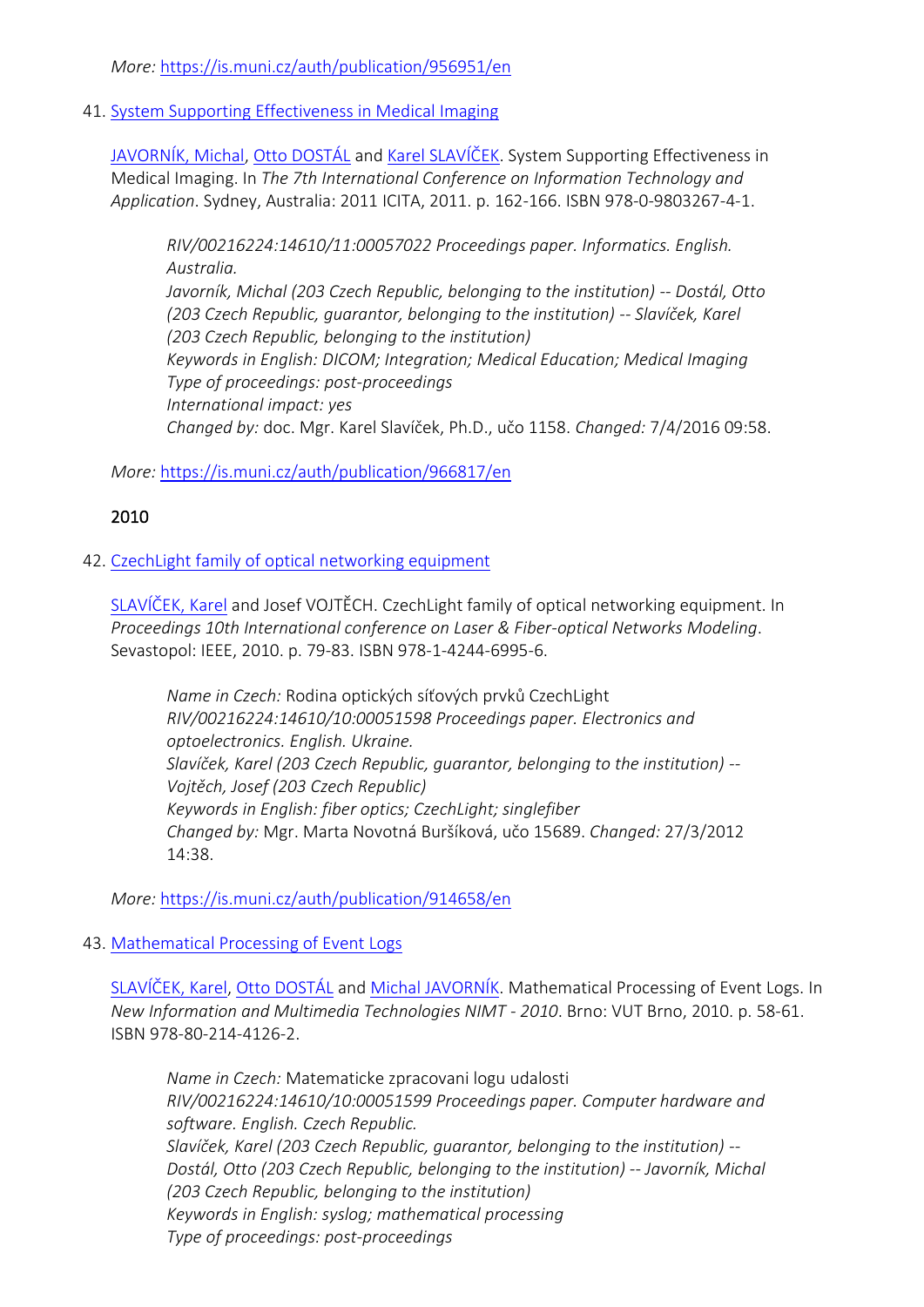*Changed by:* Mgr. Marta Novotná Buršíková, učo 15689. *Changed:* 10/4/2012 09:07.

*More:* [https://is.muni.cz/auth/publication/914660/en](https://is.muni.cz/auth/publication/914660/en/Mathematical-Processing-of-Event-Logs/Slavicek-Dostal-Javornik?lang=en)

# 44. [Mathematical processing of event logs from nerwork devices](https://is.muni.cz/auth/publication/914661/en?lang=en)

[SLAVÍČEK, Karel](https://is.muni.cz/auth/person/1158?lang=en), [Otto DOSTÁL](https://is.muni.cz/auth/person/2535?lang=en) and [Michal JAVORNÍK](https://is.muni.cz/auth/person/1111?lang=en). Mathematical processing of event logs from nerwork devices. In *2010 International Conference on Intelligent Network and Computing*. Chengdu: IEEE, 2010. 5 pp. ISBN 978-1-4244-8271-9.

*Name in Czech:* Matematické zpracování logů síťových zařízení *RIV/00216224:14610/10:00046026 Proceedings paper. Use of computers, robotics and its application. English. Malaysia. Slavíček, Karel (203 Czech Republic, belonging to the institution) -- Dostál, Otto (203 Czech Republic, guarantor, belonging to the institution) -- Javorník, Michal (203 Czech Republic, belonging to the institution) Keywords in English: event log; mathematical processing Type of proceedings: post-proceedings Changed by:* doc. Ing. Otto Dostál, CSc., učo 2535. *Changed:* 28/12/2010 11:32.

*More:* [https://is.muni.cz/auth/publication/914661/en](https://is.muni.cz/auth/publication/914661/en/Mathematical-processing-of-event-logs-from-nerwork-devices/Slavicek-Dostal-Javornik?lang=en)

# 45. MEDIMED - [Regional Centre for Medicine Image Data Processing](https://is.muni.cz/auth/publication/871015/en?lang=en)

[SLAVÍČEK, Karel](https://is.muni.cz/auth/person/1158?lang=en), [Otto DOSTÁL](https://is.muni.cz/auth/person/2535?lang=en), [Michal JAVORNÍK](https://is.muni.cz/auth/person/1111?lang=en) and Miloš DRDLA. MEDIMED - Regional Centre for Medicine Image Data Processing. In *Knowledge Discovery and Data Mining*. 2010th ed. USA: IEEE Computer Society, 2010. p. 310 - 313. ISBN 978-0-7695-3923-2.

*Name in Czech:* MEDIMED - Regionální centrum pro zpracování medicínských obrazových dat *RIV/00216224:14610/10:00043318 Proceedings paper. Informatics. English. Thailand. Slavíček, Karel (203 Czech Republic, belonging to the institution) -- Dostál, Otto (203 Czech Republic, guarantor, belonging to the institution) -- Javorník, Michal (203 Czech Republic, belonging to the institution) -- Drdla, Miloš (203 Czech Republic) Keywords in English: PACS; DICOM International impact: yes Changed by:* doc. Ing. Otto Dostál, CSc., učo 2535. *Changed:* 20/7/2011 11:08.

*More:* [https://is.muni.cz/auth/publication/871015/en](https://is.muni.cz/auth/publication/871015/en/MEDIMED-Regional-Centre-for-Medicine-Image-Data-Processing/Slavicek-Dostal-Javornik-Drdla?lang=en)

#### 46. [System for Effective Collaboration in the Area of Medical Imaging](https://is.muni.cz/auth/publication/913027/en?lang=en)

[DOSTÁL, Otto](https://is.muni.cz/auth/person/2535?lang=en), [Karel SLAVÍČEK](https://is.muni.cz/auth/person/1158?lang=en) and [Michal JAVORNÍK](https://is.muni.cz/auth/person/1111?lang=en). System for Effective Collaboration in the Area of Medical Imaging. In *International Conference on Advanced Computer Science and Information Systems*. Bali: Faculty of Computer Science, Universitas Indonesia, Depok, 16424, 2010. p. 207 - 212.

*Name in Czech:* Systém pro efektivní spolupráci v oblasti medicínských obrazových dat *RIV/00216224:14610/10:00045827 Proceedings paper. Computer hardware and*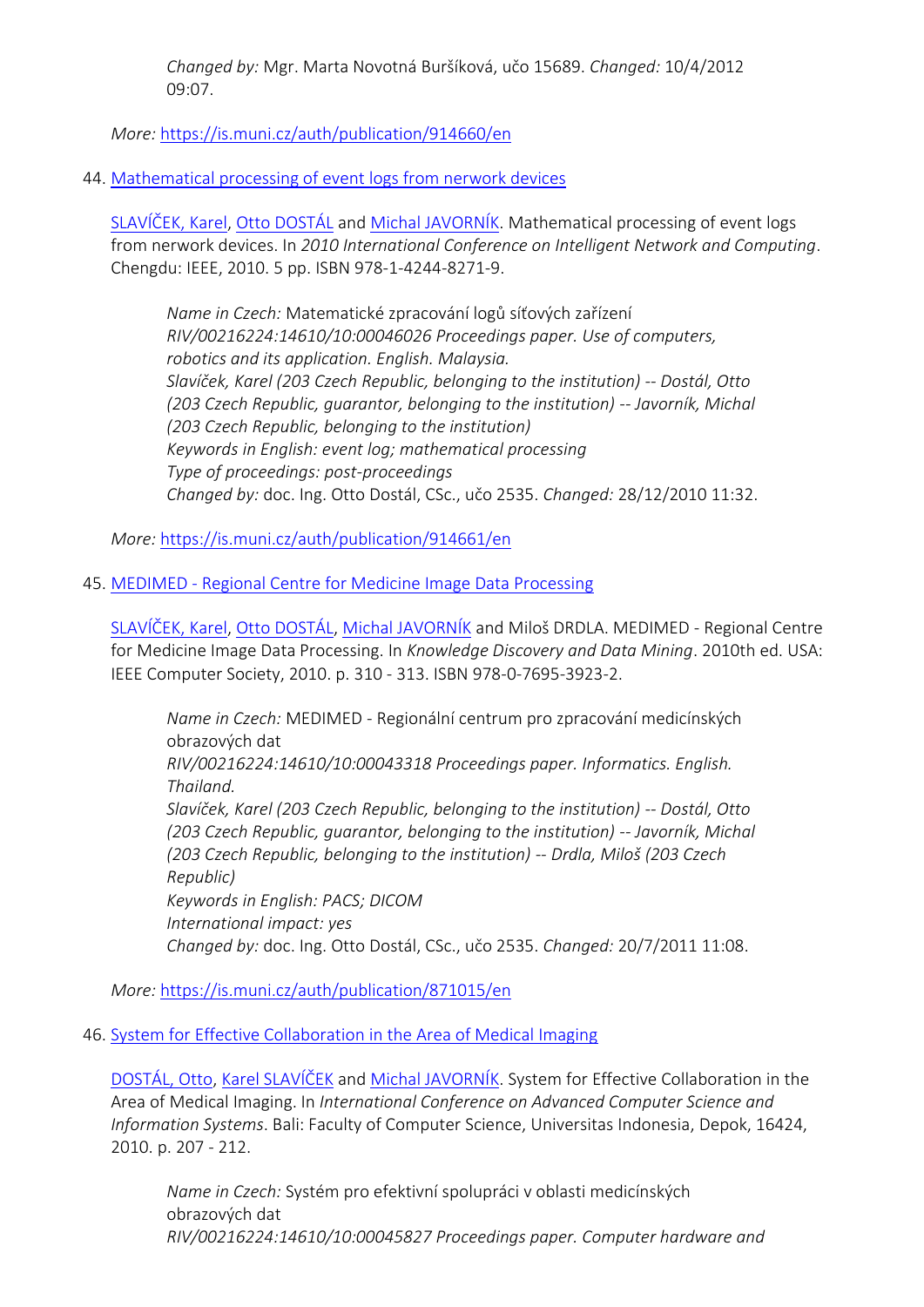*software. English. Indonesia. Dostál, Otto (203 Czech Republic, belonging to the institution) -- Slavíček, Karel (203 Czech Republic, belonging to the institution) -- Javorník, Michal (203 Czech Republic, guarantor, belonging to the institution) Keywords in English: Telemedicine; Medical Imaging Changed by:* doc. Ing. Otto Dostál, CSc., učo 2535. *Changed:* 20/7/2011 11:08.

*More:* [https://is.muni.cz/auth/publication/913027/en](https://is.muni.cz/auth/publication/913027/en/System-for-Effective-Collaboration-in-the-Area-of-Medical-Imaging/Dostal-Slavicek-Javornik?lang=en)

# 2009

# 47. [CESNET Fiber Optics Transport Network](https://is.muni.cz/auth/publication/914494/en?lang=en)

[SLAVÍČEK, Karel,](https://is.muni.cz/auth/person/1158?lang=en) Václav NOVÁK and [Jaroslav LEDVINKA.](https://is.muni.cz/auth/person/510?lang=en) CESNET Fiber Optics Transport Network. In *The Eight International Conference on Networks*. Gosier, Guadeloupe/France: IEEE, 2009. p. 403-408. ISBN 978-0-7695-3552-4.

*Name in Czech:* Optická přenosová síť CESNET *RIV/00216224:14610/09:00051593 Proceedings paper. Electronics and optoelectronics. English. France. Slavíček, Karel (203 Czech Republic, guarantor, belonging to the institution) -- Novák, Václav (203 Czech Republic) -- Ledvinka, Jaroslav (203 Czech Republic, belonging to the institution) Keywords in English: fiber optics network; DWDM Type of proceedings: post-proceedings International impact: yes Changed by:* Mgr. Marta Novotná Buršíková, učo 15689. *Changed:* 27/3/2012 14:08.

*More:* [https://is.muni.cz/auth/publication/914494/en](https://is.muni.cz/auth/publication/914494/en/CESNET-Fiber-Optics-Transport-Network/Slavicek-Novak-Ledvinka?lang=en)

48. [Current Development of MeDiMed the Regional Centre for Medicine Picture Data Processing](https://is.muni.cz/auth/publication/914632/en?lang=en)

[SLAVÍČEK, Karel](https://is.muni.cz/auth/person/1158?lang=en), [Otto DOSTÁL](https://is.muni.cz/auth/person/2535?lang=en), [Michal JAVORNÍK](https://is.muni.cz/auth/person/1111?lang=en) and [Vladimír SCHINDLER](https://is.muni.cz/auth/person/160298?lang=en). Current Development of MeDiMed the Regional Centre for Medicine Picture Data Processing. In *International Conference NEW INFORMATION AND MULTIMEDIA TECHNOLOGIES*. Brno: Brno University of Technology Faculty of Electrical Engineering and Communication, 2009. p. 58-61. ISBN 978-80- 214-3708-1.

*Name in Czech:* Současný stav vývoje projektu MeDiMed - regionálního centra zpracování medicínských obrazových dat *RIV/00216224:14610/09:00051597 Proceedings paper. Use of computers, robotics and its application. English. Czech Republic. Slavíček, Karel (203 Czech Republic, belonging to the institution) -- Dostál, Otto (203 Czech Republic, guarantor, belonging to the institution) -- Javorník, Michal (203 Czech Republic, belonging to the institution) -- Schindler, Vladimír (203 Czech Republic, belonging to the institution) Keywords in English: PACS; DICOM; telemedicine Type of proceedings: post-proceedings Changed by:* Mgr. Marta Novotná Buršíková, učo 15689. *Changed:* 10/4/2012 09:08.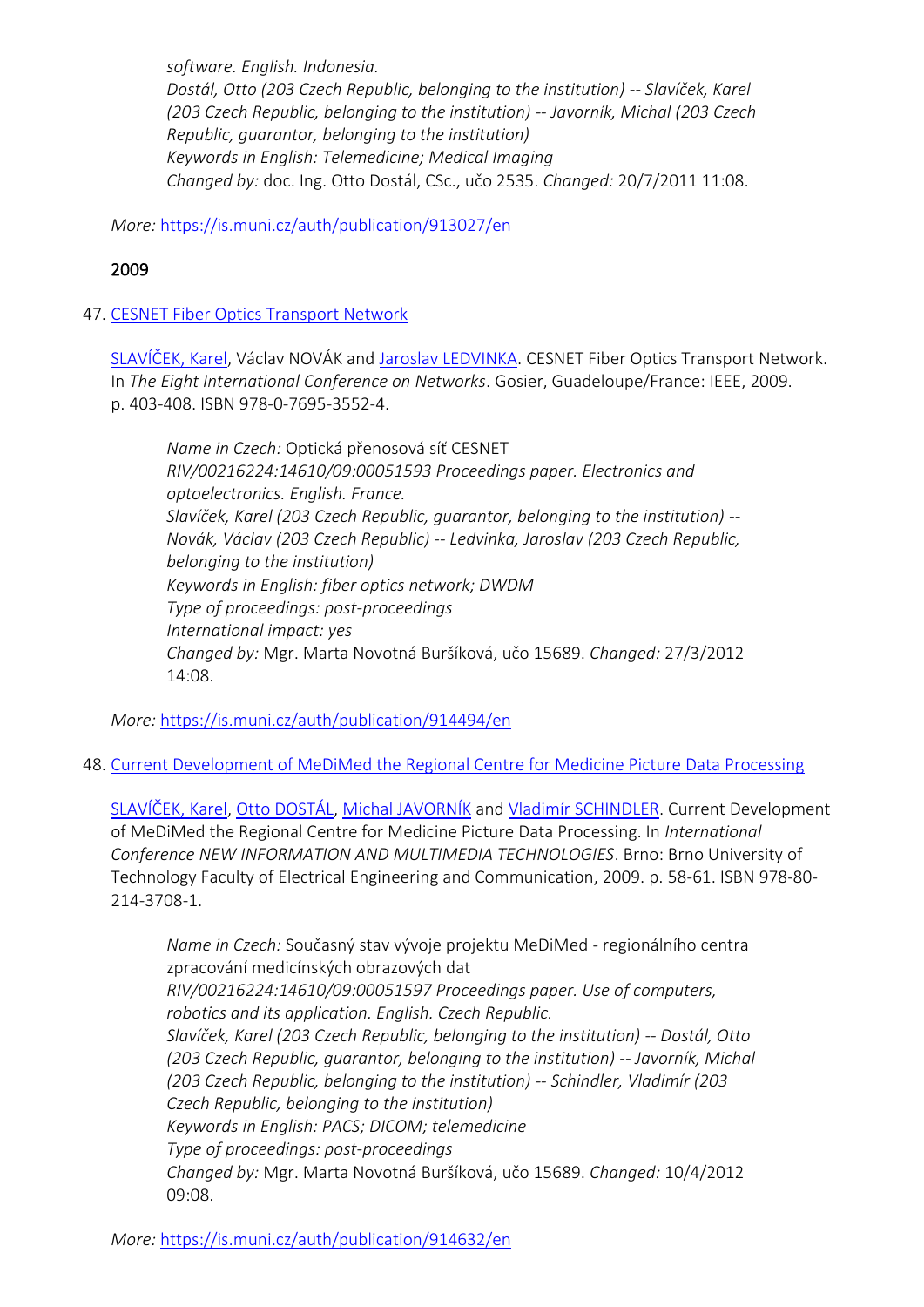### 49. [Redundancy in Processing of Medical Image Data](https://is.muni.cz/auth/publication/872541/en?lang=en)

[SLAVÍČEK, Karel](https://is.muni.cz/auth/person/1158?lang=en), [Michal JAVORNÍK](https://is.muni.cz/auth/person/1111?lang=en) and [Otto DOSTÁL](https://is.muni.cz/auth/person/2535?lang=en). Redundancy in Processing of Medical Image Data. In *Fourth International Conference on Computer Sciences and Convergence Information Technology*. Seoul, Korea: IEEE Computer Society Conference Publishing Services, 2009. p. 519-523. ISBN 978-1-4244-5244-6.

*Name in Czech:* Redundance ve zpracování medicínských obrazových dat *RIV/00216224:14610/09:00051296 Proceedings paper. Use of computers, robotics and its application. English. Republic of Korea. Slavíček, Karel (203 Czech Republic, guarantor, belonging to the institution) -- Javorník, Michal (203 Czech Republic, belonging to the institution) -- Dostál, Otto (203 Czech Republic, belonging to the institution) Keywords in English: DICOM; PACS; Telemedicine International impact: yes Changed by:* Mgr. Marta Novotná Buršíková, učo 15689. *Changed:* 27/3/2012 14:13.

*More:* [https://is.muni.cz/auth/publication/872541/en](https://is.muni.cz/auth/publication/872541/en/Redundancy-in-Processing-of-Medical-Image-Data/Slavicek-Javornik-Dostal?lang=en)

# 2008

50. [Ict as Tool for Controlling of Market Relationship and Increasing of Economic Effectiveness in](https://is.muni.cz/auth/publication/798764/en?lang=en)  [the Area of Processing of Medical Image Data](https://is.muni.cz/auth/publication/798764/en?lang=en)

[JAVORNÍK, Michal](https://is.muni.cz/auth/person/1111?lang=en), [Otto DOSTÁL](https://is.muni.cz/auth/person/2535?lang=en), [Karel SLAVÍČEK](https://is.muni.cz/auth/person/1158?lang=en) and Miloslav FILKA. Ict as Tool for Controlling of Market Relationship and Increasing of Economic Effectiveness in the Area of Processing of Medical Image Data. In *New information and multimedia technologies NIMT- 2008*. Brno: University of Technology, Brno, 2008. p. 83-85. ISBN 978-80-214-3708-1.

*Name in Czech:* Uplatnění ICT jako nástroje řízení tržních vztahů a zvyšování efektivity při zpracování medicínských obrazových dat *Use of computers, robotics and its application. English. Czech Republic. Keywords in English: Telemedicine; Integration; DICOM; PACS Type of proceedings: pre-proceedings International impact: yes Changed by:* Mgr. Marta Novotná Buršíková, učo 15689. *Changed:* 20/4/2011 15:55.

*More:* [https://is.muni.cz/auth/publication/798764/en](https://is.muni.cz/auth/publication/798764/en/Ict-as-Tool-for-Controlling-of-Market-Relationship-and-Increasing-of-Economic-Effectiveness-in-the-Area-of-Processing-of-Medical-Image-Data/Javornik-Dostal-Slavicek-Filka?lang=en)

51. Knowledge Management and Cost - [Effectiveness in the Area of Medical Image Data](https://is.muni.cz/auth/publication/798773/en?lang=en)

[JAVORNÍK, Michal](https://is.muni.cz/auth/person/1111?lang=en), [Otto DOSTÁL](https://is.muni.cz/auth/person/2535?lang=en), [Karel SLAVÍČEK](https://is.muni.cz/auth/person/1158?lang=en) and [Pavel VENTRUBA.](https://is.muni.cz/auth/person/1779?lang=en) Knowledge Management and Cost - Effectiveness in the Area of Medical Image Data. In *The 38th International Conference on Computers &Industrial Engineering*. Beijing, China: University, Beijing,China, 2008. p. 883-887. ISBN 978-7-121-07437-0.

*Name in Czech:* Řízení znalostí a nákladová efektivita v oblasti medicínských obrazových dat *RIV/00216224:14610/08:00024348 Proceedings paper. Use of computers, robotics and its application. English. China. Javorník, Michal (203 Czech Republic, guarantor, belonging to the institution) --*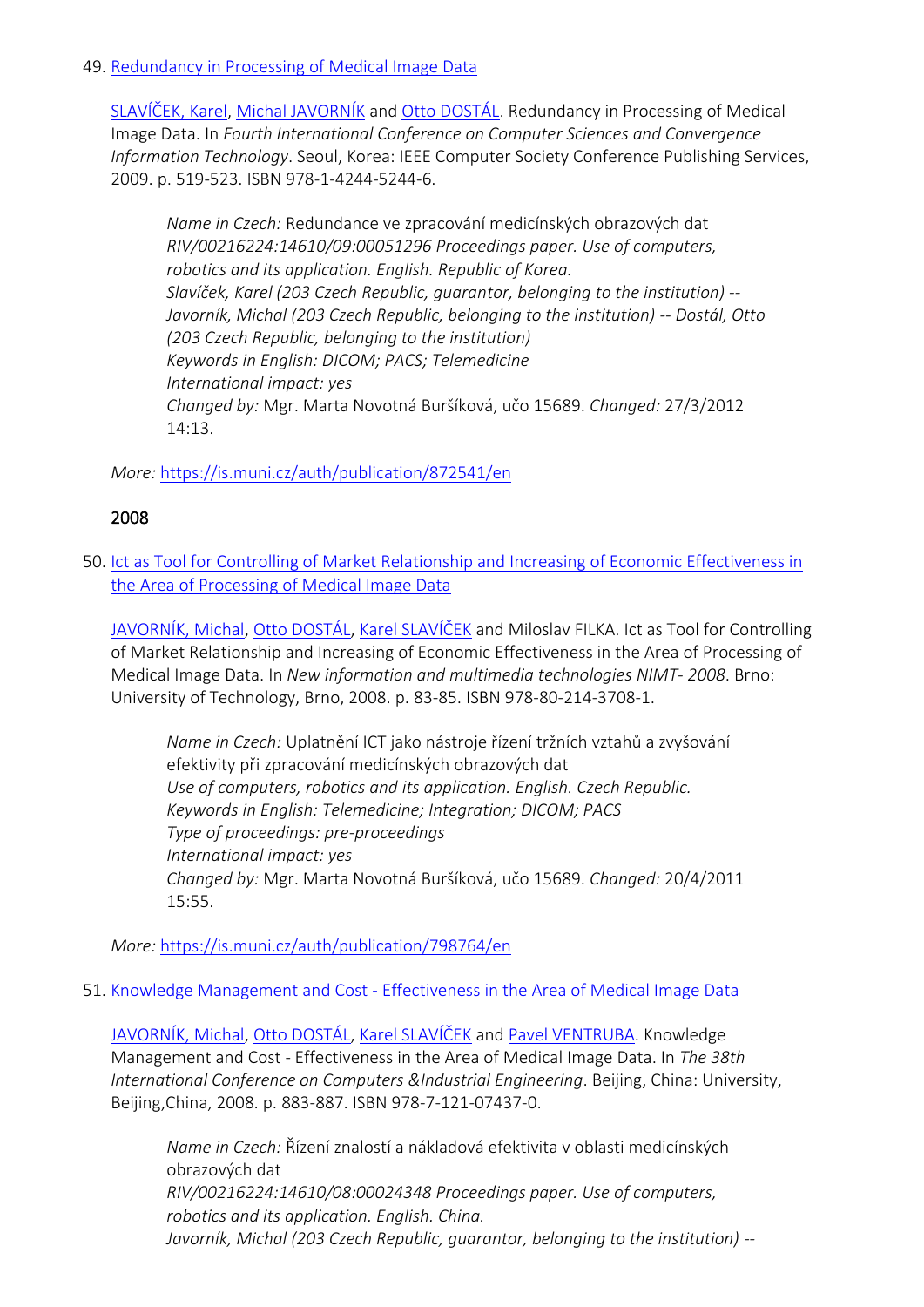*Dostál, Otto (203 Czech Republic, belonging to the institution) -- Slavíček, Karel (203 Czech Republic, belonging to the institution) -- Ventruba, Pavel (203 Czech Republic, belonging to the institution) Keywords in English: KNOWLEDGE MANAGEMENT; MEDICAL; DICOM; Type of proceedings: pre-proceedings International impact: yes Reviewed: yes Changed by:* doc. Ing. Otto Dostál, CSc., učo 2535. *Changed:* 20/7/2011 11:10.

*More:* [https://is.muni.cz/auth/publication/798773/en](https://is.muni.cz/auth/publication/798773/en/Knowledge-Management-and-Cost-Effectiveness-in-the-Area-of-Medical-Image-Data/Javornik-Dostal-Slavicek-Ventruba?lang=en)

52. [Mathematical Processing of Syslog Messages from Routers an Switches](https://is.muni.cz/auth/publication/800275/en?lang=en)

[SLAVÍČEK, Karel](https://is.muni.cz/auth/person/1158?lang=en), [Jaroslav LEDVINKA,](https://is.muni.cz/auth/person/510?lang=en) [Michal JAVORNÍK](https://is.muni.cz/auth/person/1111?lang=en) and [Otto DOSTÁL](https://is.muni.cz/auth/person/2535?lang=en). Mathematical Processing of Syslog Messages from Routers an Switches. In *Information and Automation for Sustainability*. Colombo: IEEE Catalog Number CFP0809B, 2008. p. 463-468. ISBN 978-1-4244- 2900-4.

*Name in Czech:* Matematické zpracování Syslog zpráv ze směrovačů a přepínačů *RIV/00216224:14610/08:00024359 Proceedings paper. Use of computers, robotics and its application. English. Sri Lanka. Slavíček, Karel (203 Czech Republic, guarantor, belonging to the institution) -- Ledvinka, Jaroslav (203 Czech Republic, belonging to the institution) -- Javorník, Michal (203 Czech Republic, belonging to the institution) -- Dostál, Otto (203 Czech Republic, belonging to the institution) Keywords in English: Network; Syslog; Message; Processing; Type of proceedings: pre-proceedings International impact: yes Reviewed: yes Changed by:* doc. Ing. Otto Dostál, CSc., učo 2535. *Changed:* 20/7/2011 11:10.

*More:* [https://is.muni.cz/auth/publication/800275/en](https://is.muni.cz/auth/publication/800275/en/Mathematical-Processing-of-Syslog-Messages-from-Routers-an-Switches/Slavicek-Ledvinka-Javornik-Dostal?lang=en)

# 53. [Technology backround of international collaboration on medicine multimedia knowledge base](https://is.muni.cz/auth/publication/766557/en?lang=en)  [establishment](https://is.muni.cz/auth/publication/766557/en?lang=en)

[SLAVÍČEK, Karel](https://is.muni.cz/auth/person/1158?lang=en), [Michal JAVORNÍK](https://is.muni.cz/auth/person/1111?lang=en) and [Otto DOSTÁL](https://is.muni.cz/auth/person/2535?lang=en). Technology backround of international collaboration on medicine multimedia knowledge base establishment. In *Proceedings of the 2nd WSEAS International Conference on COMPUTER ENGINEERING and APPLICATIONS(CEA'08)*. Acapulco, Mexico, January 25-27, 2008: Published by WSEAS Press, 2008. p. 137-142, 5 pp. ISBN 978-960-6766-33-6.

*Name in Czech:* Technologické základna pro mezinárodní spolupráci v oblasti vytváření medicínské multimediální databáze *RIV/00216224:14610/08:00041923 Proceedings paper. Use of computers, robotics and its application. English. Mexico. Slavíček, Karel (203 Czech Republic, guarantor, belonging to the institution) -- Javorník, Michal (203 Czech Republic, belonging to the institution) -- Dostál, Otto (203 Czech Republic, belonging to the institution) Keywords in English: DICOM; medicine ; multimedia ; data Type of proceedings: post-proceedings International impact: yes*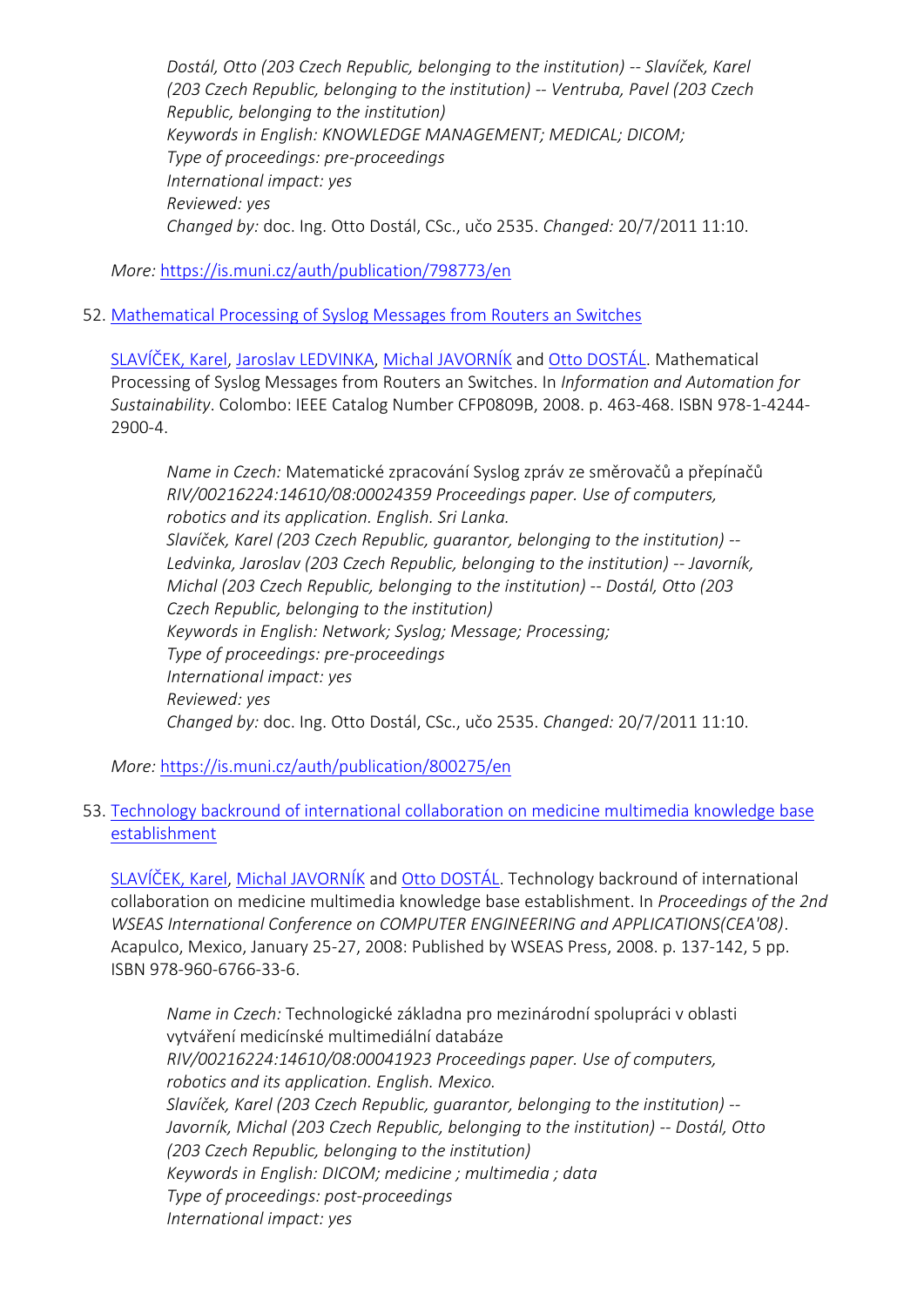*Reviewed: yes Changed by:* Mgr. Marta Novotná Buršíková, učo 15689. *Changed:* 21/4/2011 10:39.

*More:* [https://is.muni.cz/auth/publication/766557/en](https://is.muni.cz/auth/publication/766557/en/Technology-backround-of-international-collaboration-on-medicine-multimedia-knowledge-base-establishment/Slavicek-Javornik-Dostal?lang=en)

# 2007

54. [Carrier Grade Ethernet](https://is.muni.cz/auth/publication/747004/en?lang=en)

[DOSTÁL, Otto](https://is.muni.cz/auth/person/2535?lang=en), [Karel SLAVÍČEK](https://is.muni.cz/auth/person/1158?lang=en) and Miloslav FILKA. Carrier Grade Ethernet. In *telecommunications and signalprocessing TSP 2007*. Brno: VUT Brno, 2007. p. 123-127. ISBN 978-80-214-3445-5.

*Name in Czech:* Ethernet pro operátory *Use of computers, robotics and its application. English. Czech Republic. Keywords in English: Ethernet;WAN;Netwworks: Changed by:* Mgr. Marta Novotná Buršíková, učo 15689. *Changed:* 21/4/2011 10:57.

*More:* [https://is.muni.cz/auth/publication/747004/en](https://is.muni.cz/auth/publication/747004/en/Carrier-Grade-Ethernet/Dostal-Slavicek-Filka?lang=en)

#### 55. [Cesnet Backbone Transport Network](https://is.muni.cz/auth/publication/747495/en?lang=en)

[SLAVÍČEK, Karel](https://is.muni.cz/auth/person/1158?lang=en) and Václav NOVÁK. Cesnet Backbone Transport Network. *WSEAS Transactionson Communications*. 2007, vol. 6, No 2, p. 377-382. ISSN 1109-2742.

*Name in Czech:* Páteřní transportnísíť CESNETu *RIV/00216224:14610/07:00023211 Article in a journal. Use of computers, robotics and its application. English. Greece. Slavíček, Karel (203 Czech Republic, guarantor) -- Novák, Václav (203 Czech Republic) Keywords in English: NREN; Darkfibre; NIL; DWDM; CBF International impact: yes Reviewed: yes Changed by:* doc. Mgr. Karel Slavíček, Ph.D., učo 1158. *Changed:* 8/1/2008 09:01.

*More:* [https://is.muni.cz/auth/publication/747495/en](https://is.muni.cz/auth/publication/747495/en/Cesnet-Backbone-Transport-Network/Slavicek-Novak?lang=en)

#### 56. [Czech DWDM National Research Network-Case Study](https://is.muni.cz/auth/publication/747525/en?lang=en)

NOVÁK, Václav, Rita PUŽMANOVÁ and [Karel SLAVÍČEK](https://is.muni.cz/auth/person/1158?lang=en). Czech DWDM National Research Network-Case Study. In *IEC Annual Review of Communications*. USA: International Engineering Consortium, 2007. p. 351-353. Vol.59. ISBN 1-931695-53-9.

*Name in Czech:* Česká DWDM národní výzkumná síť - případová studie *RIV/00216224:14610/07:00023215 Chapter(s) of a specialized book. Use of computers, robotics and its application. English. United States of America. Novák, Václav (203 Czech Republic) -- Pužmanová, Rita (203 Czech Republic) -- Slavíček, Karel (203 Czech Republic, guarantor) Keywords in English: DWDMnetwork International impact: yes*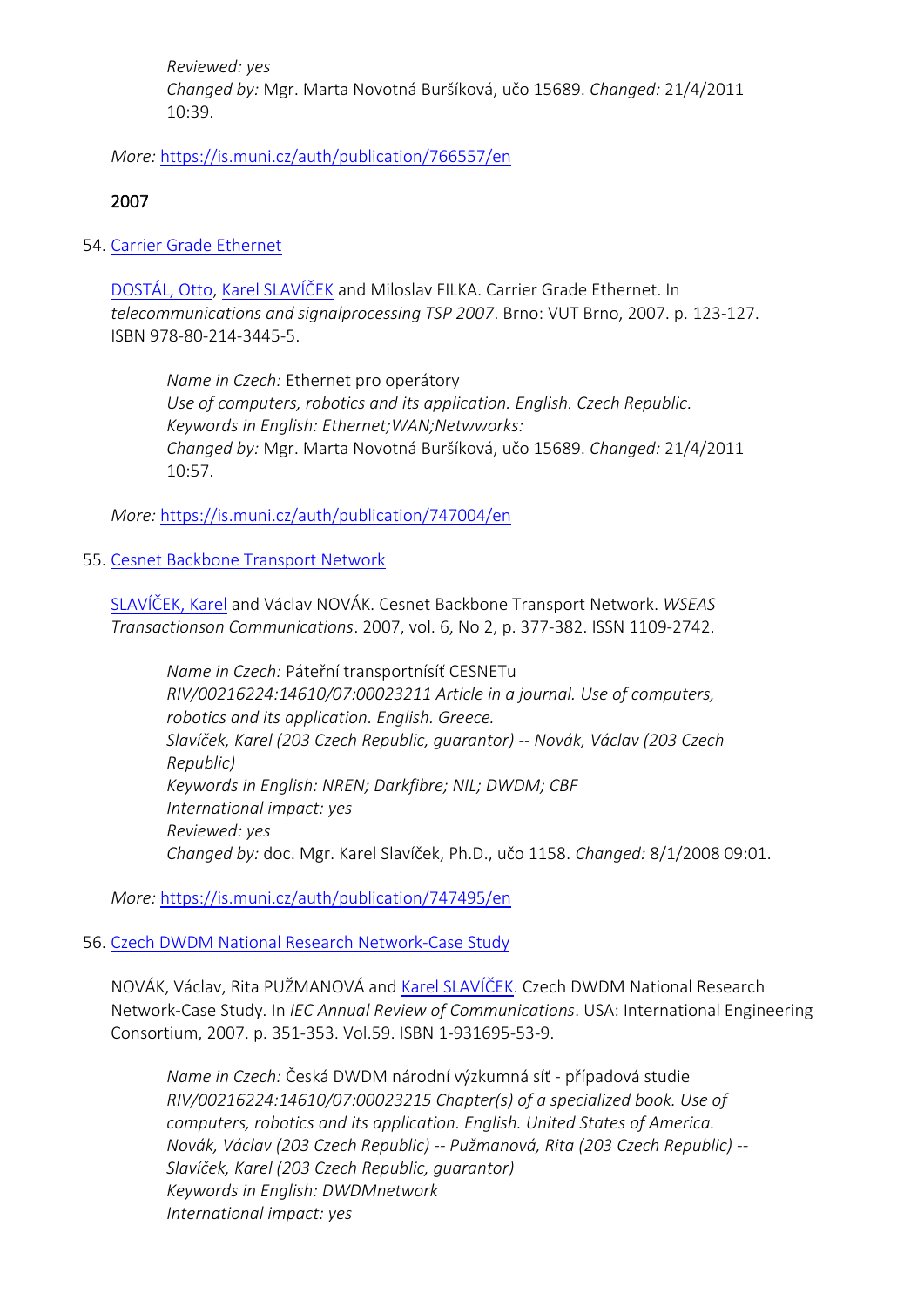*Reviewed: yes Changed by:* doc. Mgr. Karel Slavíček, Ph.D., učo 1158. *Changed:* 8/1/2008 09:02.

*More:* [https://is.muni.cz/auth/publication/747525/en](https://is.muni.cz/auth/publication/747525/en/Czech-DWDM-National-Research-Network-Case-Study/Novak-Puzmanova-Slavicek?lang=en)

57. [Efektivní zpracování medicínských obrazových dat \(Effective processing of medical image](https://is.muni.cz/auth/publication/718983/en?lang=en)  [information\)](https://is.muni.cz/auth/publication/718983/en?lang=en)

ŠÁREK, Milan, [Otto DOSTÁL](https://is.muni.cz/auth/person/2535?lang=en), [Karel SLAVÍČEK](https://is.muni.cz/auth/person/1158?lang=en) and [Pavel ANDRES](https://is.muni.cz/auth/person/96602?lang=en). Efektivní zpracování medicínských obrazových dat (Effective processing of medical image information). In *Širokopásmové sítě a jejich aplikace*. Olomouc: Univerzita Palackého v Olomouci, 2007. p. 107- 109. ISBN 978-80-244-1687-8.

*Name (in English):* Effective processing of medical image information *Use of computers, robotics and its application. Czech. Czech Republic. Keywords in English: telemedicine; PACS; legislature; research; Changed by:* Mgr. Marta Novotná Buršíková, učo 15689. *Changed:* 22/4/2011 14:36.

*More:* [https://is.muni.cz/auth/publication/718983/en](https://is.muni.cz/auth/publication/718983/en/Efektivni-zpracovani-medicinskych-obrazovych-dat/Sarek-Dostal-Slavicek-Andres?lang=en)

58. [Integration of Telemedicine Activities in the Czech Republic](https://is.muni.cz/auth/publication/766560/en?lang=en)

[DOSTÁL, Otto](https://is.muni.cz/auth/person/2535?lang=en), [Michal JAVORNÍK](https://is.muni.cz/auth/person/1111?lang=en), [Karel SLAVÍČEK](https://is.muni.cz/auth/person/1158?lang=en) and [Pavel VENTRUBA.](https://is.muni.cz/auth/person/1779?lang=en) Integration of Telemedicine Activities in the Czech Republic. In *4th International Conference on Innovations in Information Technology, Innovations '07. IEEE*. Dubai, United Arab Emirates: UAE University, 2007. p. 532-536. ISBN 978-1-4244-1840-4.

*Name in Czech:* Integrace telemedicínských aktivit v ČR *RIV/00216224:14610/07:00041924 Proceedings paper. Use of computers, robotics and its application. English. United Arab Emirates. Dostál, Otto (203 Czech Republic, guarantor, belonging to the institution) -- Javorník, Michal (203 Czech Republic, belonging to the institution) -- Slavíček, Karel (203 Czech Republic, belonging to the institution) -- Ventruba, Pavel (203 Czech Republic, belonging to the institution) Keywords in English: Regional; PACS; medical training; cooperation; Type of proceedings: post-proceedings International impact: yes Reviewed: yes Changed by:* doc. Ing. Otto Dostál, CSc., učo 2535. *Changed:* 19/8/2011 09:05.

*More:* [https://is.muni.cz/auth/publication/766560/en](https://is.muni.cz/auth/publication/766560/en/Integration-of-Telemedicine-Activities-in-the-Czech-Republic/Dostal-Javornik-Slavicek-Ventruba?lang=en)

59. [Introduction of Alien Wavelength into Cesnet DWDM Backbone](https://is.muni.cz/auth/publication/879387/en?lang=en)

[SLAVÍČEK, Karel](https://is.muni.cz/auth/person/1158?lang=en) and Václav NOVÁK. Introduction of Alien Wavelength into Cesnet DWDM Backbone. In *Sixth International Conference on Information, Communications and Signal Processing*. Singapore: IEEE, 2007. p. 977-981. ISBN 978-1-4244-0982-2.

*Electronics and optoelectronics. English. United States of America. Keywords in English: DWDM; Alien wavelength International impact: yes*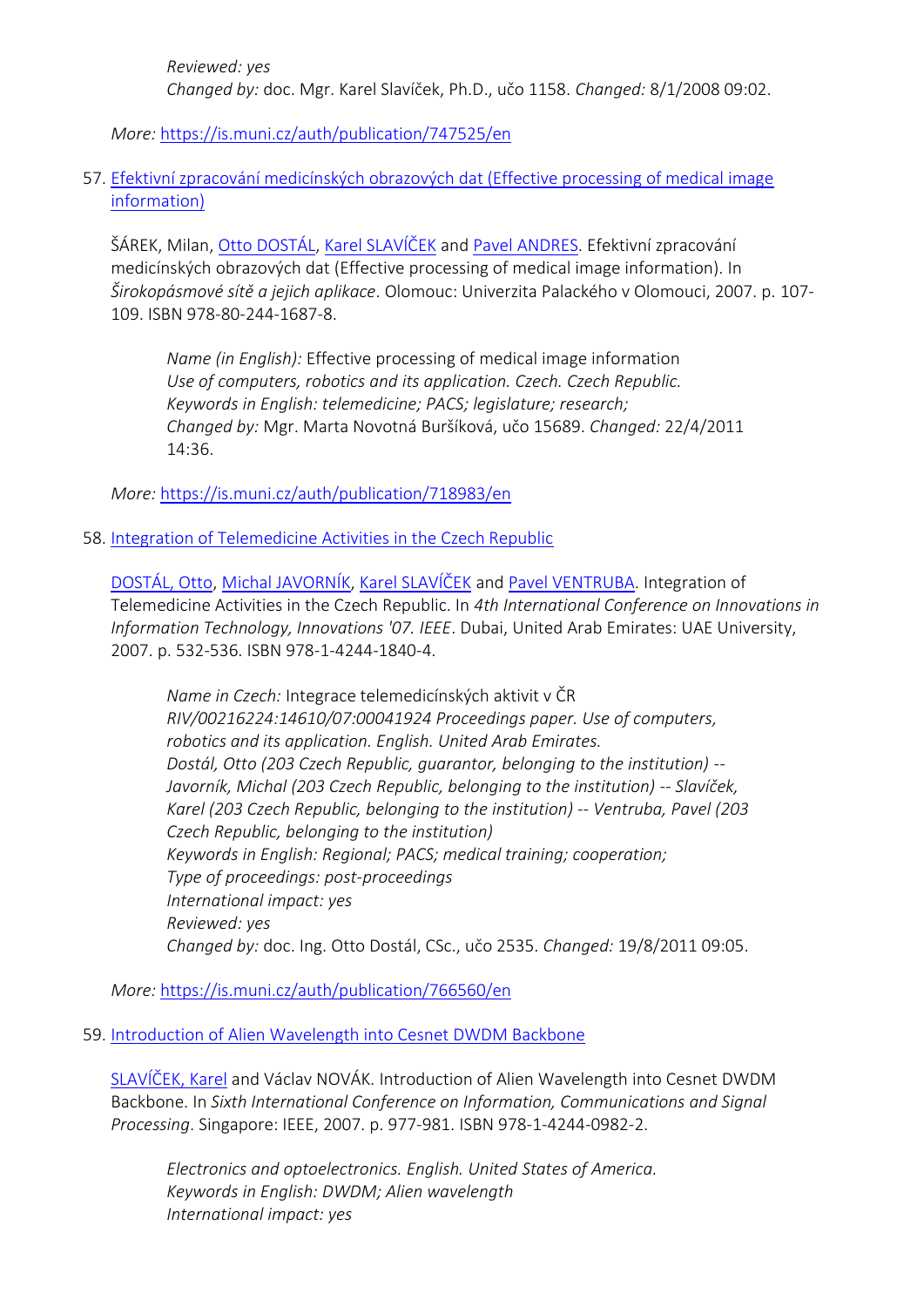*Changed by:* doc. Mgr. Karel Slavíček, Ph.D., učo 1158. *Changed:* 23/4/2012 09:05.

*More:* [https://is.muni.cz/auth/publication/879387/en](https://is.muni.cz/auth/publication/879387/en/Introduction-of-Alien-Wavelength-into-Cesnet-DWDM-Backbone/Slavicek-Novak?lang=en)

# 60. [Maximum Frame Size in Large Layer 2 Networks](https://is.muni.cz/auth/publication/747485/en?lang=en)

[SLAVÍČEK, Karel](https://is.muni.cz/auth/person/1158?lang=en). Maximum Frame Size in Large Layer 2 Networks. *Lecture Notes in Computer Science*. Spolková republika Německo, 2007, vol. 4712, No 1, p. 409-418. ISSN 0302-9743.

*Name in Czech:* Maximální velikost rámce v rozlehlých layer 2 sítích *RIV/00216224:14610/07:00023209 Article in a journal. Use of computers, robotics and its application. English. Germany. Slavíček, Karel (203 Czech Republic, guarantor) Keywords in English: ethernet; MTU signaling; ARP International impact: yes Reviewed: yes Changed by:* doc. Mgr. Karel Slavíček, Ph.D., učo 1158. *Changed:* 8/1/2008 09:13.

*More:* [https://is.muni.cz/auth/publication/747485/en](https://is.muni.cz/auth/publication/747485/en/Maximum-Frame-Size-in-Large-Layer-2-Networks/Slavicek?lang=en)

61. Projekt MEDIMED - [regionální archiv medicínských obrazových dat \(The MEDIMED pr](https://is.muni.cz/auth/publication/747633/en?lang=en)oject [regional archive of medicine multimedia data\)](https://is.muni.cz/auth/publication/747633/en?lang=en)

[DOSTÁL, Otto](https://is.muni.cz/auth/person/2535?lang=en), [Michal JAVORNÍK](https://is.muni.cz/auth/person/1111?lang=en), [Martin PETRENKO,](https://is.muni.cz/auth/person/31215?lang=en) [Aleš ROČEK](https://is.muni.cz/auth/person/205054?lang=en) and [Karel SLAVÍČEK](https://is.muni.cz/auth/person/1158?lang=en). Projekt MEDIMED - regionální archiv medicínských obrazových dat (The MEDIMED project - regional archive of medicine multimedia data). In *Širokopásmové sítě a jejich aplikace*. Olomouc: CESNET,z.s.p.o.a UP Olomouc, 2007. p. 110-114. ISBN 978-80-244-1687-8.

*Name (in English):* The MEDIMED project - regional archive of medicine multimedia data *Use of computers, robotics and its application. Czech. Czech Republic. Keywords in English: PACS;MEDIMED;DICOM International impact: yes Reviewed: yes Changed by:* Ing. Aleš Roček, Ph.D., učo 205054. *Changed:* 1/4/2015 11:40.

*More:* [https://is.muni.cz/auth/publication/747633/en](https://is.muni.cz/auth/publication/747633/en/Projekt-MEDIMED-regionalni-archiv-medicinskych-obrazovych-dat/Dostal-Javornik-Petrenko-Rocek?lang=en)

# 62. [Wireless Technology in Medicine Applications](https://is.muni.cz/auth/publication/747001/en?lang=en)

[DOSTÁL, Otto](https://is.muni.cz/auth/person/2535?lang=en) and [Karel SLAVÍČEK](https://is.muni.cz/auth/person/1158?lang=en). Wireless Technology in Medicine Applications. In *Personal Wireless Communications*. 2007th ed. Praha: Springer Verlag, 2007. p. 316-324. ISBN 978-0-387- 74158-1.

*Name in Czech:* Bezdrátové technologie v medicínských aplikacích *RIV/00216224:14610/07:00023160 Proceedings paper. Use of computers, robotics and its application. English. Czech Republic. Dostál, Otto (203 Czech Republic, guarantor, belonging to the institution) -- Slavíček, Karel (203 Czech Republic, belonging to the institution) Keywords in English: PACS; DICOM; Medicine Picture Data Changed by:* doc. Mgr. Karel Slavíček, Ph.D., učo 1158. *Changed:* 29/3/2012 16:08.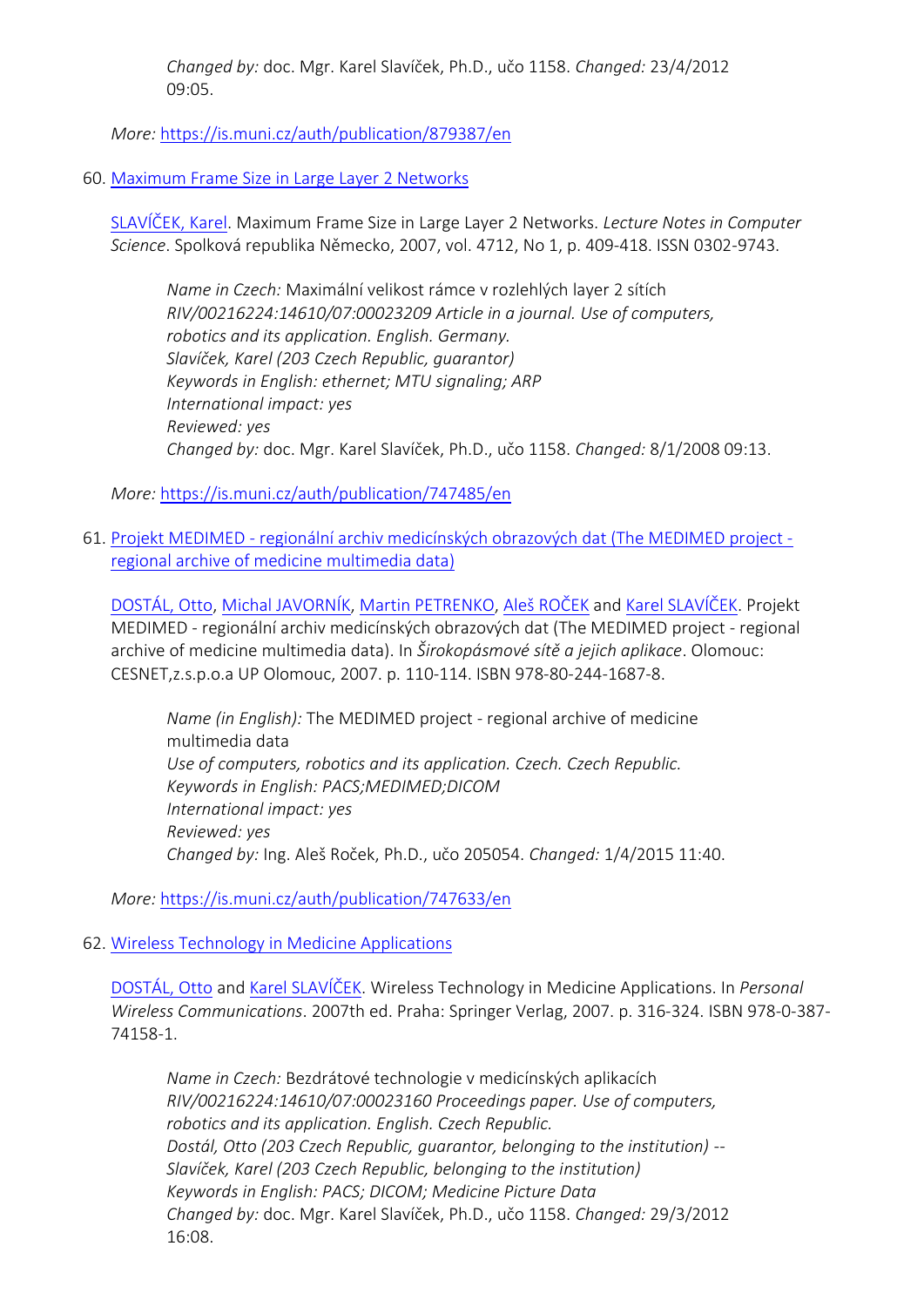*More:* [https://is.muni.cz/auth/publication/747001/en](https://is.muni.cz/auth/publication/747001/en/Wireless-Technology-in-Medicine-Applications/Dostal-Slavicek?lang=en)

# 2006

### 63. [Dark Fiber in Cesnet Backbone](https://is.muni.cz/auth/publication/747483/en?lang=en)

SLA[VÍČEK, Karel](https://is.muni.cz/auth/person/1158?lang=en). Dark Fiber in Cesnet Backbone. *WSEAS Transactionson Communications*. 2006, vol. 5, No 9, p. 1783;1788, 6 pp. ISSN 1109-2742.

*Name in Czech:* Temná vlákna v páteři Cesnetu *RIV/00216224:14610/06:00023208 Article in a journal. Use of computers, robotics and its application. English. Czech Republic. Slavíček, Karel (203 Czech Republic, guarantor) Keywords in English: Darkfiber;OAM;NREN;singlefiber;NIL International impact: yes Changed by:* doc. Mgr. Karel Slavíček, Ph.D., učo 1158. *Changed:* 8/1/2008 09:16.

*More:* [https://is.muni.cz/auth/publication/747483/en](https://is.muni.cz/auth/publication/747483/en/Dark-Fiber-in-Cesnet-Backbone/Slavicek?lang=en)

### 64. [Designand Deployment of CESNET 2 DWDM Core Network](https://is.muni.cz/auth/publication/747528/en?lang=en)

NOVÁK, Václav, [Karel SLAVÍČEK,](https://is.muni.cz/auth/person/1158?lang=en) Jiří CIHLÁŘ and Aldo FORGHIERI. Designand Deployment of CESNET 2 DWDM Core Network. In *CESNET Conference 2006*. Praha: CESNET,z.s.p.o., 2006. p. 43-53. ISBN 80-239-6533-6.

*Name in Czech:* Designa implementace DWDM v páteři CESNET2 *RIV/00216224:14610/06:00023216 Proceedings paper. Use of computers, robotics and its application. English. Czech Republic. Novák, Václav (203 Czech Republic) -- Slavíček, Karel (203 Czech Republic, guarantor) -- Cihlář, Jiří (203 Czech Republic) -- Forghieri, Aldo (380 Italy) Keywords in English: DWDM; lambdaservice; backbonenetwork International impact: yes Reviewed: yes Changed by:* doc. Mgr. Karel Slavíček, Ph.D., učo 1158. *Changed:* 8/1/2008 09:17.

*More:* [https://is.muni.cz/auth/publication/747528/en](https://is.muni.cz/auth/publication/747528/en/Designand-Deployment-of-CESNET-2-DWDM-Core-Network/Novak-Slavicek-Cihlar-Forghieri?lang=en)

# 65. [DWDM in CESNET Backbone Network](https://is.muni.cz/auth/publication/747560/en?lang=en)

NOVÁK, Václav, [Karel SLAVÍČEK](https://is.muni.cz/auth/person/1158?lang=en), [Otto DOSTÁL](https://is.muni.cz/auth/person/2535?lang=en) and Miloslav FILKA. DWDM in CESNET Backbone Network. In *Telecommunications and Signal Processing TSP-2006*. Brno: VUT Brno, 2006. p. 145- 151. ISBN 80-214-3226-8.

*Name in Czech:* DWDM na páteřní síti CESNET *RIV: Proceedings paper. Use of computers, robotics and its application. English. Czech Republic. Novák, Václav (203 Czech Republic) -- Slavíček, Karel (203 Czech Republic, guarantor) -- Dostál, Otto (203 Czech Republic) -- Filka, Miloslav (203 Czech Republic) Keywords in English: DWDM; backbone; NREN International impact: yes Reviewed: yes Changed by:* doc. Ing. Otto Dostál, CSc., učo 2535. *Changed:* 7/4/2010 17:05.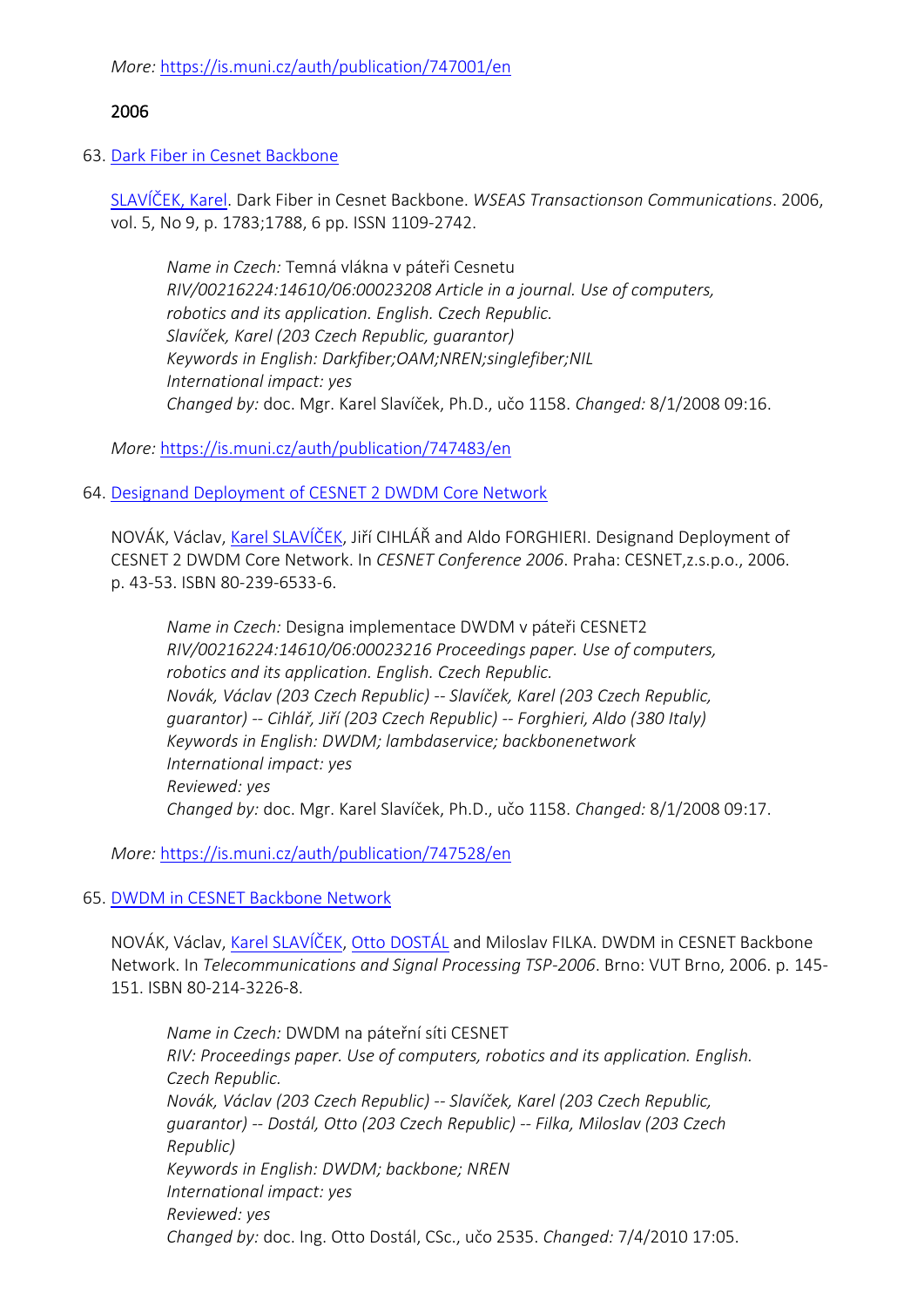*More:* [https://is.muni.cz/auth/publication/747560/en](https://is.muni.cz/auth/publication/747560/en/DWDM-in-CESNET-Backbone-Network/Novak-Slavicek-Dostal-Filka?lang=en)

#### 66. [Ethernet OAM in CESNET Backbone](https://is.muni.cz/auth/publication/747488/en?lang=en)

[SLAVÍČEK, Karel](https://is.muni.cz/auth/person/1158?lang=en). Ethernet OAM in CESNET Backbone. In *10th WSEAS International Conference on COMMUNICATIONS*. Athens,Greece: World Scientific and Engineering Academy and Society, 2006. p. 286-290. ISBN 960-8457-47-5.

*Name in Czech:* Ethernet OAM v páteřní síti CESNET *RIV/00216224:14610/06:00023210 Proceedings paper. Use of computers, robotics and its application. English. Greece. Slavíček, Karel (203 Czech Republic, guarantor) Keywords in English: CEF; OAM; fibreoptics International impact: yes Reviewed: yes Changed by:* doc. Mgr. Karel Slavíček, Ph.D., učo 1158. *Changed:* 8/1/2008 09:19.

*More:* [https://is.muni.cz/auth/publication/747488/en](https://is.muni.cz/auth/publication/747488/en/Ethernet-OAM-in-CESNET-Backbone/Slavicek?lang=en)

# 67. [Fiber Optics Transport Infrastructure of Cesnet Backbone](https://is.muni.cz/auth/publication/747564/en?lang=en)

[SLAVÍČEK, Karel](https://is.muni.cz/auth/person/1158?lang=en) and Václav NOVÁK. Fiber Optics Transport Infrastructure of Cesnet Backbone. In *Proceedings of 6th WSEAS International Conferenceon Applied Computer Science*. Tenerife,Spain: WSEAS, 2006. p. 323-328. ISBN 960-8457-57-2.

*Name in Czech:* Optická přenosová páteřní síť Cesnet *RIV: Proceedings paper. Use of computers, robotics and its application. English. Spain. Slavíček, Karel (203 Czech Republic, guarantor) -- Novák, Václav (203 Czech Republic) Keywords in English: Fiberoptics;DWDM;EDFA;NIL Changed by:* doc. Mgr. Karel Slavíček, Ph.D., učo 1158. *Changed:* 9/4/2010 09:56.

*More:* [https://is.muni.cz/auth/publication/747564/en](https://is.muni.cz/auth/publication/747564/en/Fiber-Optics-Transport-Infrastructure-of-Cesnet-Backbone/Slavicek-Novak?lang=en)

# 68. [Opportunity of Current ICT in the Processing of Medical Image Information.](https://is.muni.cz/auth/publication/697444/en?lang=en)

[DOSTÁL, Otto](https://is.muni.cz/auth/person/2535?lang=en), [Michal JAVORNÍK](https://is.muni.cz/auth/person/1111?lang=en) and [Karel SLAVÍČEK](https://is.muni.cz/auth/person/1158?lang=en). Opportunity of Current ICT in the Processing of Medical Image Information. In *In Proceedings of the International Conference International Association of Science and Technology for Development. Mexico: EASTED*. Mexico: The International Association of Science and Technology for Development, 2006. p. 193-195. ISBN 0-88986-545-0.

*Name in Czech:* Možnosti současných informačních a komunikačních technologií pro zpracování medicínských obrazových oinformací *RIV/00216224:14610/06:00017285 Proceedings paper. Use of computers, robotics and its application. English. Mexico. Dostál, Otto (203 Czech Republic, guarantor) -- Javorník, Michal (203 Czech Republic) -- Slavíček, Karel (203 Czech Republic) Keywords in English: telemedicine; wireless; PACS;Medical;Image Changed by:* doc. Ing. Otto Dostál, CSc., učo 2535. *Changed:* 26/6/2009 09:55.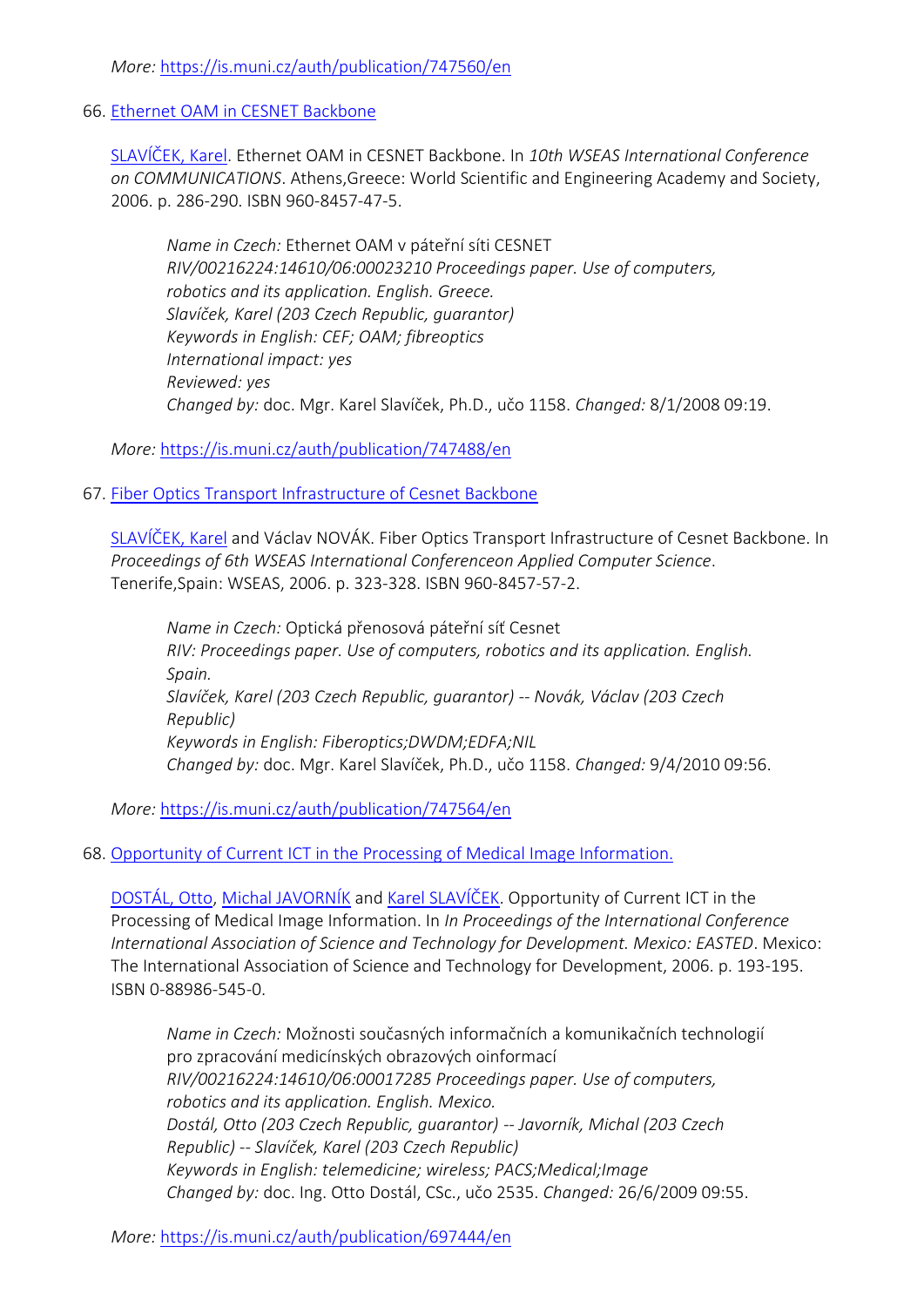### 69. [PKI Utilisation for PACS Users Authentication](https://is.muni.cz/auth/publication/697294/en?lang=en)

[DOSTÁL, Otto](https://is.muni.cz/auth/person/2535?lang=en), [Karel SLAVÍČEK](https://is.muni.cz/auth/person/1158?lang=en) and [Michal JAVORNÍK](https://is.muni.cz/auth/person/1111?lang=en). PKI Utilisation for PACS Users Authentication. In *ICN 2006*. Mauritius: IEEE Computer Society, 2006. p. 151-156. ISBN 0-7695- 2552-0.

*Name in Czech:* Využití PKI pro authentikaci uživatelů PACSu *RIV/00216224:14610/06:00019335 Proceedings paper. Informatics. English. Mauritius. Dostál, Otto (203 Czech Republic) -- Slavíček, Karel (203 Czech Republic, guarantor) -- Javorník, Michal (203 Czech Republic) Keywords in English: PKI; PACS; DICOM Changed by:* doc. Ing. Otto Dostál, CSc., učo 2535. *Changed:* 10/4/2010 11:20.

*More:* [https://is.muni.cz/auth/publication/697294/en](https://is.muni.cz/auth/publication/697294/en/PKI-Utilisation-for-PACS-Users-Authentication/Dostal-Slavicek-Javornik?lang=en)

70. [User Authentication to Access Secure Data](https://is.muni.cz/auth/publication/631551/en?lang=en)

NAVRÁTIL, Pavel, [Karel SLAVÍČEK](https://is.muni.cz/auth/person/1158?lang=en) and [Otto DOSTÁL](https://is.muni.cz/auth/person/2535?lang=en). User Authentication to Access Secure Data. In *First CESNET Conference on Advanced Communications and Grids*. Praha: CESNET z.s.p.o., 2006. p. 127-132. ISBN 80-239-6533-6.

*Name in Czech:* Autentikace uživatelů pro přístup k zabezpečeným datům *RIV/00216224:14610/06:00016684 Proceedings paper. Use of computers, robotics and its application. English. Czech Republic. Navrátil, Pavel (203 Czech Republic) -- Slavíček, Karel (203 Czech Republic, guarantor) -- Dostál, Otto (203 Czech Republic) Keywords in English: USB token; PACS; VPN Changed by:* doc. Ing. Otto Dostál, CSc., učo 2535. *Changed:* 7/4/2006 15:50.

*More:* [https://is.muni.cz/auth/publication/631551/en](https://is.muni.cz/auth/publication/631551/en/User-Authentication-to-Access-Secure-Data/Navratil-Slavicek-Dostal?lang=en)

# 2005

# 71. [Communication Technology As a Tool to increase Efficiency in Medical Care](https://is.muni.cz/auth/publication/597825/en?lang=en)

[DOSTÁL, Otto](https://is.muni.cz/auth/person/2535?lang=en), [Michal JAVORNÍK](https://is.muni.cz/auth/person/1111?lang=en), [Karel SLAVÍČEK](https://is.muni.cz/auth/person/1158?lang=en) and Miloslav FILKA. Communication Technology As a Tool to increase Efficiency in Medical Care. In *Telecommunications and signal processing TSP 2005*. Brno: VUT Brno, 2005. p. 179-184. ISBN 80-214-2972-0.

*Name in Czech:* Komunikační technologie jako prostředek ke zvýšení efektivity lékařské péče *RIV/00216224:14610/05:00014331 Proceedings paper. Use of computers, robotics and its application. English. Czech Republic. Dostál, Otto (203 Czech Republic, guarantor) -- Javorník, Michal (203 Czech Republic) -- Slavíček, Karel (203 Czech Republic) -- Filka, Miloslav (203 Czech Republic) Keywords in English: Communication; Medical Care; Efficiency Changed by:* doc. Ing. Otto Dostál, CSc., učo 2535. *Changed:* 10/4/2010 11:26.

*More:* [https://is.muni.cz/auth/publication/597825/en](https://is.muni.cz/auth/publication/597825/en/Communication-Technology-As-a-Tool-to-increase-Efficiency-in-Medical-Care/Dostal-Javornik-Slavicek-Filka?lang=en)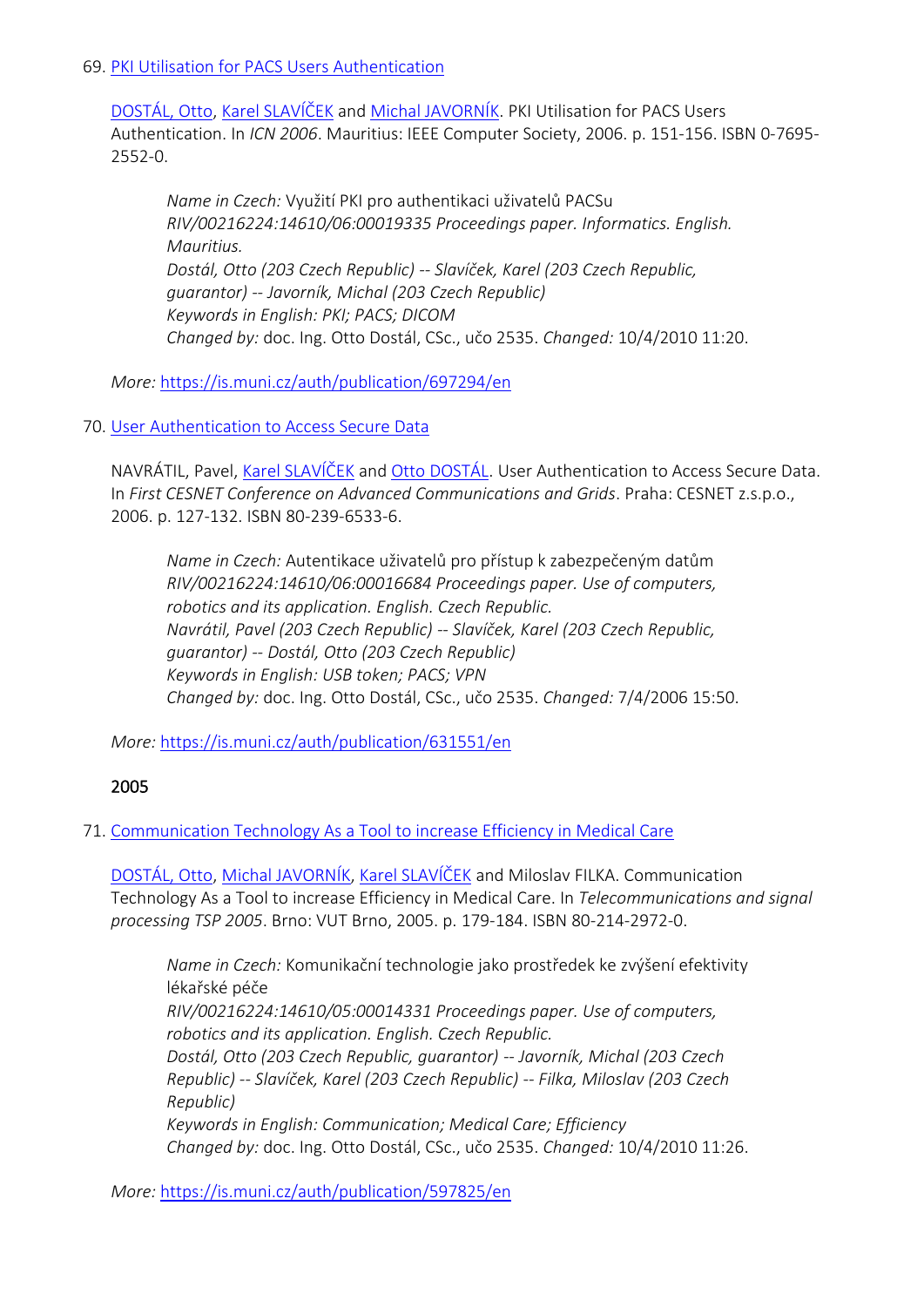72. Projekt MEDIMED - [metropolitní PACS archiv v Brně \(Project MEDIMED](https://is.muni.cz/auth/publication/597805/en?lang=en) - metropolitan PACS [archive in Brno\)](https://is.muni.cz/auth/publication/597805/en?lang=en)

[DOSTÁL, Otto](https://is.muni.cz/auth/person/2535?lang=en), [Michal JAVORNÍK](https://is.muni.cz/auth/person/1111?lang=en), [Martin PETRENKO](https://is.muni.cz/auth/person/31215?lang=en) and [Karel SLAVÍČEK](https://is.muni.cz/auth/person/1158?lang=en). Projekt MEDIMED metropolitní PACS archiv v Brně (Project MEDIMED - metropolitan PACS archive in Brno). In *Širokopásmové sítě a jejich nové aplikace*. Olomouc: UP Olomouc, 2005. p. 138-143. ISBN 80- 244-1035-4.

*Name (in English):* Project MEDIMED - metropolitan PACS archive in Brno *RIV/00216224:14610/05:00014330 Proceedings paper. Use of computers, robotics and its application. Czech. Czech Republic. Dostál, Otto (203 Czech Republic, guarantor) -- Javorník, Michal (203 Czech Republic) -- Petrenko, Martin (203 Czech Republic) -- Slavíček, Karel (203 Czech Republic) Keywords in English: PACS; medicine multimedia data Changed by:* doc. Ing. Otto Dostál, CSc., učo 2535. *Changed:* 28/12/2005 09:41.

*More:* [https://is.muni.cz/auth/publication/597805/en](https://is.muni.cz/auth/publication/597805/en/Projekt-MEDIMED-metropolitni-PACS-archiv-v-Brne/Dostal-Javornik-Petrenko-Slavicek?lang=en)

73. [Přenos IPv4 multicastu v síti CESNET2 \(IPv4 multicast in CESNET2 network\)](https://is.muni.cz/auth/publication/747569/en?lang=en)

NOVÁK, Václav and [Karel SLAVÍČEK.](https://is.muni.cz/auth/person/1158?lang=en) Přenos IPv4 multicastu v síti CESNET2 (IPv4 multicast in CESNET2 network). In *Širokopásmové sítě*. Olomouc: UPOlomouc, 2005. p. 100-104. ISBN 80- 244-1035-4.

*Name (in English):* IPv4 multicast in CESNET2 network *RIV/00216224:14610/05:00023220 Proceedings paper. Use of computers, robotics and its application. Czech. Czech Republic. Novák, Václav (203 Czech Republic) -- Slavíček, Karel (203 Czech Republic, guarantor) Keywords in English: multicast;backbone;routing Changed by:* doc. Mgr. Karel Slavíček, Ph.D., učo 1158. *Changed:* 9/4/2010 15:05.

*More:* [https://is.muni.cz/auth/publication/747569/en](https://is.muni.cz/auth/publication/747569/en/Prenos-IPv4-multicastu-v-siti-CESNET2/Novak-Slavicek?lang=en)

74. [Single Fiber Lines in CESNET Backbone](https://is.muni.cz/auth/publication/747631/en?lang=en)

[SLAVÍČEK, Karel](https://is.muni.cz/auth/person/1158?lang=en) and Václav NOVÁK. Single Fiber Lines in CESNET Backbone. In *Proceedings of the WSEAS International Conferences ISCOCO'05*. Tenerife: WSEAS, 2005. p. 400-404. ISBN 960- 8457-39-4.

*Name in Czech:* Jednovláknové trasy v síti CESNET *RIV/00216224:14610/05:00023230 Proceedings paper. Use of computers, robotics and its application. English. Spain. Slavíček, Karel (203 Czech Republic, guarantor) -- Novák, Václav (203 Czech Republic) Keywords in English: singlefiber;gigabitethernet;darkfiber;NREN Changed by:* doc. Mgr. Karel Slavíček, Ph.D., učo 1158. *Changed:* 8/1/2008 09:32.

*More:* [https://is.muni.cz/auth/publication/747631/en](https://is.muni.cz/auth/publication/747631/en/Single-Fiber-Lines-in-CESNET-Backbone/Slavicek-Novak?lang=en)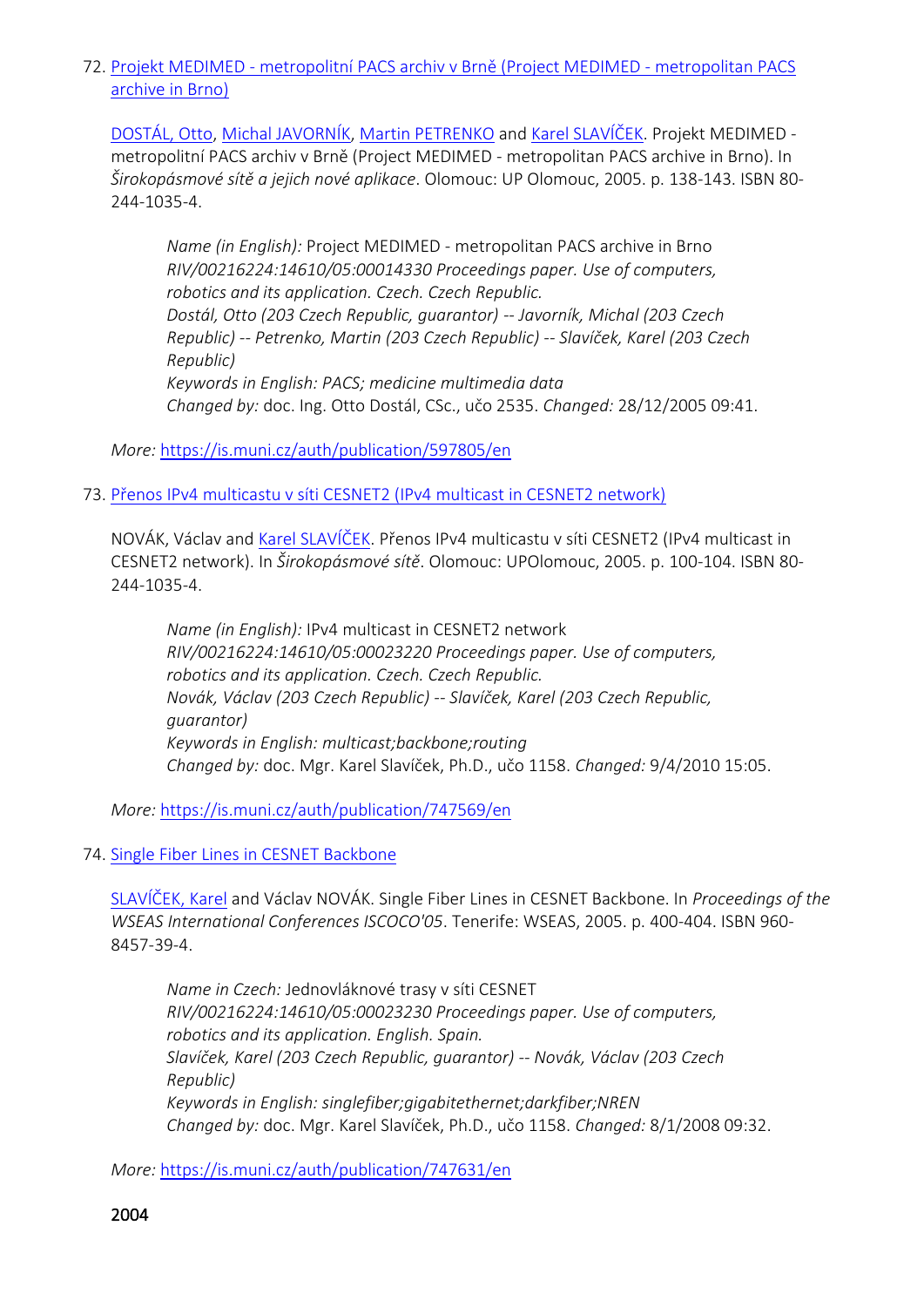### 75. [Developement of Regional Centre for Medical Multimedia Data Processing](https://is.muni.cz/auth/publication/562217/en?lang=en)

[DOSTÁL, Otto](https://is.muni.cz/auth/person/2535?lang=en), [Michal JAVORNÍK](https://is.muni.cz/auth/person/1111?lang=en), [Karel SLAVÍČEK](https://is.muni.cz/auth/person/1158?lang=en), [Martin PETRENKO](https://is.muni.cz/auth/person/31215?lang=en) and [Pavel ANDRES.](https://is.muni.cz/auth/person/96602?lang=en) Developement of Regional Centre for Medical Multimedia Data Processing. In *Communications, Internet, and Information Technology*. St. Thomas (USA): ACTA Press, 2004. p. 632-636. ISBN 0- 88986-445-4.

*Name in Czech:* Rozvoj regionálního centra zpracování medicínských obrazových dat *RIV/00216224:14610/04:00021260 Proceedings paper. Use of computers, robotics and its application. English. United States of America. Dostál, Otto (203 Czech Republic, guarantor) -- Javorník, Michal (203 Czech Republic) -- Slavíček, Karel (203 Czech Republic) -- Petrenko, Martin (203 Czech Republic) -- Andres, Pavel (203 Czech Republic) Keywords in English: Research PACS; Case Study; Telemedicine International impact: yes Reviewed: yes Changed by:* doc. Mgr. Karel Slavíček, Ph.D., učo 1158. *Changed:* 8/1/2008 09:35.

*More:* [https://is.muni.cz/auth/publication/562217/en](https://is.muni.cz/auth/publication/562217/en/Developement-of-Regional-Centre-for-Medical-Multimedia-Data-Processing/Dostal-Javornik-Slavicek-Petrenko?lang=en)

# 76. [Management of Interhospital Processing of Medical Multimedia Data](https://is.muni.cz/auth/publication/562169/en?lang=en)

[DOSTÁL, Otto](https://is.muni.cz/auth/person/2535?lang=en), [Michal JAVORNÍK](https://is.muni.cz/auth/person/1111?lang=en) and [Karel SLAVÍČEK](https://is.muni.cz/auth/person/1158?lang=en). Management of Interhospital Processing of Medical Multimedia Data. In *Contemporary Trends in Top Management Education: How to Accomodate Demand and Suplply*. Brno: B.I.B.S.,a.s., 2004. p. 70. ISBN 80-86575-74-8.

*Name in Czech:* Správa mezinemocničního zpracování lékařských multimediálních dat

*RIV/00216224:14610/04:00021257 Proceedings paper. Use of computers, robotics and its application. English. Czech Republic. Dostál, Otto (203 Czech Republic) -- Javorník, Michal (203 Czech Republic, guarantor) -- Slavíček, Karel (203 Czech Republic) Keywords in English: HIS ; DICOM Changed by:* doc. Mgr. Karel Slavíček, Ph.D., učo 1158. *Changed:* 8/1/2008 09:40.

*More:* [https://is.muni.cz/auth/publication/562169/en](https://is.muni.cz/auth/publication/562169/en/Management-of-Interhospital-Processing-of-Medical-Multimedia-Data/Dostal-Javornik-Slavicek?lang=en)

# 77. [New trends in ethernet OAM](https://is.muni.cz/auth/publication/562208/en?lang=en)

[DOSTÁL, Otto](https://is.muni.cz/auth/person/2535?lang=en), Miloslav FILKA and [Karel SLAVÍČEK](https://is.muni.cz/auth/person/1158?lang=en). New trends in ethernet OAM. In *Telecommunications and Signal Processing TSP-2004*. Brno: VUT Brno, 2004. p. 259-262. ISBN 80-214-2684-5.

*Name in Czech:* Nové trendy OAM pro ethernet *RIV/00216224:14610/04:00021259 Proceedings paper. Use of computers, robotics and its application. English. Czech Republic. Dostál, Otto (203 Czech Republic) -- Filka, Miloslav (203 Czech Republic) -- Slavíček, Karel (203 Czech Republic, guarantor) Keywords in English: Ethernet;OAM;802.3h Changed by:* doc. Ing. Otto Dostál, CSc., učo 2535. *Changed:* 10/4/2010 11:39.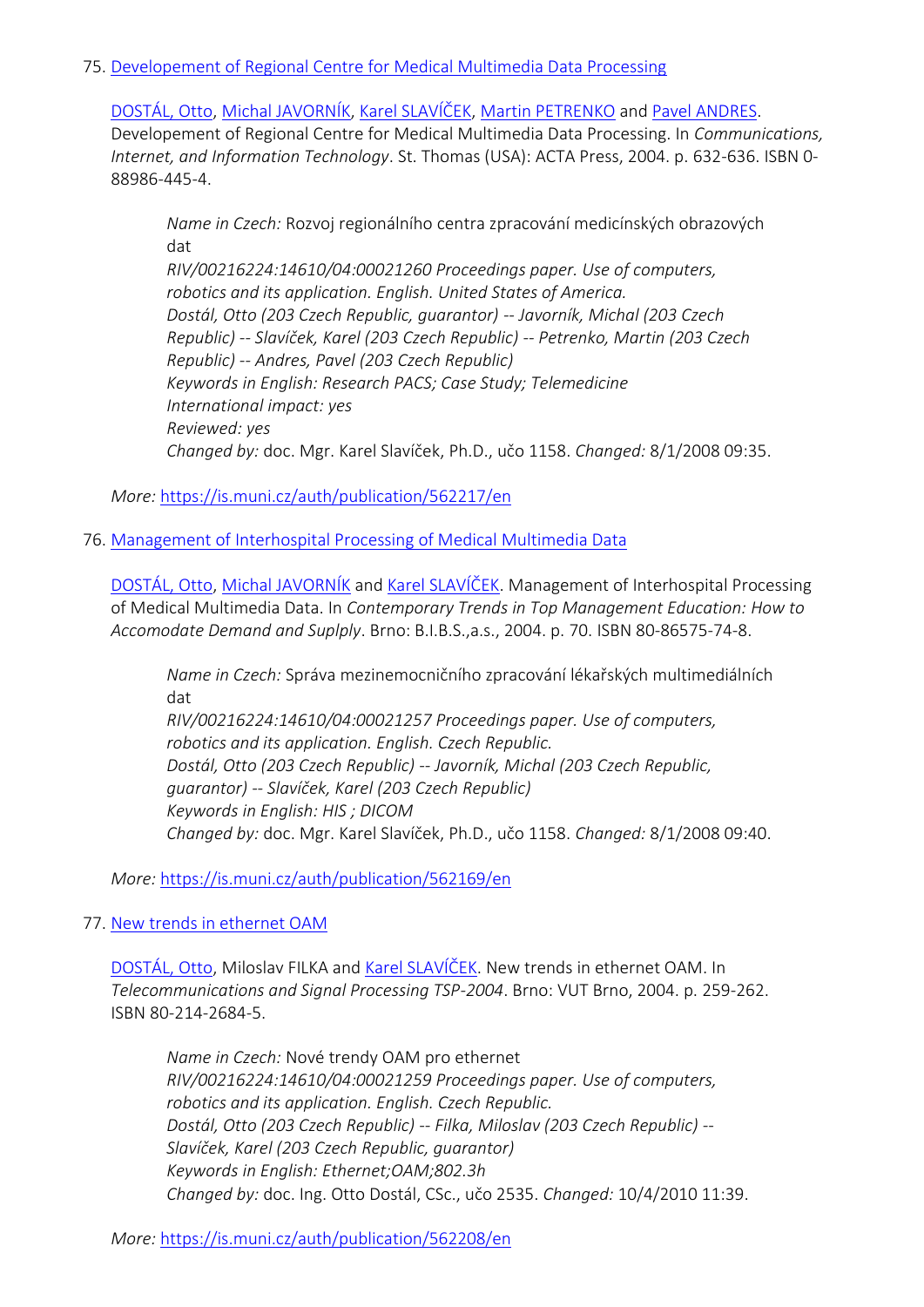78. [Prenosové kapacity pre rozvoj a spracovanie obrazových medicínských informacií \(Transmission](https://is.muni.cz/auth/publication/562159/en?lang=en)  [Capacities for Evolution and Processing Image Medical Informations\)](https://is.muni.cz/auth/publication/562159/en?lang=en)

[DOSTÁL, Otto](https://is.muni.cz/auth/person/2535?lang=en), Miloslav FILKA and [Karel SLAVÍČEK.](https://is.muni.cz/auth/person/1158?lang=en) Prenosové kapacity pre rozvoj a spracovanie obrazových medicínských informacií (Transmission Capacities for Evolution and Processing Image Medical Informations). In *10th International Scientific Conference COFAX-Telekomunikácie 2004*. Bratislava: D&Dstudio Bratislava, 2004. p. 125-128. ISBN 80-967019-6-7.

*Name in Czech:* Přenosové kapacity pro rozvoj a zpracování medicínských obrazových informací *Name (in English):* Transmission Capacities for Evolution and Processing Image Medical Informations *RIV/00216224:14610/04:00021256 Proceedings paper. Use of computers, robotics and its application. Slovak. Slovakia. Dostál, Otto (203 Czech Republic, guarantor) -- Filka, Miloslav (203 Czech Republic) -- Slavíček, Karel (203 Czech Republic) Keywords in English: PACS;MEDIMED;network Changed by:* doc. Ing. Otto Dostál, CSc., učo 2535. *Changed:* 10/4/2010 11:41.

*More:* [https://is.muni.cz/auth/publication/562159/en](https://is.muni.cz/auth/publication/562159/en/Prenosove-kapacity-pre-rozvoj-a-spracovanie-obrazovych-medicinskych-informacii/Dostal-Filka-Slavicek?lang=en)

# 2003

79. [MEDIMED-Regional Centre for Archiving and Interhospital Exchange of Medicine Multimedia](https://is.muni.cz/auth/publication/491157/en?lang=en)  [Data](https://is.muni.cz/auth/publication/491157/en?lang=en)

[DOSTÁL, Otto](https://is.muni.cz/auth/person/2535?lang=en), [Michal JAVORNÍK](https://is.muni.cz/auth/person/1111?lang=en), [Karel SLAVÍČEK](https://is.muni.cz/auth/person/1158?lang=en) and [Martin PETRENKO.](https://is.muni.cz/auth/person/31215?lang=en) MEDIMED-Regional Centre for Archiving and Interhospital Exchange of Medicine Multimedia Data. In *Proceedings of the Second IASTED International Conference on Communications, Internet, and Information Technology*. Scottsdale, Arizona, USA: International Association of Science and Technology for Development- IASTED, 2003. p. 609-614. ISBN 0-88986-398-9.

*Name (in English):* MEDIMED-Regional Centre for Archiving and Interhospital Exchange of Medicine Multimedia Data *RIV/00216224:14610/03:00009298 Proceedings paper. Use of computers, robotics and its application. English. United States of America. Dostál, Otto (203 Czech Republic, guarantor) -- Javorník, Michal (203 Czech Republic) -- Slavíček, Karel (203 Czech Republic) -- Petrenko, Martin (203 Czech Republic) Keywords in English: PACS; Archiving;Exchange; Medicine; Data Changed by:* doc. Ing. Otto Dostál, CSc., učo 2535. *Changed:* 10/12/2003 15:15.

*More:* [https://is.muni.cz/auth/publication/491157/en](https://is.muni.cz/auth/publication/491157/en/MEDIMED-Regional-Centre-for-Archiving-and-Interhospital-Exchange-of-Medicine-Multimedia-Data/Dostal-Javornik-Slavicek-Petrenko?lang=en)

#### 80. [Transport of IP protocol over SDH network](https://is.muni.cz/auth/publication/491194/en?lang=en)

[DOSTÁL, Otto](https://is.muni.cz/auth/person/2535?lang=en), Miloslav FILKA and [Karel SLAVÍČEK](https://is.muni.cz/auth/person/1158?lang=en). Transport of IP protocol over SDH network. In *26 International Conference - Telecommunications and signal p rocessing TSP - 2003*. Brno: VUT Brno, 2003. p. 28-33. ISBN 80-214-2433-8.

*RIV/00216224:14610/03:00009300 Proceedings paper. Use of computers, robotics and its application. English. Czech Republic. Dostál, Otto (203 Czech Republic, guarantor) -- Filka, Miloslav (203 Czech*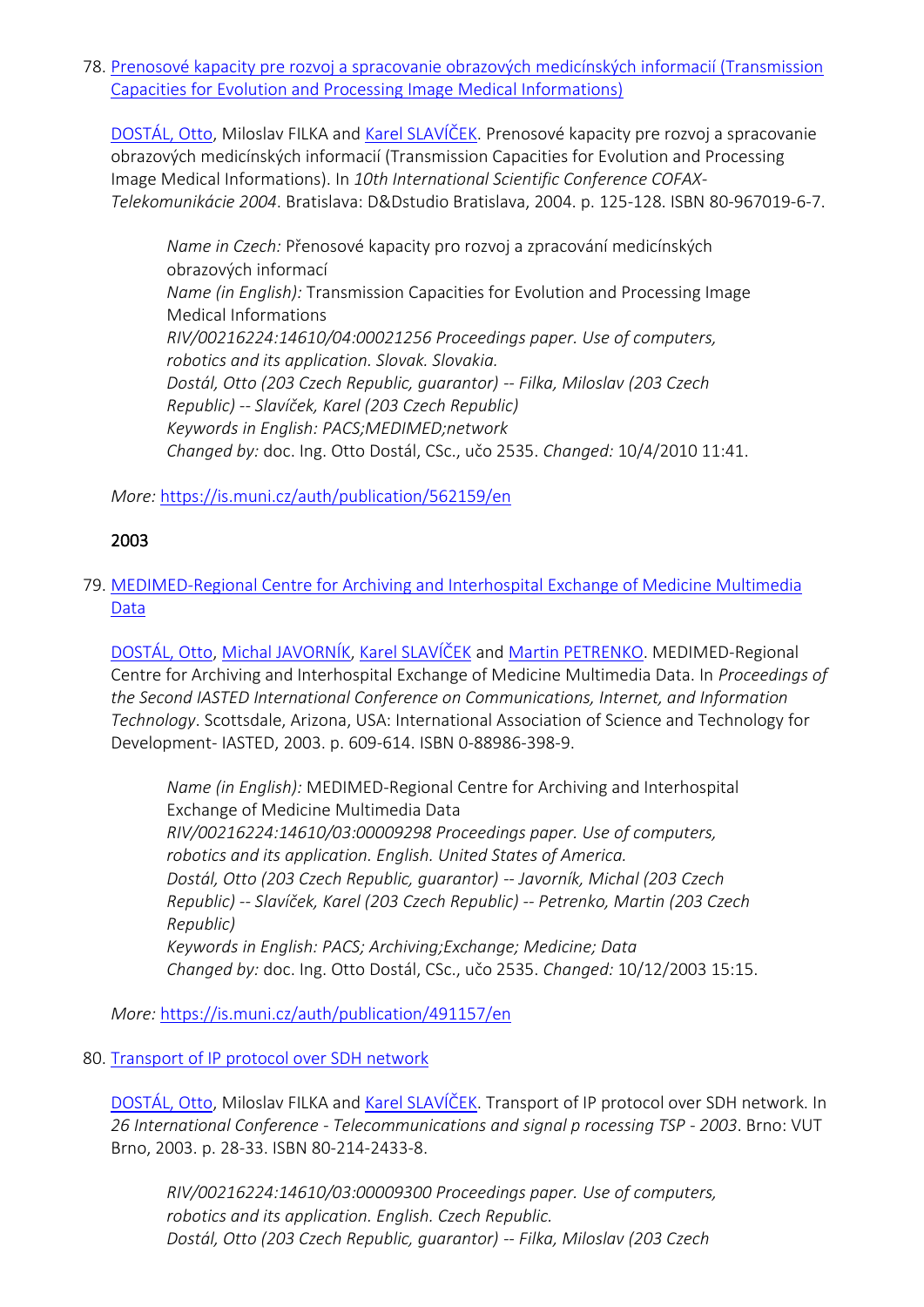*Republic) -- Slavíček, Karel (203 Czech Republic) Keywords in English: protocol; ATM; POS; Ethernet; SDH Changed by:* doc. Ing. Otto Dostál, CSc., učo 2535. *Changed:* 11/12/2003 12:01.

*More:* [https://is.muni.cz/auth/publication/491194/en](https://is.muni.cz/auth/publication/491194/en/Transport-of-IP-protocol-over-SDH-network/Dostal-Filka-Slavicek?lang=en)

81. [Využití vysokorychlostní sítě pro potřebu medicínských aplikací \(Usage of high speed network](https://is.muni.cz/auth/publication/491148/en?lang=en)  [for medicine applications\)](https://is.muni.cz/auth/publication/491148/en?lang=en)

[DOSTÁL, Otto](https://is.muni.cz/auth/person/2535?lang=en), [Karel SLAVÍČEK](https://is.muni.cz/auth/person/1158?lang=en) and [Martin PETRENKO](https://is.muni.cz/auth/person/31215?lang=en). Využití vysokorychlostní sítě pro potřebu medicínských aplikací (Usage of high speed network for medicine applications). In *Sborník příspěvků Širokopásmové sítě a jejich aplikace*. Olomouc: Univerzita Palackého v Olomouci, 2003. p. 70-74. ISBN 80-244-0642-X.

*Name (in English):* Usage of high speed network for medicine applications *RIV/00216224:14610/03:00009297 Proceedings paper. Use of computers, robotics and its application. Czech. Czech Republic. Dostál, Otto (203 Czech Republic, guarantor) -- Slavíček, Karel (203 Czech Republic) -- Petrenko, Martin (203 Czech Republic) Keywords in English: network; PACS; DICOM Changed by:* doc. Ing. Otto Dostál, CSc., učo 2535. *Changed:* 11/12/2003 13:54.

*More:* [https://is.muni.cz/auth/publication/491148/en](https://is.muni.cz/auth/publication/491148/en/Vyuziti-vysokorychlostni-site-pro-potrebu-medicinskych-aplikaci/Dostal-Slavicek-Petrenko?lang=en)

# 2002

# 82. [Network infrastructure for transport of medicine video data](https://is.muni.cz/auth/publication/405957/en?lang=en)

[DOSTÁL, Otto](https://is.muni.cz/auth/person/2535?lang=en), Miloslav FILKA and [Karel SLAVÍČEK](https://is.muni.cz/auth/person/1158?lang=en). Network infrastructure for transport of medicine video data. In *Telecommunication and Signal Processing TSP 2002*. Brno: Brno University of Technology, 25 International Conference, 2002. p. 13-16. ISBN 80-214-2172-X.

*RIV/00216224:14330/02:00006543 Proceedings paper. Use of computers, robotics and its application. English. Czech Republic. Dostál, Otto (203 Czech Republic, guarantor) -- Filka, Miloslav (203 Czech Republic) -- Slavíček, Karel (203 Czech Republic) Keywords in English: Network; Multimedia; Medicine Changed by:* doc. Ing. Otto Dostál, CSc., učo 2535. *Changed:* 1/12/2002 17:03.

*More:* [https://is.muni.cz/auth/publication/405957/en](https://is.muni.cz/auth/publication/405957/en/Network-infrastructure-for-transport-of-medicine-video-data/Dostal-Filka-Slavicek?lang=en)

# 2001

# 83. MPLS in Practise - [The New Backbone of NREN](https://is.muni.cz/auth/publication/368532/en?lang=en)

[DOSTÁL, Otto](https://is.muni.cz/auth/person/2535?lang=en), Miloslav FILKA and [Karel SLAVÍČEK](https://is.muni.cz/auth/person/1158?lang=en). MPLS in Practise - The New Backbone of NREN. In *TELECOMMUNICATIONS AND SIGNAL PROCESSING - TSP 2001*. Brno: UTKO VUT ,ESS, 2001. p. 49-52. ISBN 80-214-1962-8.

*Name in Czech:* MPLS v praxi *RIV/00216224:14610/01:00021127 Proceedings paper. Use of computers, robotics and its application. English. Czech Republic. Dostál, Otto (203 Czech Republic) -- Filka, Miloslav (203 Czech Republic) --*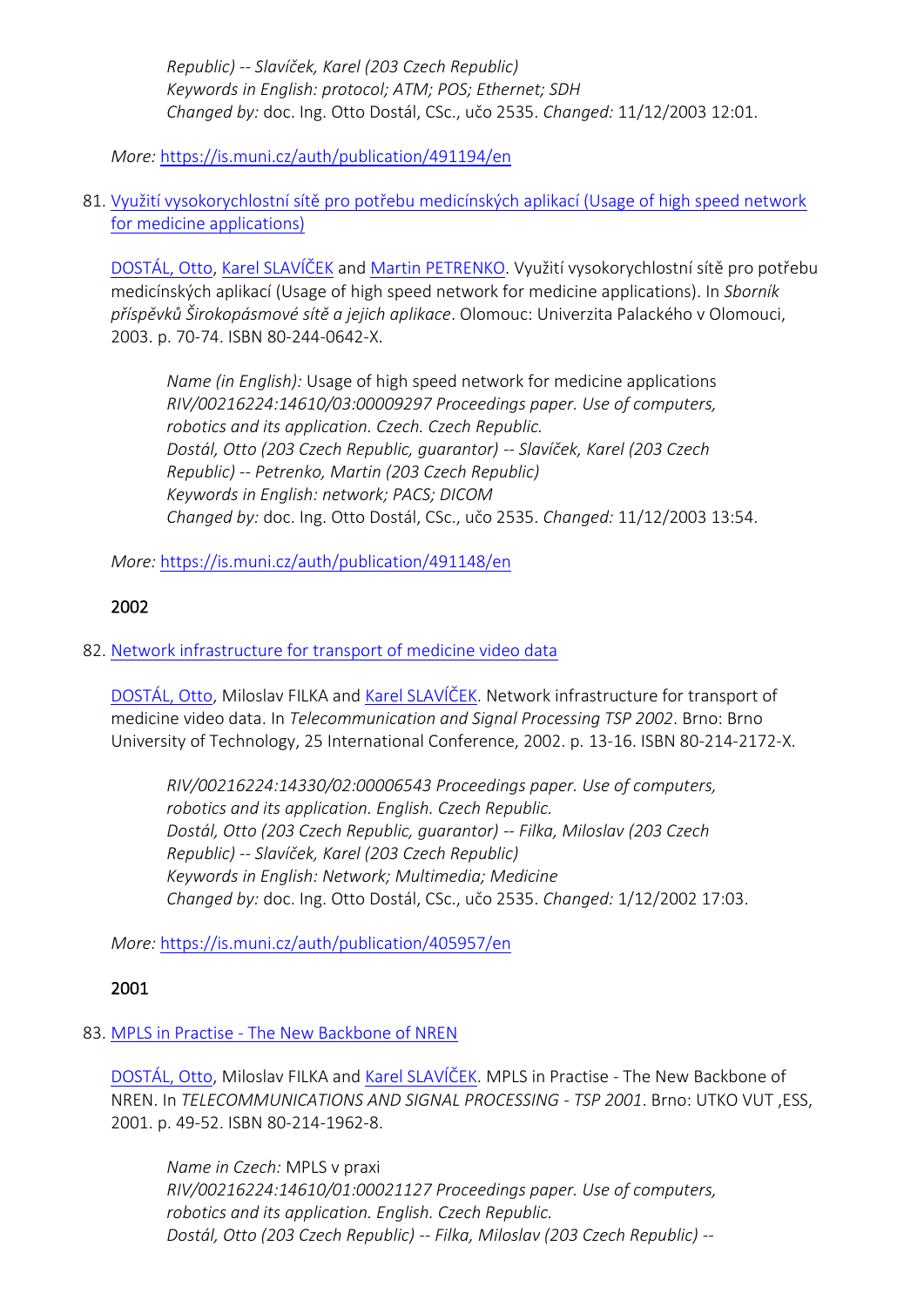*Slavíček, Karel (203 Czech Republic, guarantor) Keywords in English: Czech national research network; Backbone; MPLS Changed by:* doc. Mgr. Karel Slavíček, Ph.D., učo 1158. *Changed:* 8/1/2008 10:04.

*More:* [https://is.muni.cz/auth/publication/368532/en](https://is.muni.cz/auth/publication/368532/en/MPLS-in-Practise-The-New-Backbone-of-NREN/Dostal-Filka-Slavicek?lang=en)

# 1999

# 84. [Experimental PABXs traffic in ATM networks](https://is.muni.cz/auth/publication/251734/en?lang=en)

[DOSTÁL, Otto](https://is.muni.cz/auth/person/2535?lang=en), Miloslav FILKA, [Karel SLAVÍČEK](https://is.muni.cz/auth/person/1158?lang=en) and Karol MOLNÁR. Experimental PABXs traffic in ATM networks. In *Sborník mez. konference COFAX*. Bratislava: DT Bratislava, 1999. p. 57-60. ISBN 80-233-0429-1.

*Name in Czech:* Experimentální ústřednový provoz v ATM síti *RIV/00216224:14610/99:00021108 Proceedings paper. Use of computers, robotics and its application. English. Slovakia. Dostál, Otto (203 Czech Republic) -- Filka, Miloslav (203 Czech Republic) -- Slavíček, Karel (203 Czech Republic, guarantor) -- Molnár, Karol (203 Czech Republic) Keywords in English: PABX; traffic Changed by:* doc. Mgr. Karel Slavíček, Ph.D., učo 1158. *Changed:* 8/1/2008 10:12.

*More:* [https://is.muni.cz/auth/publication/251734/en](https://is.muni.cz/auth/publication/251734/en/Experimental-PABXs-traffic-in-ATM-networks/Dostal-Filka-Slavicek-Molnar?lang=en)

# 85. [Videoconference using ATM in medicine](https://is.muni.cz/auth/publication/251711/en?lang=en)

[DOSTÁL, Ott](https://is.muni.cz/auth/person/2535?lang=en)o, Miloslav FILKA and [Karel SLAVÍČEK](https://is.muni.cz/auth/person/1158?lang=en). Videoconference using ATM in medicine. In *Telecommunications and Signal Processing TSP 99*. Brno: FEI VUT BRNO, 1999. p. 195-197. ISBN 80-214-1154-6.

*Name in Czech:* ATM videokonference v medicíně *RIV: Proceedings paper. Use of computers, robotics and its application. English. Czech Republic. Dostál, Otto (203 Czech Republic) -- Filka, Miloslav (203 Czech Republic) -- Slavíček, Karel (203 Czech Republic, guarantor) Keywords in English: ATM technology; medicine International impact: yes Changed by:* doc. Ing. Otto Dostál, CSc., učo 2535. *Changed:* 10/4/2010 12:07.

*More:* [https://is.muni.cz/auth/publication/251711/en](https://is.muni.cz/auth/publication/251711/en/Videoconference-using-ATM-in-medicine/Dostal-Filka-Slavicek?lang=en)

# 1998

# 86. [ATM síť Brněnských vysokých škol \(ATM network of Brno universities\)](https://is.muni.cz/auth/publication/366229/en?lang=en)

FILKA, Miloslav, [Otto DOSTÁL](https://is.muni.cz/auth/person/2535?lang=en) and [Karel SLAVÍČEK.](https://is.muni.cz/auth/person/1158?lang=en) ATM síť Brněnských vysokých škol (ATM network of Brno universities). In *Sborník přednášek celostátní konference s mezinárodní účastí TELEKOMUNIKACE 98*. Brno: VUT Brno, 1998. p. 35-37. ISBN 80-214-1140-6.

*Name (in English):* ATM network of Brno universities *RIV: Proceedings paper. Use of computers, robotics and its application. Czech. Czech Republic.*